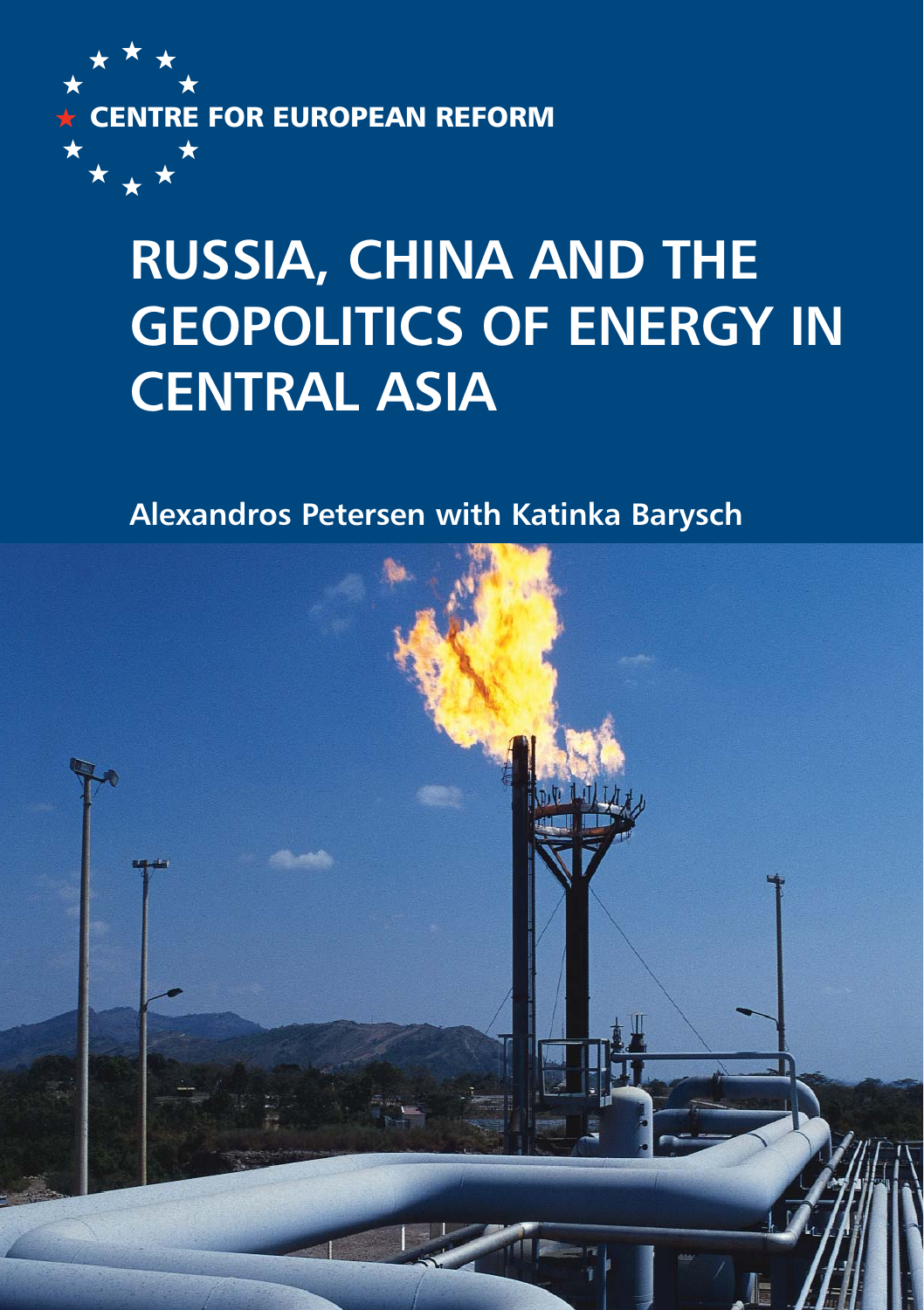

*The Centre for European Reform is a think-tank devoted to making the European Union work better and strengthening its role in the world. The CER is pro-European but not uncritical. We regard European integration as largely beneficial but recognise that in many respects the Union does not work well. We also think that the EU should take on more responsibilities globally, in issues ranging from climate change to security. The CER aims to promote an open, outward-looking and effective European Union.*

#### **Director:** CHARLES GRANT **ADVISORY BOARD**

| NICK BUTLER  Visiting Fellow and Chairman, King's Policy Institute at King's College, London         |
|------------------------------------------------------------------------------------------------------|
|                                                                                                      |
|                                                                                                      |
|                                                                                                      |
| HEATHER GRABBE  Director, Open Society Institute, Brussels and Director of EU affairs, Soros Network |
|                                                                                                      |
|                                                                                                      |
|                                                                                                      |
|                                                                                                      |
|                                                                                                      |
| LORD KERR (CHAIR)  Chairman, Imperial College London and Deputy Chairman, Royal Dutch Shell plc      |
|                                                                                                      |
|                                                                                                      |
|                                                                                                      |
|                                                                                                      |
|                                                                                                      |
|                                                                                                      |
|                                                                                                      |
|                                                                                                      |
|                                                                                                      |
|                                                                                                      |
|                                                                                                      |
|                                                                                                      |
| LORD SIMON  Director, GDF Suez and former Minister for Trade and Competitiveness in Europe           |
|                                                                                                      |
|                                                                                                      |
|                                                                                                      |

# Russia, China and the geopolitics of energy in Central Asia

### Alexandros Petersen with Katinka Barysch

Published by the Centre for European Reform (CER), 14 Great College Street, London, SW1P 3RX Telephone +44 20 7233 1199, Facsimile +44 20 7233 1117, info@cer.org.uk, www.cer.org.uk **© CER NOVEMBER 2011** ★ **ISBN 978 1 907617 01 0**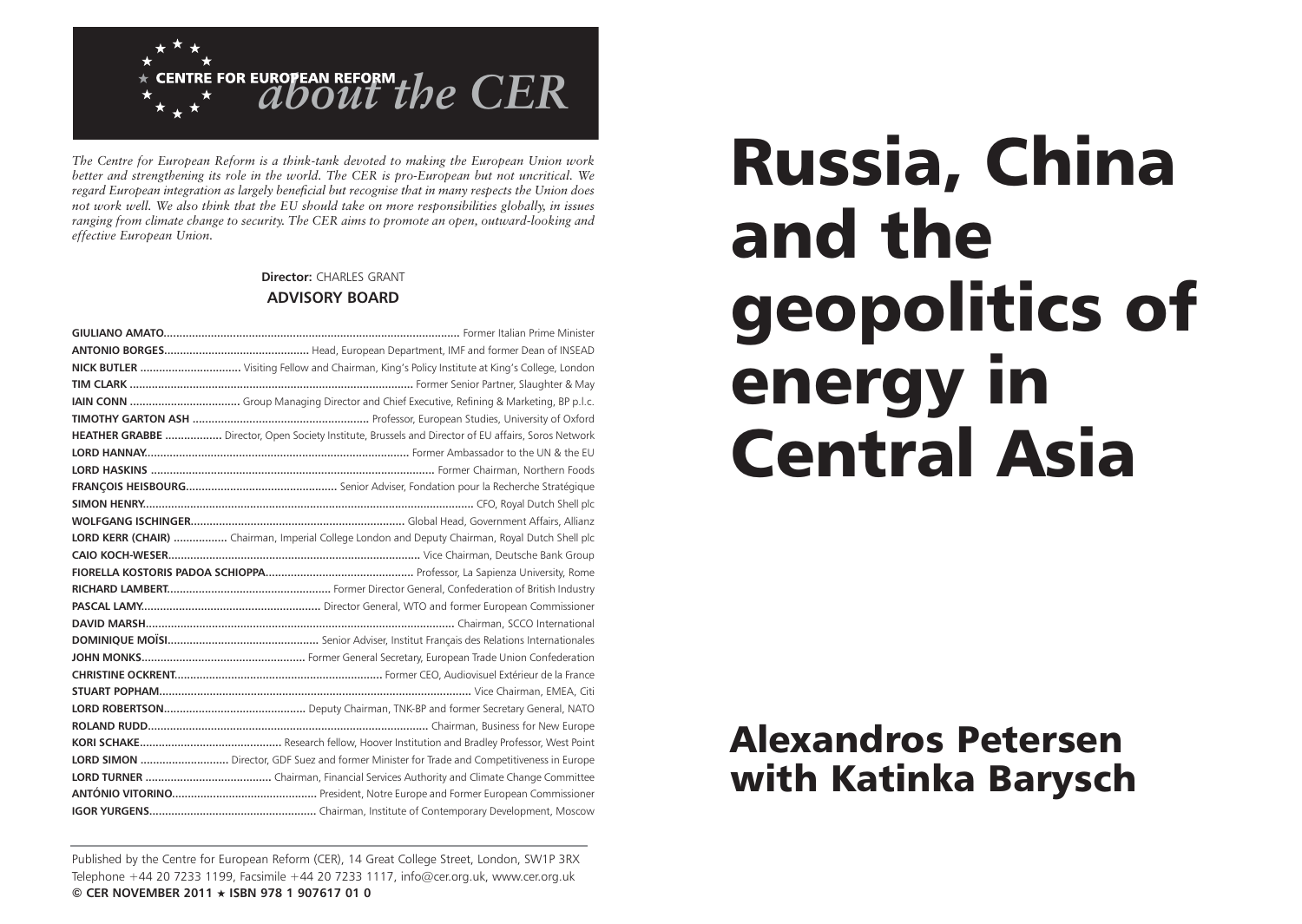#### **ABOUT THE AUTHORS**

**Alexandros Petersen** researches the intersection of energy and geopolitics. He is an advisor to the European Energy Security Initiative (EESI) at the Woodrow Wilson International Center for Scholars in Washington DC. His latest book is 'The world island: Eurasian geopolitics and the fate of the West', Praeger, 2011.

**Katinka Barysch** is deputy director of the Centre for European Reform, where she covers Russia, Turkey, energy questions and European economics. Among her recent CER publications are (as editor) 'Green, safe, cheap: Where next for EU energy policy?' (September 2011); 'The EU and Russia: All smiles and no action?' (April 2011); 'Turkey and the EU: Can stalemate be avoided?' (December 2010).

#### ★

#### **ACKNOWLEDGEMENTS BY ALEXANDROS PETERSEN**

I would like to thank the energy and foreign policy officials from Azerbaijan, China, Kazakhstan, Russia and Turkmenistan with whom I discussed the contents of this report. The research support of Annabelle Bligh, Matt Jones, Edward Scott-Clarke and especially Dane Vallejo was instrumental to producing the final product. Julia Nanay of PFC Energy and John Roberts of Platts helped to correct factual and analytical errors, and all remaining mistakes are my own. I am grateful to the Centre for European Reform for commissioning the report and to Katinka Barysch for her extensive edits and additions. Bobo Lo drew up the initial concept for this project.

This project is supported by a grant from the Open Society Institute Foundation, Zug.

★

Copyright of this publication is held by the Centre for European Reform. You may not copy, reproduce, republish or circulate in any way the content from this publication except for your own personal and noncommercial use. Any other use requires the prior written permission of the Centre for European Reform.

### Contents

#### About the authors

#### Author's acknowledgements

|   | Introduction                                              |    |
|---|-----------------------------------------------------------|----|
| 2 | Russia and China: The puzzling dearth of energy relations | 5. |
| 3 | Central Asia as a rising energy region                    | 21 |
| 4 | Turkmenistan: A case study in the new energy geopolitics  | 47 |
|   | Box: The trans-Caspian link                               | 56 |
|   | Conclusion                                                | 59 |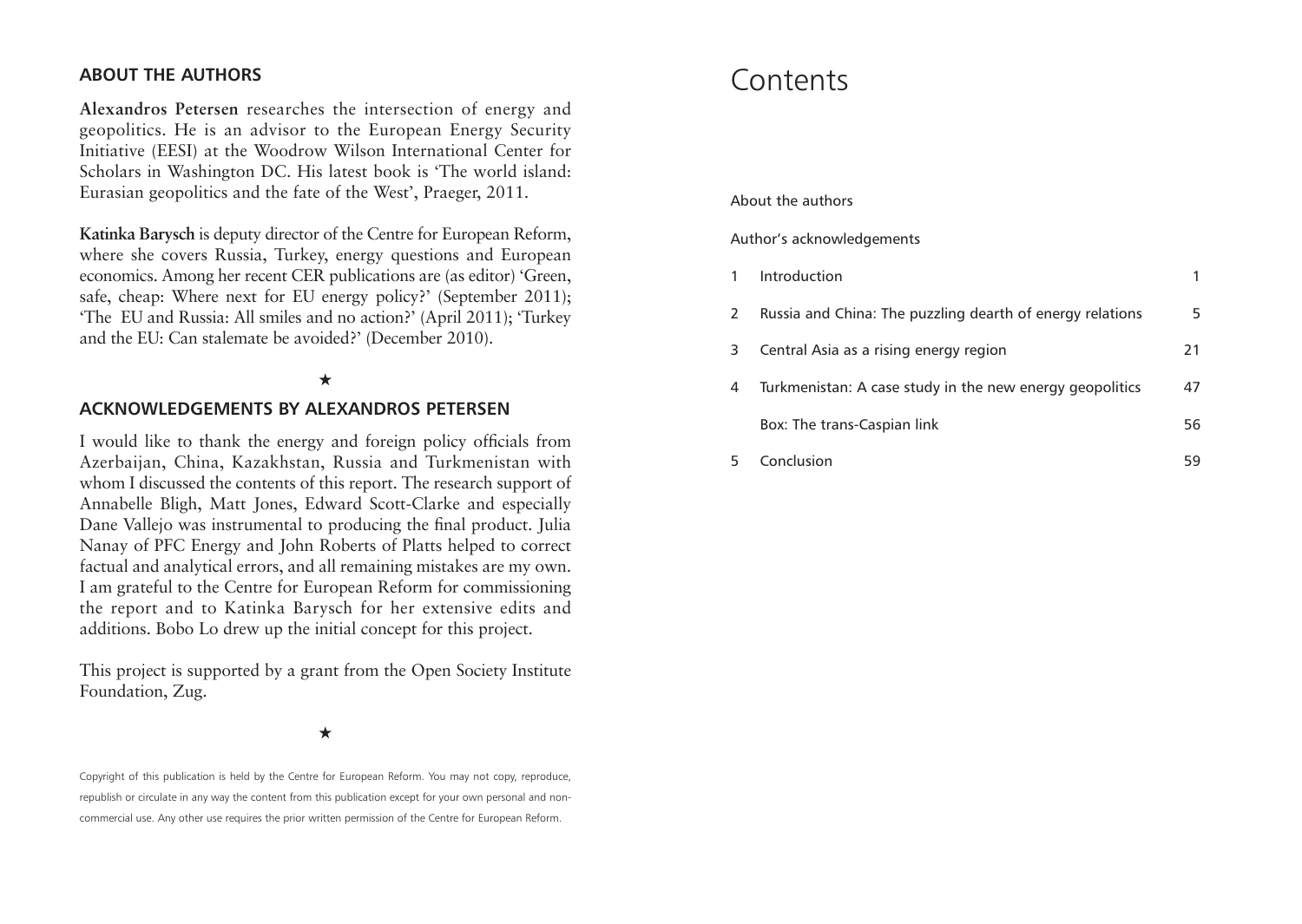### 1 Introduction

Energy has come to symbolise the geopolitics of the  $21<sup>st</sup>$  century, reflecting countries' diminishing reliance on military and political power. Today, energy is an instrument of geopolitical competition, like nuclear weapons or large armies were during the Cold War. The means of international influence have become more diverse and sophisticated, but the goals remain much the same: national security, power projection, and control over resources and territory.

In different ways energy is fundamental to the rise of Russia and China as great powers. For Russia, possession of vast oil and gas resources fulfils a function similar to its nuclear weapons in the Soviet era. The post-1999 boom in world oil prices has underpinned Russia's re-emergence as a great power. The combination of the country's abundant energy reserves and fast-growing world demand for such resources has given Russia the opportunity to play a more influential role in global politics. When Kremlin officials speak of Russia being an 'energy superpower', they are really saying that it is back as a global, multi-dimensional power. Energy is seen not simply as an instrument of influence in itself, but as underpinning other forms of power: military, political, economic, technological, cultural and soft power.

Energy is no less vital to China, but from the opposite standpoint. China's modernisation and rise as a superpower depends on securing reliable access to natural resources. Beijing has responded to this imperative by making the worldwide search for energy one of foreign policy priorities. Just as Russia will rely on energy exports for the foreseeable future, so China will remain a net importer of oil and other sources of energy, such as gas and nuclear fuel. Energy and geopolitics are as closely intertwined in China's case as they are for Russia, except that for Beijing energy is not an instrument of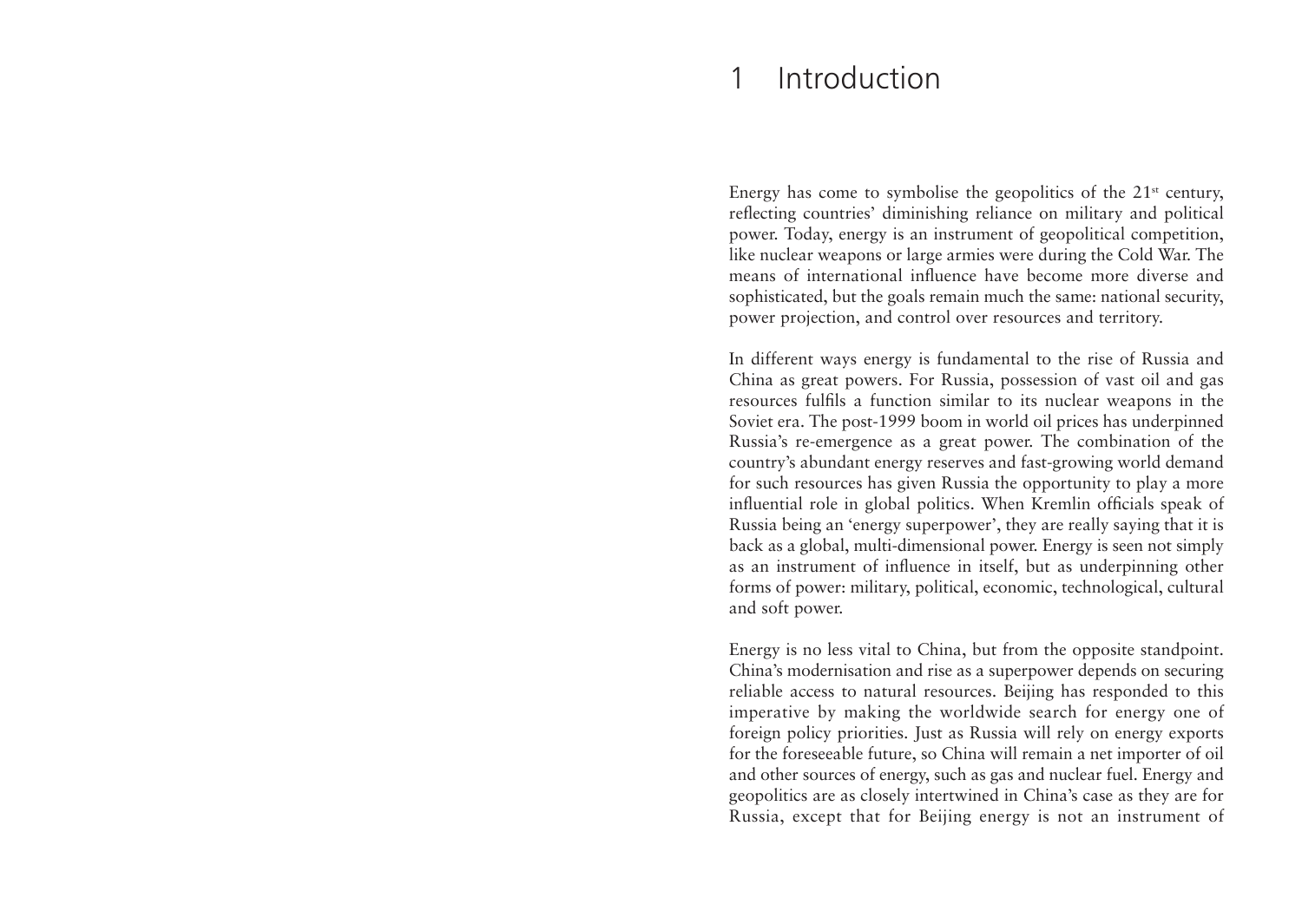#### geopolitical ambition, but a key driver of an ever more assertive foreign policy.

From an energy perspective, the relationship between Russia and China should be straightforward. Russia is the world's biggest hydrocarbon producer. China is one of the world's biggest and fastest growing energy markets. Moreover, the two are neighbours, which means that energy transport is relatively straightforward, without the need for either risky sea shipments or pipelines that transit several countries. A long-term strategic energy relationship between the two looks not only commercially viable but almost inevitable.

European policy-makers have in the past reacted with concern whenever Russian leaders alluded to the option of 'turning to the east' by redirecting oil and gas flows away from Europe and towards emerging markets in Asia, principally China. For the EU, which relies on Russia for a third of its oil imports and some 40 per cent of its gas imports, such a shift could pose a threat to energy security. The US is equally concerned about an energy link between Russia and China, but for different reasons: it fears that energy could be at the heart of a strategic rapprochement between Beijing and Moscow.

However, as this report shows, the energy relationship between Russia and China is a lot more complex than their respective positions as producer and consumer would imply. In fact, the bilateral energy relationship between the two countries is remarkably underdeveloped. Their main energy interaction is an indirect one, through competition in Central Asia.

Chapter two of this report sketches out the energy interests of Russia and China, which would naturally guide them towards a strong bilateral relationship. Russia is hoping for new markets for its energy since the outlook for gas demand in Europe – by far its most important export customer – is both sluggish and uncertain. China is looking for supplies of raw materials, in particular energy, to fuel its industrial development. Nevertheless, the Sino-Russian energy

relationship remains woefully underdeveloped. Chapter two discusses the reasons why this relationship has not progressed as expected, and why it is unlikely to do so in the foreseeable future.

Chapter three focuses on Central Asia where, China looks set to take over from Russia as the strongest outside player in national energy sectors. The opening of the Central Asia-China gas pipeline at the end of 2009 was only the latest and most vivid illustration of China's growing influence in this energy rich and strategically important region. Although the main focus of the chapter is on the interaction between China and Russia, the interests and actions of the EU and the US in Central Asia are also briefly discussed.

Chapter four then looks at Turkmenistan in particular, as a case study in the new geopolitics of energy. Although Kazakhstan is an equally important energy player in Central Asia, its resources consist predominantly of crude oil while Turkmenistan could be on course to become one of the world's leading suppliers of gas. Oil is a more 'fungible' commodity in the sense that it is sold on open global markets and therefore usually entails less direct commercial and political interaction between buyer and seller nations. Gas is mainly sold on the basis of long-term bilateral contracts and shipped through dedicated pipelines that often cross several countries. In short, the gas business is by its very nature more politicised, and therefore more attention is paid here to the development of Central Asia's gas than its oil.

Turkmenistan is also interesting because it appears to be sliding from total dependence on the Russian market towards predominant dependence on China in a short period of time. Turkmenistan highlights the need for the West to pay more attention to the energy geopolitics of this region. However, Turkmenistan is one of the world's least open countries, with no free press and very little public debate. It thus poses significant challenges as a subject of analysis.

Although Uzbekistan is estimated to have considerable gas resources, it is not a sizeable exporter. It uses most of its gas to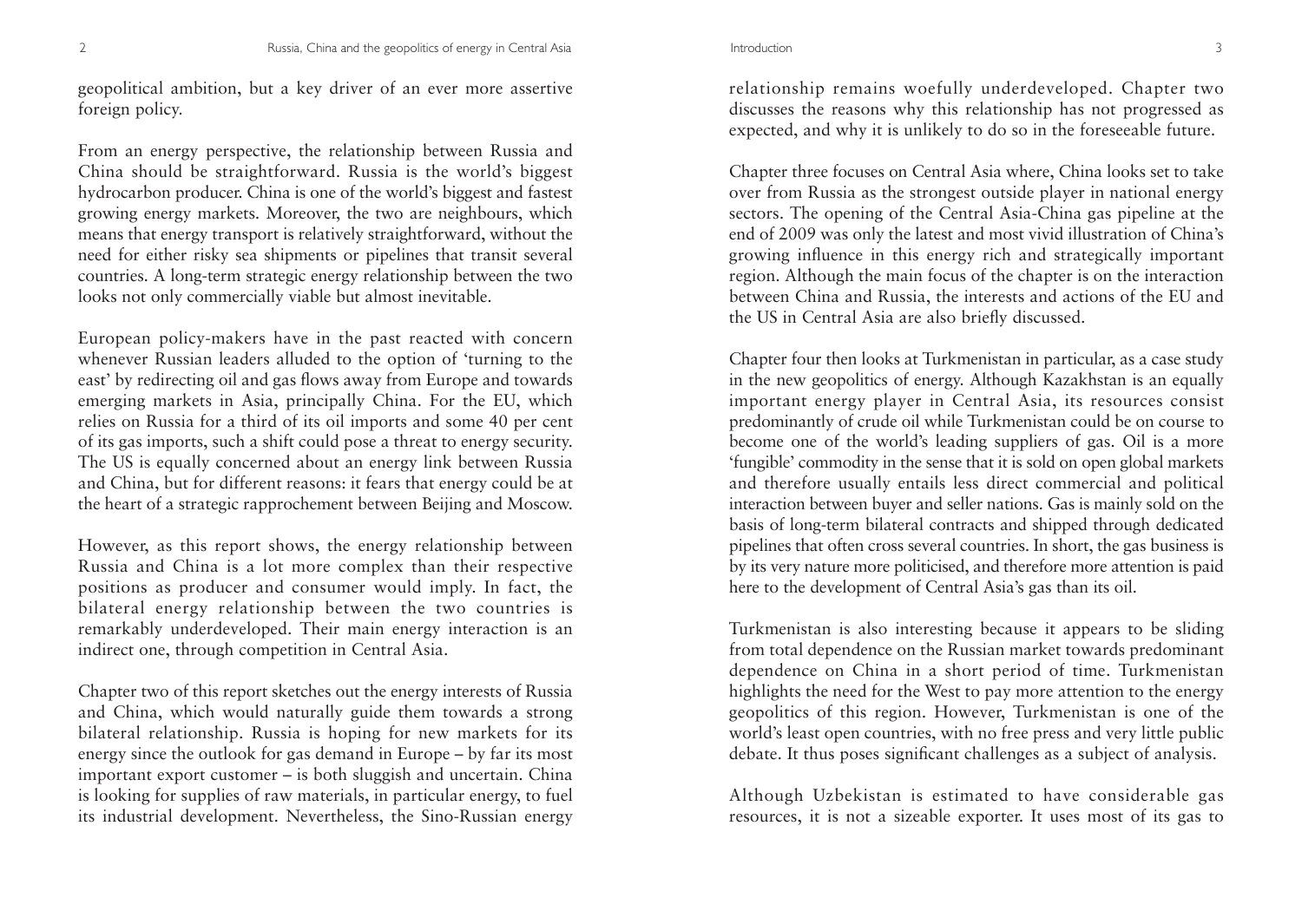satisfy the fast growing demand of its 28 million population. Uzbekistan is therefore not included in the discussion. Nor are the smaller Central Asian republics, Kyrgyzstan and Tajikistan, which, although posing challenges of their own to regional stability, are not energy players. Instead, the report refers in some places to developments in Azerbaijan, which, although geographically not in Central Asia, is an integral part of the energy balance of the Caspian region. Azerbaijan is crucial for removing obstacles to trans-Caspian energy shipments, which is a precondition for the development of an energy relationship between Europe and Central Asia.

Chapter five draws together the different strands of the analysis and offers some conclusions and recommendations to Western policymakers. The idea that countries such as Turkmenistan and Kazakhstan are pawns in a new 'great game' between Russia, China and the West is wide of the mark. Reduced Russian influence has given the former Soviet states of Central Asia more room for manoeuvre in formulating and consolidating their own independent energy strategies.

The risk is that these countries may move from over-dependence on Russia to over-dependence on China. Such a development would run counter to Western interests. First, since China appears no more interested in promoting good governance and openness in Central Asia than Russia has been, growing Chinese influence would do little to help the long-term development and stability of this strategically important region. Second, the EU would lose out in the competition for Central Asia energy resources. Since Central Asian gas is an important ingredient of the EU's diversification strategy, this poses a bigger risk to its energy security than Russian promises to redirect energy sales towards Asia. The West, and the EU in particular, should use the window of opportunity that is being created by the weakening of Russia's traditional regional hegemony to establish stronger relations with Central Asia. Energy must be at the heart of such attempts.

### 2 Russia and China: The puzzling dearth of energy relations

#### **Russia – the energy superpower**

Russia has traditionally been the dominant player on the Eurasian energy map. It holds the world's eighth largest crude oil reserves, and its oil production has recovered from a post-Soviet slump to eclipse the oil production of Saudi Arabia. Between the mid-1990s and 2009, Russian oil production grew from around 3 million barrels per day (b/d) to approximately 10 million b/d. *1 US Energy Information* Over the same period, Russian domestic oil *Administration, 'Country* consumption has remained steady at 2-3 million b/d, allowing Russia to increase its exports to 7 million  $h/d$  in 2009.<sup>1</sup> *analysis briefs, Russia', November 2010.* 

In addition to its generous oil reserves, Russia holds the world's largest natural gas reserves, some 25 per cent of the world's proven total. With 48 trillion cubic metres<sup>2</sup>, Russia's proven natural gas reserves are almost as large as those of Iran and Qatar, the world's number two and

*2 This report uses cubic metres, the volume measure usually referred to in Europe, rather than cubic feet, as is more common in the US.* 

three in terms of proven reserves, combined. Russia has consistently been the world's biggest natural gas producer – only to be marginally surpassed in 2009, when the shale gas boom in the US increased that country's production to 566 billion cubic meters (bcm), compared with Russia's 546 bcm. Russia's position as the world's biggest natural gas exporter, however, has remained unchallenged.

Russia's vast energy resources provide the country with significant power in the  $21^{st}$  century – power that is no less considerable in today's world than the hard military sort. It is not surprising,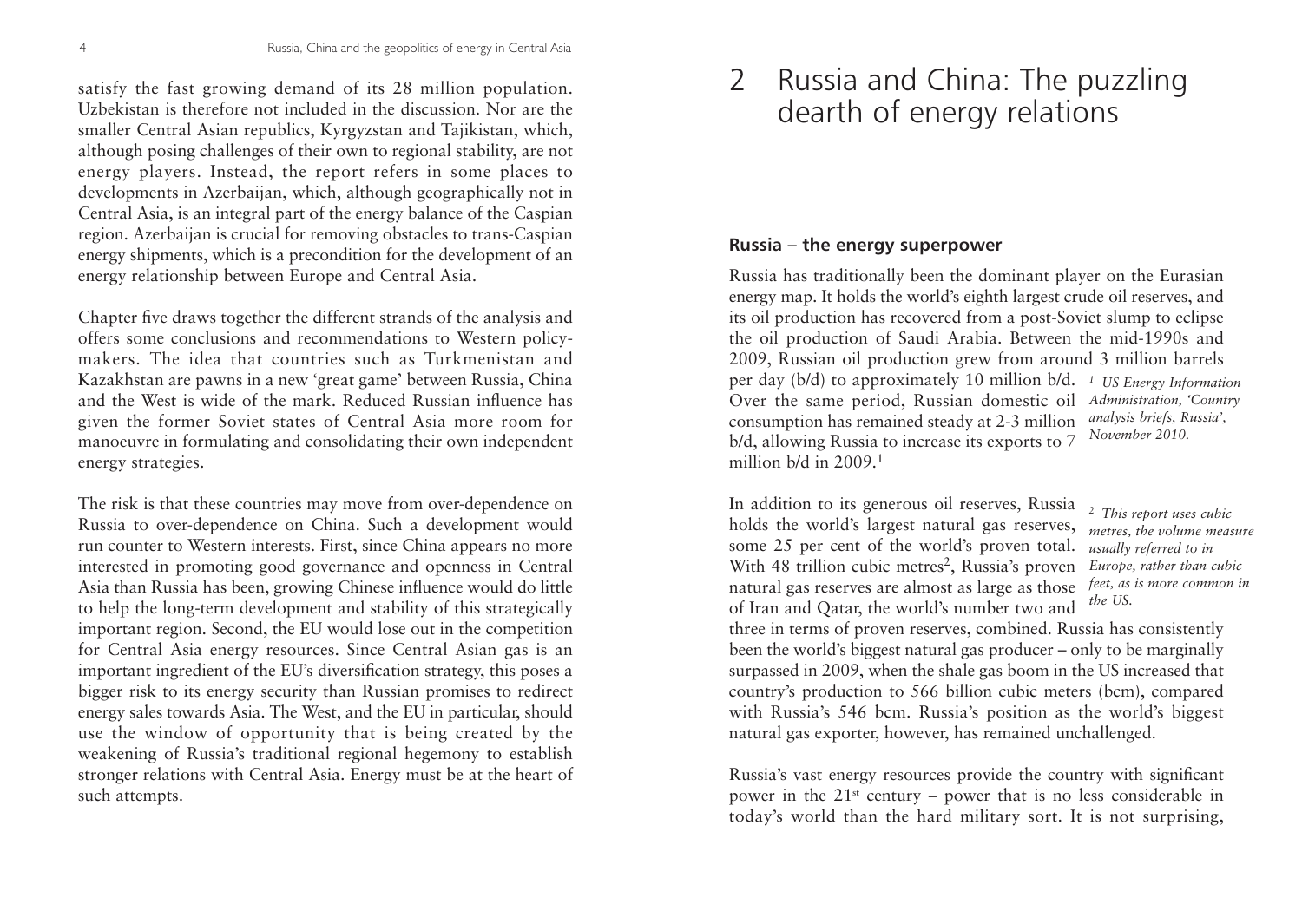therefore, that energy has become central to Russian foreign policy, not only as a source of revenue but also as a source of direct leverage.

#### **The quest for security of demand**

Throughout the Soviet period, all pipelines from what is now the Russian Federation were built westward, with Western Europe as the primary destination for Russian oil and gas outside the Soviet space. In recent years, Russian politicians and energy executives have repeatedly announced that in the future more Russian hydrocarbons would be sold eastwards, principally to China. In 2006, the then president, Vladimir Putin, promised that Russia would increase the share of its oil and gas exports going to Asia from a meagre 3 per cent at the time to 30 per cent by around  $2020<sup>3</sup>$  In August 2009, the Russian government adopted its 'energy strategy 2030'. This document outlined a \$2 trillion investment plan for new fields and transport infrastructure, *3 'Full text: Interview with Vladimir Putin', Financial Times, September 10th 2006.* 

partly designed to raise significantly the share of oil and gas destined for Asia-Pacific markets.

In part, the planned redirection of exports is the result of the geographical shift of production from the declining giant fields of western Siberia to new deposits further east and north. But Russia's export diversification strategy also has economic and political motivations. In particular, Moscow highlights the need for 'security of demand' and the quest for new markets in an increasingly uncertain global energy environment.

Since Russia sells two-thirds of its gas and a large share of its oil to the EU, the outlook for the European market is crucial for Russia's economic future. The EU has adopted ambitious targets for the use of renewable energy and energy savings as part of its 2020 climate change strategy. As a result of these policy shifts, combined with overall weak economic growth, EU demand for gas is forecast to grow slowly in coming decades (although Germany's decision in 2011 to phase out the

use of nuclear power may lead to an upward revision of forecasts for European gas demand). EU demand for oil, meanwhile, is set to fall as higher prices and stricter rules lead to more fuel-efficient vehicles.

Global gas market developments also impact on the outlook for the European market. In recent years, the economic recession, the 'shale gas revolution' in the US and a rapid increase in global supplies of liquefied natural gas (LNG) have resulted in a global 'gas glut'. As the US headed towards self-sufficiency in gas, large amounts of LNG that had been destined for the US market started arriving in Europe. These LNG cargoes sell more cheaply on the 'spot' market for short-term gas contracts than the price that European companies pay Gazprom under long-term contracts for pipeline gas. Some of Gazprom's biggest customers in the EU have therefore put pressure on Russia to lower gas prices and allow more flexibility in bilateral contracts. Russia fears that the traditional model of the European gas trade – long-term *<sup>4</sup> Katinka Barysch,*  bilateral supply contracts that specify minimum *'Shale gas and European* volumes and link gas prices to the price of oil – *energy security', CER* might be breaking down.<sup>4</sup> *insight, June 2010.*

The sluggish outlook for the EU energy market contrasts starkly with predictions for booming demand in China: the International Energy Agency (IEA) forecasts China's demand for gas to jump from 85 bcm in 2008 to 395 bcm by 2035, whereas European demand is set to grow only incrementally, from *<sup>5</sup> International Energy* 555 bcm in 2008 to 628 bcm by 2035.5 What is *Agency, 'World energy*  more, forecasts for European gas demand have *outlook 2010',*  been revised repeatedly in recent years, and *November 2010.* 

various energy companies and professional bodies now offer varying projections about where demand is heading. Russia complains that such differences and revisions leave it with too much uncertainty regarding its main gas export market.

One additional source of uncertainty relates to the prospect of the shale gas revolution spreading from the US to Europe and elsewhere.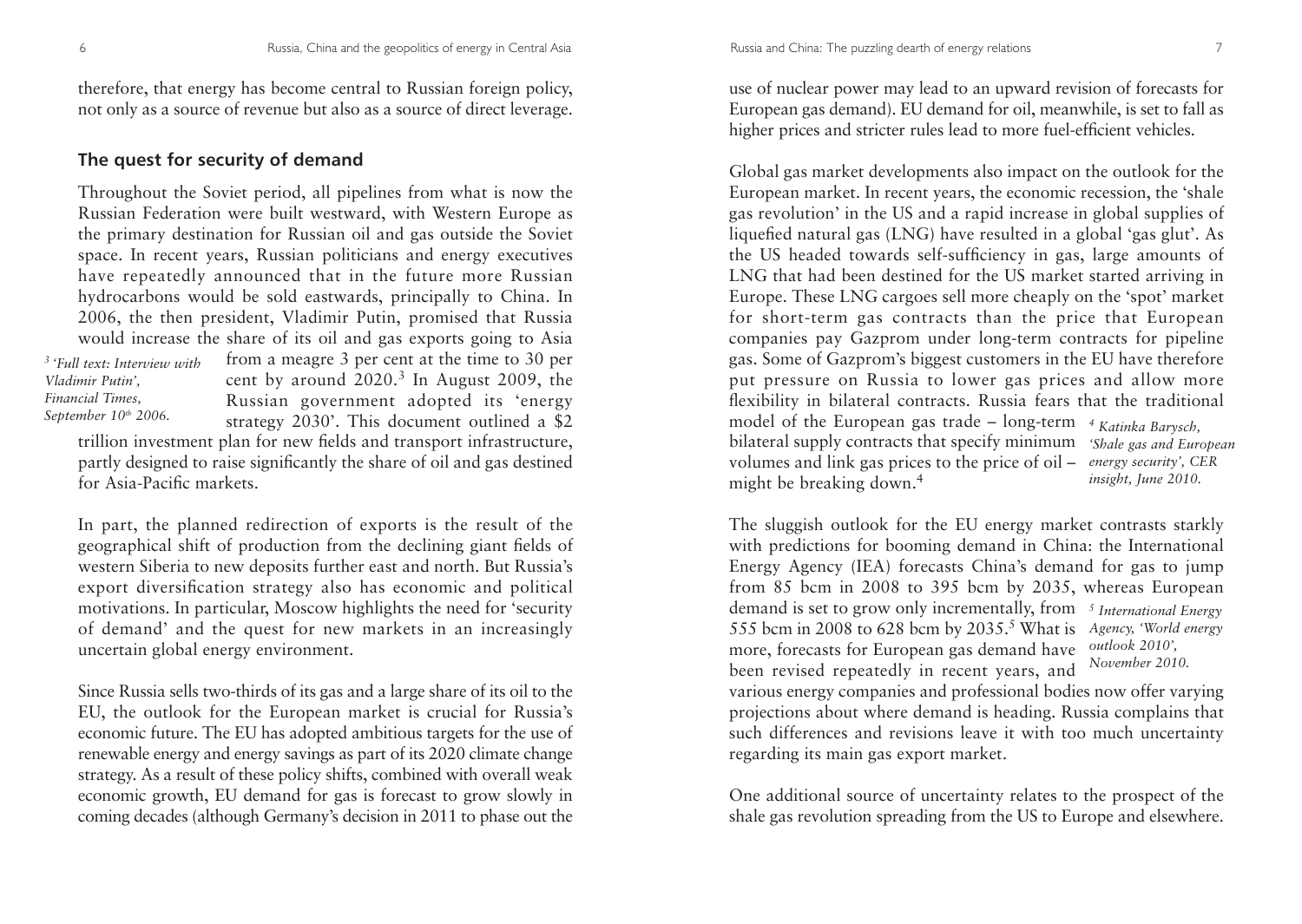*<sup>6</sup> Gas strategies, 'Shale gas in Europe: A revolution in the making?', Gas Matters, issue March 2010.*

The US National Petroleum Council predicted in 2007 that shale gas resources in Europe could amount to 15 trillion cubic metres – more than double Europe's proven conventional gas

reserves.<sup>6</sup> Potential deposits for unconventional gas span the continent, reaching from the Netherlands to Germany and Britain, while exploration has started in Sweden and, most importantly, Poland. Outside the EU, geologists are confident that both Ukraine and Turkey could produce unconventional gas in the future, which would further change the balance in the European gas market. Of course, the exploration of shale deposits in Europe is only just beginning, while population density, subsoil laws, lack of finance and environmental concerns will slow any possible developments. Nevertheless, if Europe was successful in developing its unconventional gas resources, Russia would face further uncertainties in its main markets.

*<sup>7</sup> Unless otherwise indicated, quotes are from Alexandros Petersen's discussions with officials and energy sector executives from Russia, Azerbaijan and Turkmenistan in the autumn of 2010. The interlocutors prefer to remain anonymous.*

For Russia, therefore, security of demand means the quest for new markets. As one Russian energy official puts it: "Energy security for us means more export options. We want to have choices, just like you [Europeans] want choices."7

#### **The EU seeks to depend less on Russia**

It is not only slow projected growth in the traditional European market that worries Russia. The EU is working on an active diversification strategy to buy more gas from other producers since many Europeans consider Russia an unreliable supplier and a country willing to use energy exports for political ends. Such concerns have been heightened since the two 'gas crises' of 2006 and 2009, when Russian-Ukrainian disputes over gas prices, debt and transit fees led to interruptions in gas flows to the EU market. Similar disputes have at times threatened to disrupt the transit of Russian gas and oil through Belarus.

The EU has responded to potential threats to its energy imports stemming from such transit issues by pursuing two types of diversification: first, the EU has sought to diversify sources of supply. It has supported new pipeline projects, such as the 'southern corridor', and its flagship pipeline called Nabucco, to bring Caspian and perhaps Middle Eastern gas directly to EU markets as well as the construction of additional terminals for LNG imports from Africa and the Middle East.

Second, the EU has backed the construction of new shipment routes for Russian gas that do not depend on transit states such as Ukraine and Belarus. The Nord Stream pipeline brings gas directly from Russia's Baltic coast to Germany and from there to the Netherlands and other EU countries. Although Nord Stream is officially an EU 'priority project', Poland and some other Central and East European countries have opposed it. They fear that it will give Russia added leverage over traditional transit countries since they are no longer needed to supply valued customers such as Germany. The South Stream pipeline, a Gazprom-driven project designed to bring Russian gas via the Black Sea into South Eastern Europe, is even more controversial. Many people in the EU think that South Stream is a political project designed to foil plans for a southern corridor. Yet several Central and East European countries (at least on paper and perhaps under Russian pressure) signed up to South Stream.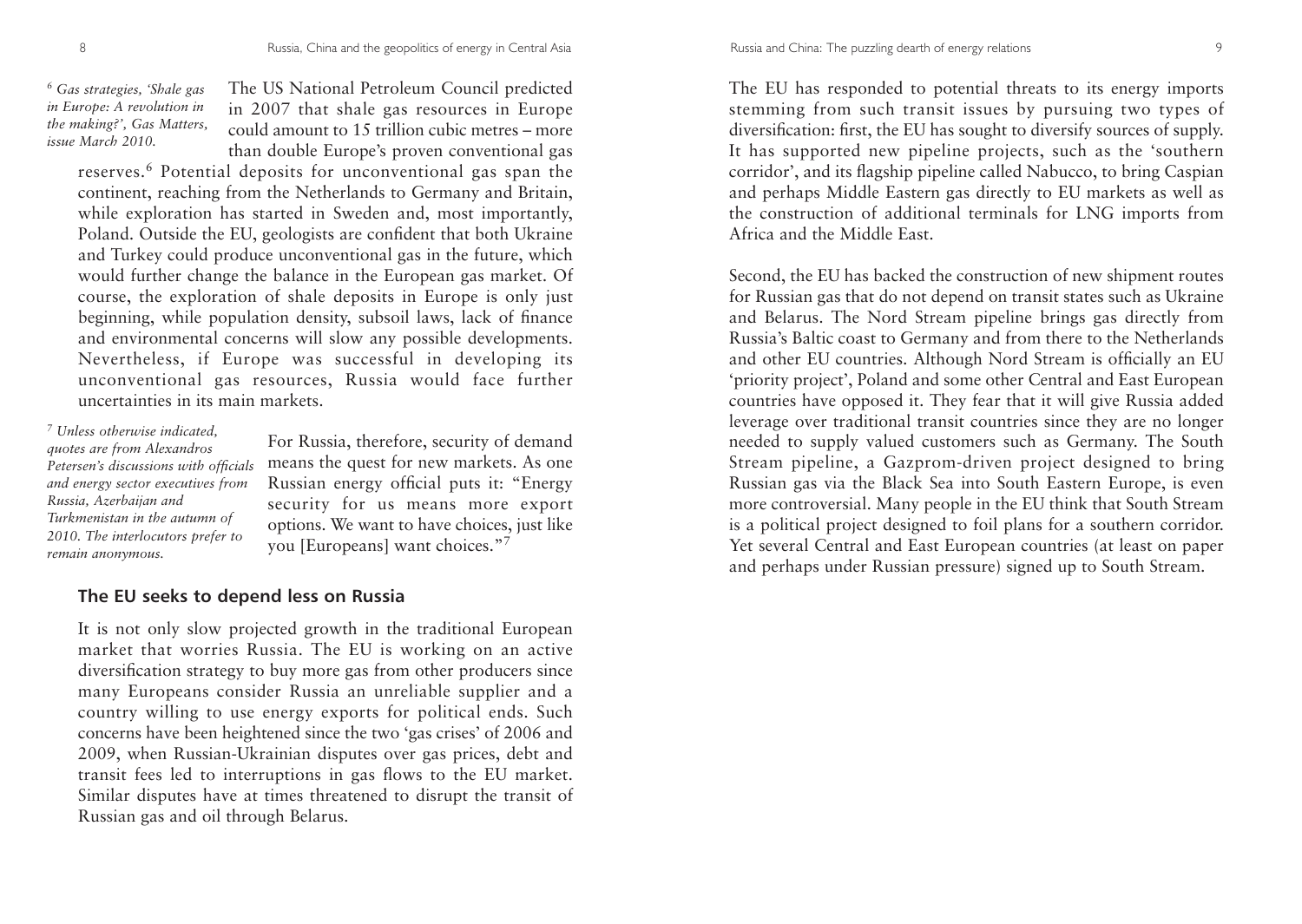

### **The southern corridor China's hunger for energy** SLOVAKIA . . . . . . . . . . OMANIA **II D V F** LNG terminal IRAO Proposed gas sto EGVPT SAUDI<br>ARABIA

*Source: The Washington Institure for Near East Policy*

Furthermore, the EU is on course to make its internal energy market more resilient in case of supply disruptions. New EU legislation requires European governments to ensure the construction of more 'interconnectors' between national pipeline systems, draw up emergency plans for gas supply interruptions and add further gas storage tanks. The EU has also started another push to make member-states open up their national energy markets to more competition. The objective is to create an integrated and flexible European gas market in which energy shortages in one country can be met quickly through supplies from elsewhere in the EU. Russia, which prefers long-term bilateral contracts, stable prices and captive markets, has objected to the EU's liberalisation efforts.

The energy relationship between Russia and the EU is therefore subject to growing tensions and uncertainties, and Russia's plan to turn eastward for security of demand is understandable. At first glance, Russia's strategy fits neatly with China's desire for security of supply.

China is an energy-starved nation. "China is growing like America was growing in the last century", explains one Chinese energy expert, "but without the indigenous [oil and gas] reserves." China's main source of energy is coal, of which it has plenty. Around 20 per cent of its energy comes from oil, and that share is set to continue to rise as more Chinese buy cars. Between 1997 and 2007, China's booming demand for oil accounted for approximately one-third of world oil demand growth, and China is now the world's second largest oil consumer behind the US. In 2010, China's oil demand reached 9 million b/d, of which it covered less *<sup>8</sup> International Energy* than half from its own production. This gap is set to grow further: the IEA forecasts that China will have to import over 70 per cent of its oil in 20 years time.<sup>8</sup> *Agency, 'World energy outlook 2010', November 2010.*

China's demand for gas is growing at an equally fast pace, albeit from a much lower base. In 2008, China consumed 85 bcm, according to the IEA. It produced most of this at home and imported only a small share through LNG. Gas at present accounts for only around 3 per cent of China's total primary energy mix, but Beijing aims to increase the use of gas to 250 bcm in 2015, which would be roughly 8 per cent of its energy mix. This would require China to import over 100 bcm that year. Since China is concerned about the safety of sea lanes, it will want to import a good portion through pipelines rather than in the shape of LNG shipments.

A faster expansion of gas use in China would be very much in the West's interest since a switch from coal to less polluting gas would have a substantial beneficial impact on the world's climate. However, barring an indigenous shale gas boom, China will have to increasingly rely on imports for its gas consumption.

Many energy experts think that China has significant potential for the development of shale gas. The US Energy Information Agency (EIA), for example, estimates that China's reserves of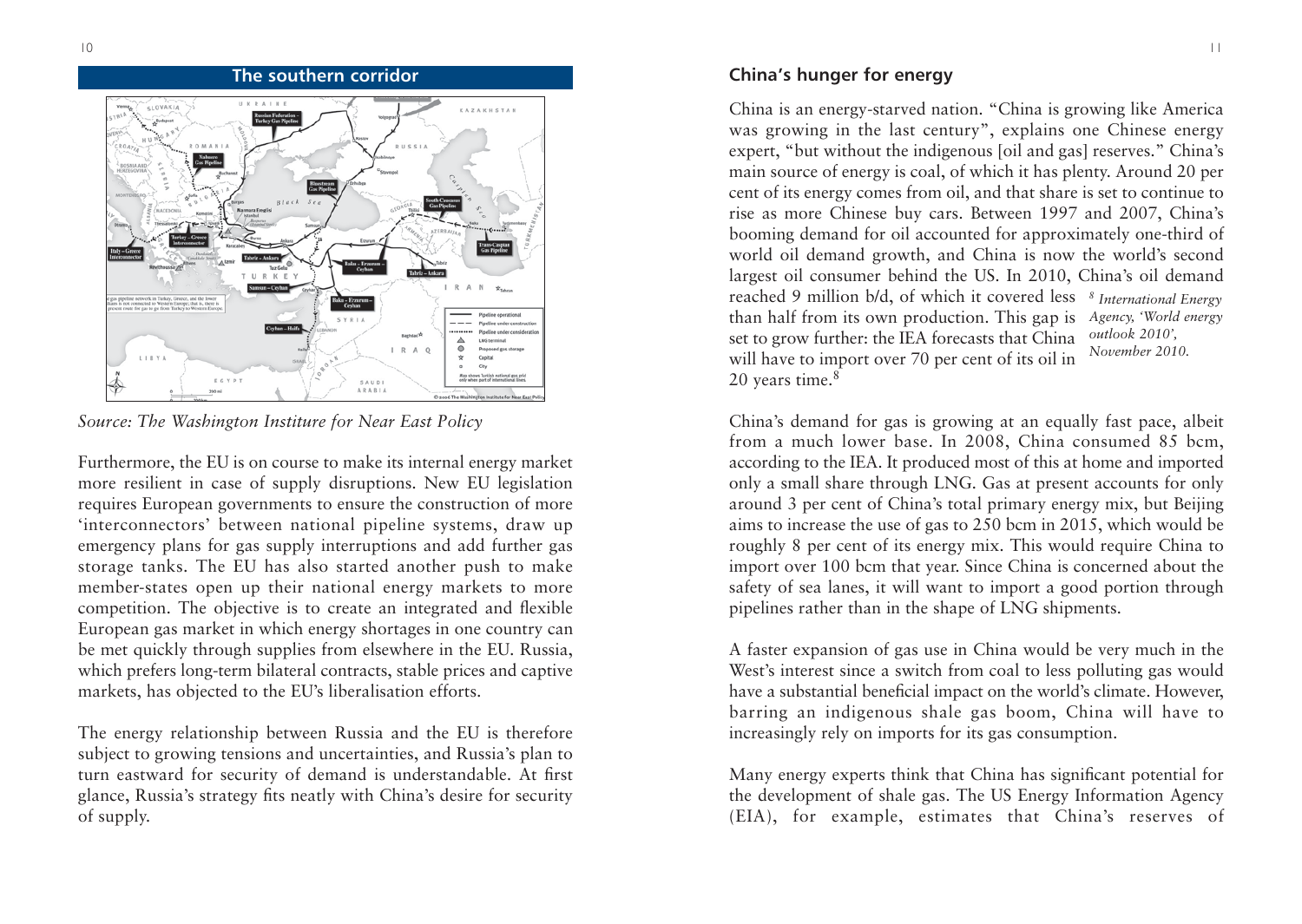unconventional gas are 12 times larger than its conventional ones, and perhaps even larger than the US's own unconventional gas reserves. For a country obsessed with energy security, local gas resources must look hugely attractive. However, their development will require technology, market development, infrastructure and regulatory structures that will take time to develop. It also remains to be seen how the relatively high price of exploiting unconventional gas compares with gas imports, in particular if the import infrastructure is already in place (as is the case with the Central Asia-China gas pipeline). Therefore, while shale gas could have a longterm impact on China's plans to buy gas from abroad, it is too early to tell how that impact will unfold.

Today, China's energy security concerns are focused mostly on oil. In particular, it is keen to diversify its supplies away from the Persian Gulf, which currently accounts for over half of its oil imports. Not only is this region notoriously plagued by conflict, but also China's heavy reliance on Gulf oil means that 85 per cent of its crude imports arrive by tanker that must navigate risky sea lanes.

Given China's objective to rely less on Gulf oil and to buy more gas, it would make sense for it to form a long-term strategic energy partnership with Russia. Russia, as explained, faces heightened uncertainty in its traditional European markets. In addition, the shift of oil and gas production to fields in eastern Siberia, the far east and north make China look like a natural customer. To understand why this potentially mutually beneficial energy relationship is not developing, one has to take a step back and look at the wider Russia-China relationship.

#### **Sino-Russian relations in the 21st century**

Sino-Russian relations have improved considerably over the last two decades. This rapprochement has been driven less by a joint strategic vision or common values than by shared interests, commercial as well

as political.9 Both Moscow and Beijing dislike US supremacy, fear instability and extremism in their common neighbourhood and oppose Western interference in the affairs of sovereign countries. In 2004 the two countries resolved a long-standing

*<sup>9</sup> Bobo Lo, 'Ten things everyone should know about the Sino-Russian relationship', CER policy brief, December 2008.*

dispute regarding their 4,300-kilometre border, thus removing the most contentious issue from their bilateral agenda. Trade between Russia and China has increased significantly since the turn of the century, reaching \$59 billion at its peak in 2008, before declining to \$39 billion in 2009 as a result of the economic crisis. Russia and China also co-operate through the Shanghai Co-operation Organisation (SCO), the other members of which are Kazakhstan, Tajikistan, Uzbekistan and Kyrgyzstan. Although China is keener to develop the SCO than Russia, the organisation has allowed reinforced co-operation in counterterrorism, economics and trade, as well as joint military exercises and intelligence sharing. Remarkably, the one aspect of the Sino-Russian relationship that has developed slowly is energy.

#### **Impediments to an energy partnership**

Although Russian oil sales to China have expanded rapidly from their negligible levels in the mid-1990s, they remain rather limited. In 2010, Russia was China's fifth most important crude oil supplier, after Saudi Arabia, Angola, Iran and Oman, and barely ahead of Sudan and Iraq, according to the EIA. China has bought some Russian LNG on the open market, but there is as yet no gas relationship to speak of.

In essence, while there is much incentive for Russia and China to forge a strategic energy partnership, there is equal – if not greater – force keeping them apart. A number of powerful factors will ensure that for the foreseeable future Russia will continue to look west for its main energy markets while China will be wary of relying on Russia for its burgeoning energy needs.10

*<sup>10</sup> Igor Danchenko, Erica Downs and Fiona Hill, 'One step forward, two steps back? The realities of a rising China and implications for Russia's energy ambitions', Foreign Policy at Brookings, policy paper No.22, August 2010.*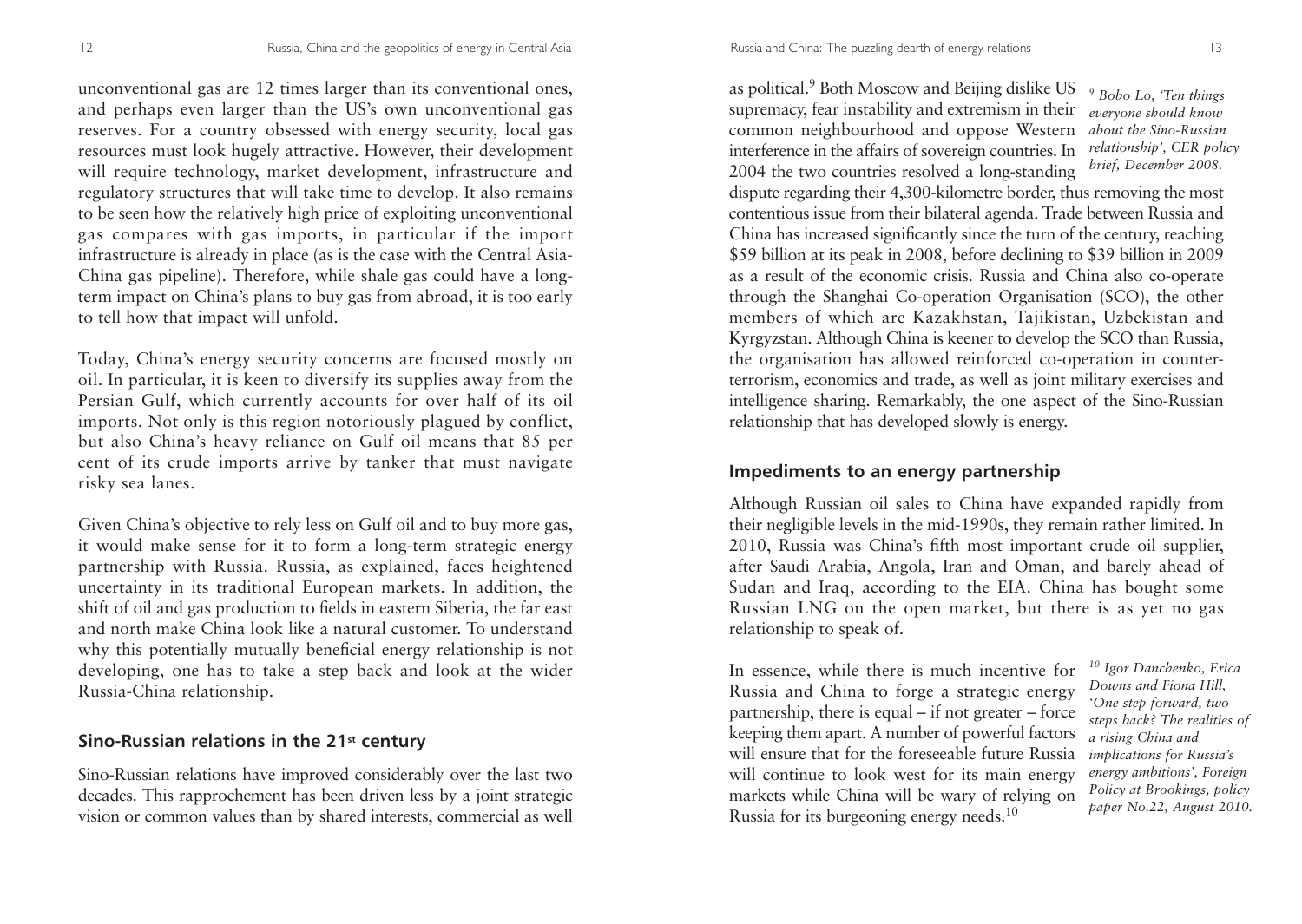#### ★ **Strategic imbalance**

Despite common interests, an undercurrent of distrust runs through the Sino-Russian relationship. Russia is acutely aware of China's growing economic and strategic superiority and it fears being marginalised in a world dominated by rivalry between the two global superpowers, the US and China. China, meanwhile, regards Russia not as an equal partner but a middling power sometimes prone to rash action designed to stem its own relative decline.

| <b>Russia and China compared</b>                     |               |       |  |  |  |
|------------------------------------------------------|---------------|-------|--|--|--|
|                                                      | <b>Russia</b> | China |  |  |  |
| Population, million                                  | 142           | 1,323 |  |  |  |
| Territory, thousand square km                        | 17,075        | 9,561 |  |  |  |
| GDP, \$ billion                                      | 1,479         | 5,878 |  |  |  |
| Per cent of world GDP*                               | 3             | 14    |  |  |  |
| GDP per head, \$                                     | 10,441        | 4,479 |  |  |  |
| Exports, \$ billion                                  | 400           | 1,591 |  |  |  |
| International reserves, \$ billion                   | 479           | 2,876 |  |  |  |
| GDP growth forecast, 2011-15,<br>per cent on average | 4.4           | 8.5   |  |  |  |

*Data are for 2010, unless otherwise indicated \*At purchasing power parity Source: The Economist Intelligence Unit*

This overall strategic imbalance is also visible in the energy field. Moscow fears that by supplying raw materials to China it could become an 'accessory' of the country's ascent. Wedded to zero-sum thinking, many Russian policy-makers and experts fear that China's economic growth and geopolitical strength might come at Russia's expense. They also worry about the narrow, one-sided nature of their energy relationship with their more populous neighbour.

China, of course, pays for the raw materials it imports from Russia. But it does little to assist Russia's economic modernisation – which has become the overarching official objective of Russian policy. To upgrade and diversify its economy, Russia relies on investment, know-how and technology from the US and the big EU countries, rather than China. The EU-Russia 'partnership for modernisation', launched at a bilateral summit in mid-2010, is proof of the EU's commitment to extending benefits beyond the straightforward exchange of capital for raw materials. The Obama administration is looking to strengthen trade and investment links, to take the 'reset' in bilateral relations beyond initial agreements on arms control, Iran and Afghanistan.

Some Russian policy-makers and officials think that by acting as China's 'raw material appendage', Russia may inadvertently help China to build up its own military-industrial complex and thus accelerate that country's rise to economic and military superiority. They fear a further reduction in Russian arms sales to China (one of the few Russian industries aside from energy that benefits from China's booming demand); increased competition in global markets for military hardware; and finally the risk of China posing a strategic threat to Russia in the east. In addition to military and economic competition, some Russians are also concerned that China could gain influence over Russia's vast far eastern territories that are rich in resources but increasingly devoid of people. The concern is that Chinese immigration, trade and investment could translate into political influence in these regions.

### ★ **Lack of cross-border pipelines**

It is remarkable that although the world's largest hydrocarbon producer and one of the world's most sizeable and fast-growing energy markets share several thousand kilometres of common border, there was until recently not a single big cross-border pipeline linking the two countries. The lack of cross-border energy infrastructure is both a reflection of the deeper economic, political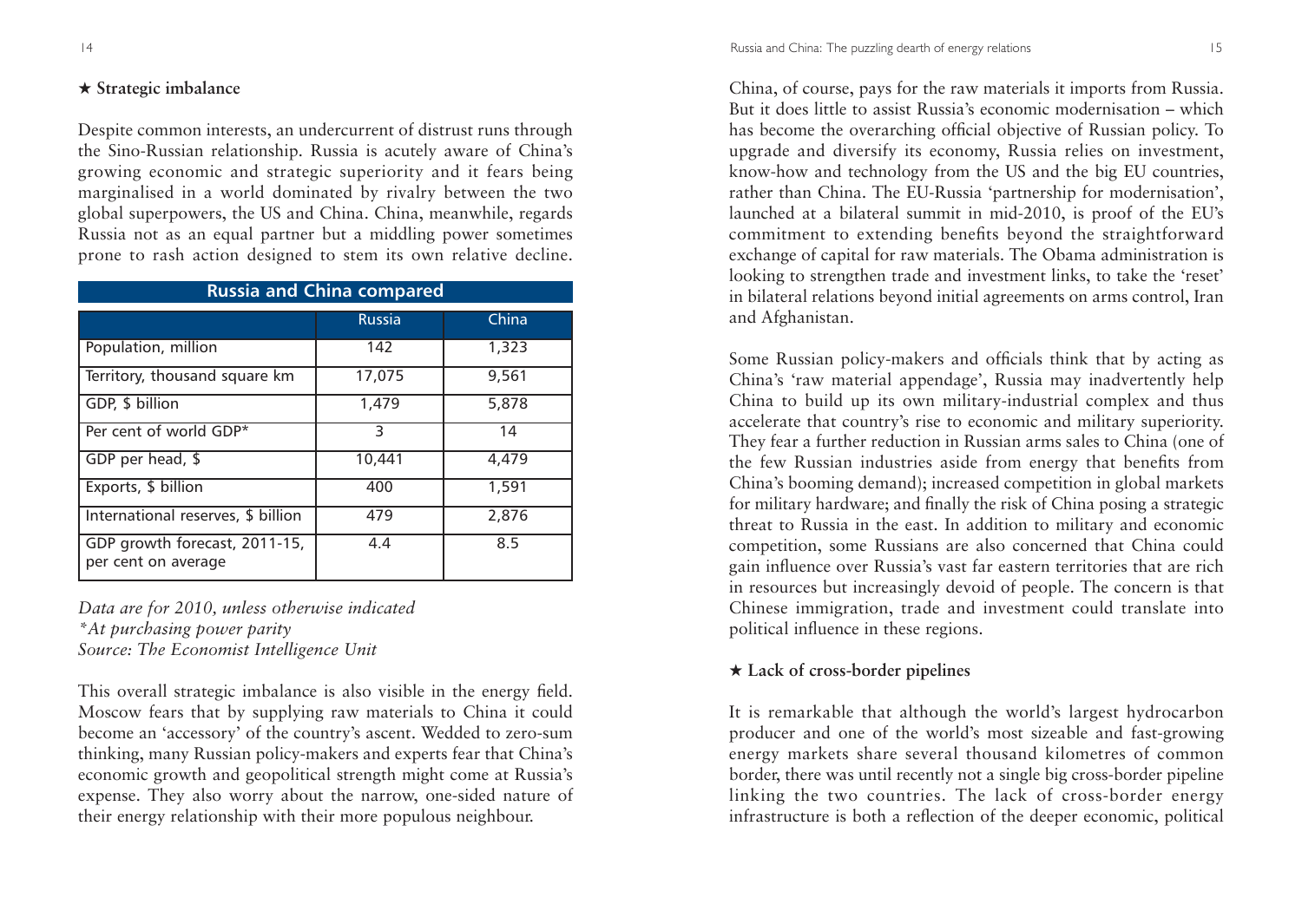and strategic caution that underlies the Russia-China relationship and an impediment to the rapid development of closer energy ties.

The bulk of Russian oil that goes to China is transported by railway cars – an expensive, if flexible, way to ship crude oil. Discussions between Moscow and Beijing on possible cross-border oil pipelines continued for over a decade. Early proposals focused on constructing a pipeline from Angarsk in eastern Siberia to Daqing in north eastern China. These plans were shelved for a variety of reasons, not least because the project was driven by the private oil company Yukos. The company's boss, Mikhail Khodorkovsky, subsequently fell out of favour with the Kremlin. He had supported the political opposition and promoted private oil pipelines that threatened to undermine the monopoly of the state-owned pipeline operator Transneft. Khodorkovsky was convicted (and re-convicted) on fraud charges, while Yukos's assets largely ended up in the hands of the state-controlled oil company Rosneft.



*Source: Reuters*

In 2003, Yukos's pipeline plans were merged with those for a rival project supported by Transneft. The outcome was the multi-stage East Siberia-Pacific Pipeline (ESPO) designed to transport Siberian crude via Russia's far east to the Pacific coast, where it will be loaded onto tankers destined for Asian markets. A spur from this pipeline into China was part of the original design but it took until 2009 for a final deal on this to be signed.

This deal came against the background of Russia struggling to emerge from recession and regain access to global capital markets, and it involved a trade of Chinese capital for Russian oil: the statecontrolled China Development Bank lent *<sup>11</sup> Robin Paxton and* Transneft and Rosneft \$25 billion in return for *Vladimir Soldatkin, 'China*

300 million tons of oil to be supplied between *lends Russia \$25 billion to* 2011 and 2030.11 A portion of the money was *get 20 years of oil', Reuters,* used to construct the spur from Skovorodino to

*February 17th 2009.*

the Amur River on the Russia-China border which was opened at the start of 2011. Through this spur Russia will ship the 300 million tons of oil to China, at a rate of 15 million tons per year, or 300,000 b/d, on average until 2030.

The agreement is unusual in that oil supplies are rarely committed to one buyer, and are usually sold on the global market. It is also unusual that the government of (or a government-controlled entity from) the importing country provides the entire financing of the transport infrastructure for an energy deal. It is more common that energy companies from the exporting and importing countries seek funding for infrastructure projects jointly. Moreover, Russia usually likes to keep (or gain) control of the pipelines used to export its hydrocarbons.

The ESPO oil pipeline has not, to date, been supplemented by a gas pipeline. An Irkutsk-to-China gas pipeline was proposed as far back as the 1970s. But as of 2011, the most noteworthy development has been a plan promoted heavily by TNK-BP, the British-Russian joint venture, to construct a pipeline from the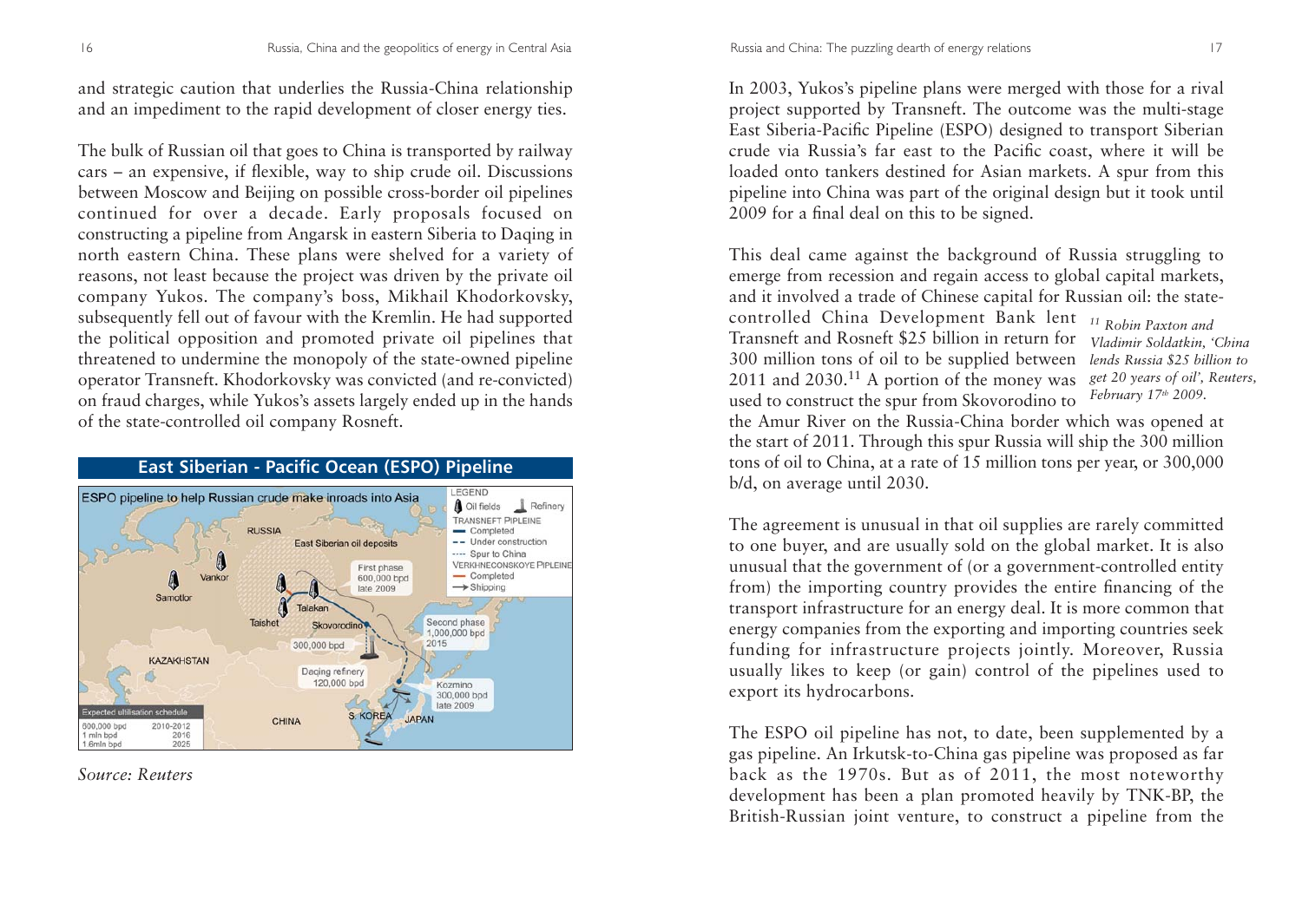large Kovykta gas fields in eastern Siberia to China and South Korea. The project appeared to make some progress in 2003 but has since stalled. TNK-BP used to hold the license to develop the Kovykta gas fields. However, it did not have the right to export gas from Russia since Gazprom has long had a de facto – and since 2006 also a legal – monopoly on gas exports. Although Gazprom had previously been unwilling to join the venture, it purchased the rights to the Kovykta fields from TNK-BP in March 2011 for \$770 million. This deal might imply that Gazprom itself wants to develop these fields for the Chinese market but so far there are no concrete plans.

#### ★ **Economic disagreements**

Disagreements about the prices at which Russia sells oil and gas to China, as well as the terms of individual energy infrastructure projects, have led to further delays in strengthening the China-Russia energy relationship.

Generally, when global oil prices were low, for example in the early 1990s, Russia was keen to tie China down as a long-term partner by

*<sup>12</sup> Erica Downs, 'Sino-Russian energy relations – An uncertain courtship', in James Bellacqua (editor), 'The future of China-Russia relations', University Press, 2010.*

building bilateral infrastructure. When oil prices rose, as was the case for much of the last decade, China typically pushed for progress on oil pipelines and bilateral deals while Russia, with a new sense of power in the relationship, resisted. A middle ground has been hard to find in this ebb and flow of economic interests.12

Another, and related, source of disagreement has been the pricing formula used in bilateral energy deals. In the oil trade, China has been reluctant to pay the 'global' market price while in gas deals it has rejected the oil-price linked formulas used in Russia's longterm contracts with European customers. Instead, China has in the past offered a gas price that is linked to that of coal, which is much lower than the prices Europeans tend to pay. The Russians insist,

however, that they are "not prepared to accept special pricing requests that are not in our interest", in the words of one Russian energy official.

Disagreements over prices and commercial terms have proved a considerable stumbling block, both for bilateral energy trade contracts and for the commissioning and construction of bilateral energy infrastructure projects. In June 2011, five-year negotiations over a 30 bcm supply deal (possibly rising to 68

bcm once signed) between Russia and China faltered once again because the two sides' expectations on delivery prices remained too Reuters, June 17<sup>th</sup> 2011. far apart.<sup>13</sup>

*<sup>13</sup> Ben Blanchard, 'Russia and China fail to reach 30 year gas supply deal',*

#### ★ **Russian rent-seeking**

Any oil and gas deal in Russia has to factor in strong vested interests or 'rent-sharing' arrangements. The negotiations leading to the ESPO spur to China are a good example. The state-owned Russian Railways (RZD) has opposed the construction of the pipeline for which first TNK-BP and Yukos, and then *<sup>14</sup> Igor Danchenko, Erica* Transneft, had lobbied hard. RZD generates substantial revenue from shipping 20-25 million tons of oil per year to the Russian far east and China. Transneft and Rosneft, however, stand to gain from a pipeline link to ship oil to the east. The end result was a typical Russian rentsharing compromise which saw construction *No.22, August 2010.*delayed so as to allow RZD to make money from railway shipments until 2011-12.14 *Downs and Fiona Hill, 'One step forward, two steps back? The realities of a rising China and implications for Russia's energy ambitions', Foreign Policy at Brookings, policy paper*

With competing interests to satisfy domestically, Russia has found it difficult to commit to long-term bilateral initiatives with China. Widespread corruption and patronage within the Russian economy and political system will make this cycle hard to break for the foreseeable future.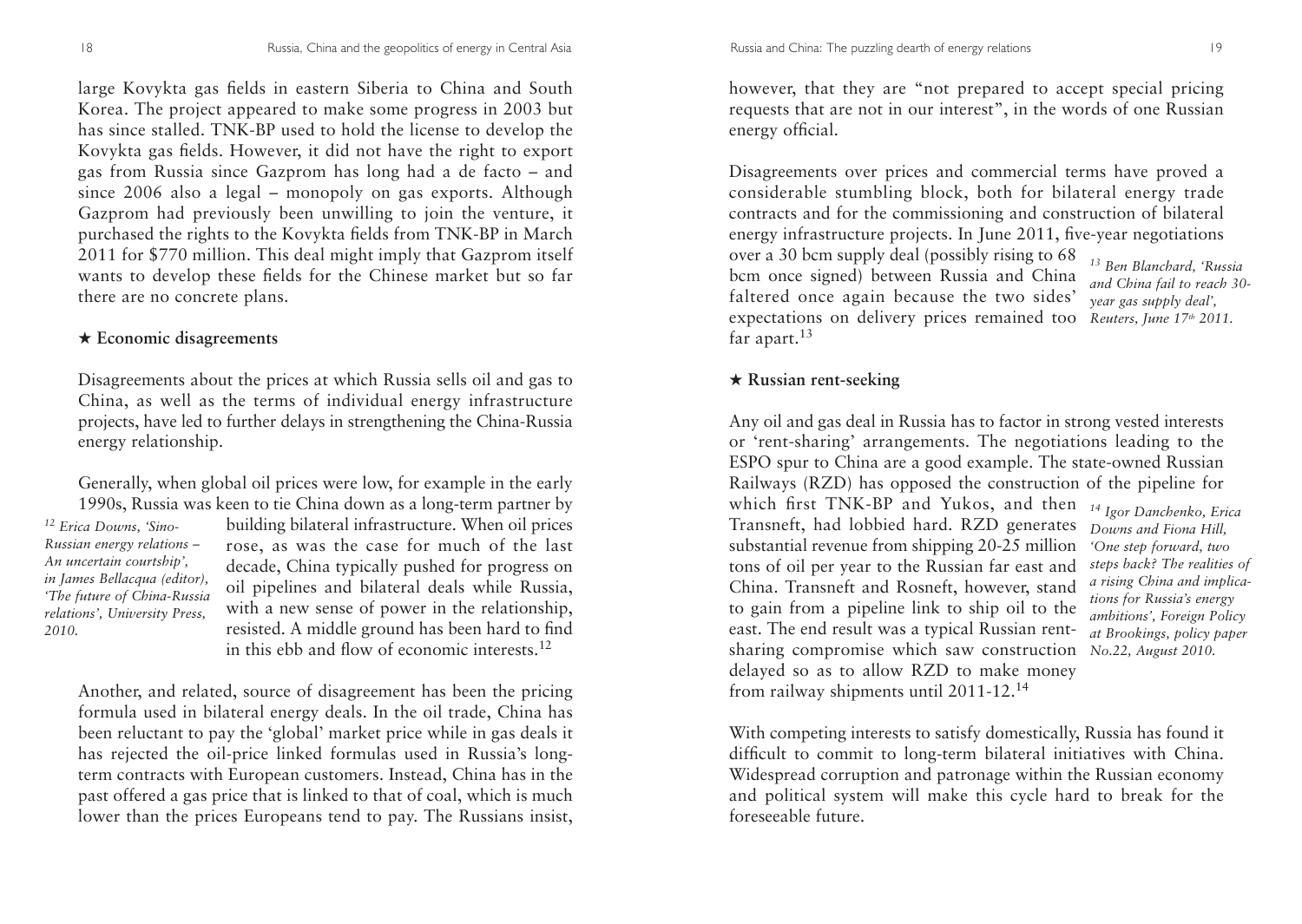#### **An unfulfilled relationship**

The Sino-Russian energy relationship has failed to fulfil its potential, due to a host of strategic concerns mainly from Russia's side, economic disagreements between Russia and China, and competing interests within Russia. The critical lack of cross-border infrastructure reflects these factors and is itself an impediment to a rapid strengthening of this relationship. Consequently, while Russia will continue to sell oil and gas to China, these sales are unlikely to be sizeable and stable enough to form the basis for a strategic energy partnership. The real dynamics of the China-Russia energy relationship are meanwhile being played out in their competition for influence and resources in Central Asia.

### 3 Central Asia as a rising energy region

Oil and gas has been produced around the Caspian for a century. But it was only after the collapse of the Soviet Union that the region's considerable resources attracted growing international attention. Kazakhstan and Azerbaijan quickly opened up their oil fields to foreign investment, and their crude found its way onto international markets. The development of the region's gas sectors took longer since Russia's pipeline transport monopoly allowed the country to maintain a firm grip on the region's gas exports. It was only when the prospects of alternative export routes became realistic, in the first decade of the new century, that international private oil companies, as well as state-owned ones, started committing serious money to the development of gas fields in Turkmenistan and elsewhere in the region.

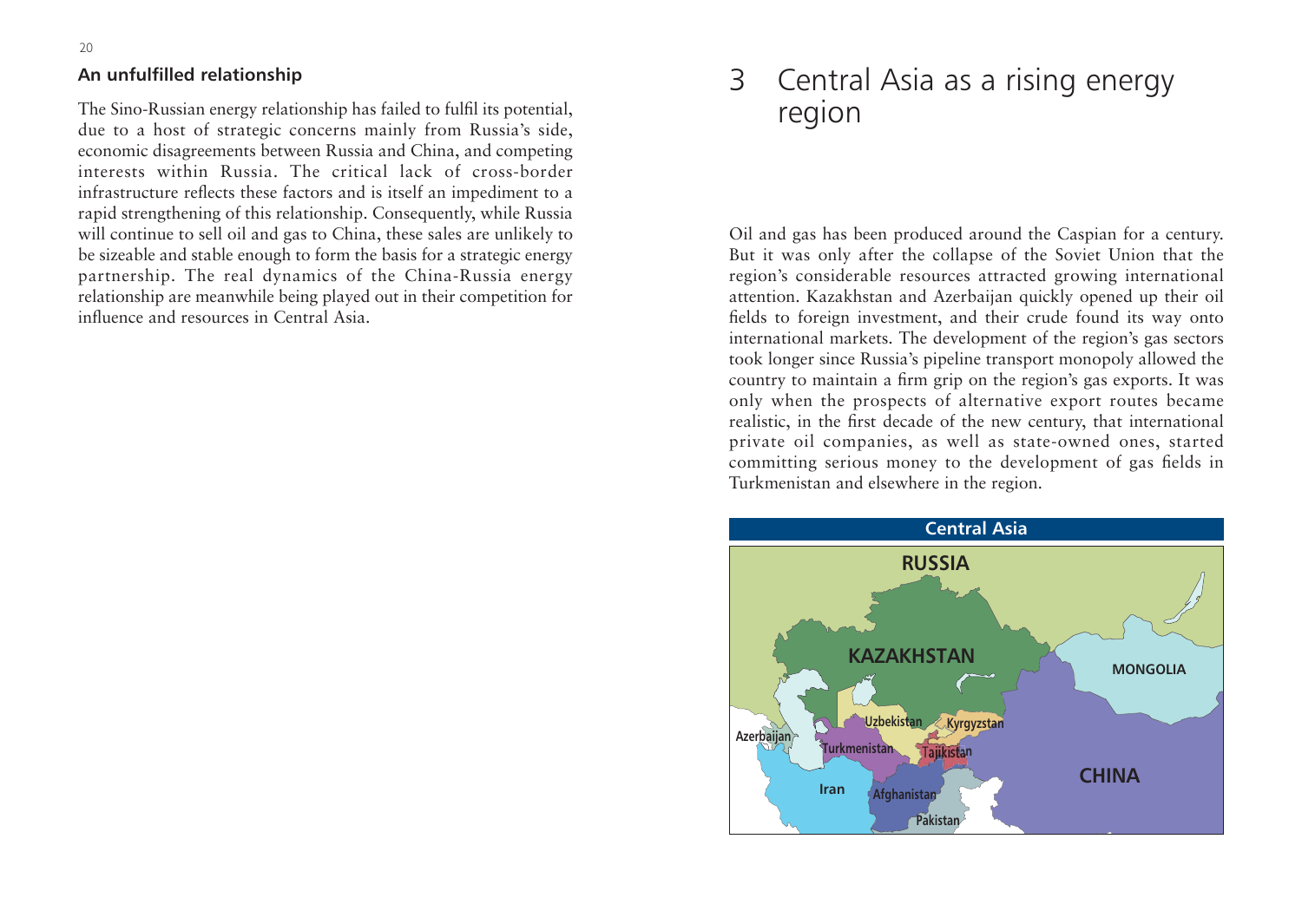All Caspian states have now to some extent diversified their customer base: Russia – traditionally the sole buyer of the region's hydrocarbons – is of decreasing importance; Caspian crude oil is sold onto western markets and also increasingly shipped to China; China is also on course to become a major customer for Caspian gas; the European Union could be an important market, if and when a transport link in the form of a southern corridor has been established; and some regional producers are also eyeing the fast-growing markets to the south, notably India and Pakistan.

*<sup>15</sup> This section draws on chapter 17 ('The Caspian: Hydrocarbon resources and supply potential') of the IEA's 'World energy outlook 2010', November 2010.*

*<sup>16</sup> 'Proven reserves' are volumes of oil and gas that that have been discovered and can be extracted profitably assuming current technology, marketability and assumptions about future prices.*

*<sup>17</sup> 'Ultimately recoverable reserves' refers to the latest estimates of the total volumes of oil and gas that can be produced commercially, including proven reserves and as yet undiscovered (but assumed) resources. 'Remaining recoverably reserves' are ultimately recoverable resources less cumulative production to date.*

The International Energy Agency<sup>15</sup> estimates that the Caspian region (including Azerbaijan) contains 3.5 per cent of the world's proven oil reserves<sup>16</sup>, while remaining recoverable reserves<sup>17</sup> are closer to 5 per cent. The bulk of these reserves are in Kazakhstan, with smaller volumes in Azerbaijan and Turkmenistan. The region's share of global proven (and recoverable) natural gas reserves is around 7 per cent, mostly concentrated in Turkmenistan. Since the Caspian region is as yet

relatively unexplored, these estimates could be revised upwards significantly in the future.

The IEA predicts that Caspian oil production will rise from 2.9 million b/d in 2009 to a peak of 5.4 million b/d in the later half of the 2020s. Most of that oil will be exported to international markets so the Caspian's share of global oil exports will rise to 9 per cent – approximately the same as Latin America's. The projected expansion of natural gas output is equally impressive, with production forecast

Central Asia as a rising energy region 23

to almost double from around 160 bcm in 2009 (a year when production was artificially depressed) to 315 bcm by 2035. Around 130 bcm of this gas will be available for export, which will give the Caspian an 11 per cent share in global gas sales.

| Caspian oil and gas reserves and production |                                        |                                                |                                                     |                                                      |  |  |  |
|---------------------------------------------|----------------------------------------|------------------------------------------------|-----------------------------------------------------|------------------------------------------------------|--|--|--|
|                                             | Oil<br>reserves,<br>billion<br>barrels | Oil<br>production,<br>million<br>barrels a day | Gas<br>reserves,<br>trillion cubic<br><b>metres</b> | Gas<br>production,<br>billion cubic<br>metres a year |  |  |  |
| Azerbaijan                                  | 18.2                                   | 1.1                                            | 4.1                                                 | 17                                                   |  |  |  |
| Kazakhstan                                  | 68.9                                   | 1.6                                            | 5.8                                                 | 36                                                   |  |  |  |
| Turkmenistan                                | 15.9                                   | 0.2                                            | 11.9                                                | 41                                                   |  |  |  |
| <b>Uzbekistan</b>                           | 4.3                                    | 0.1                                            | 3.7                                                 | 66                                                   |  |  |  |
| Other<br>Caspian*                           | $\overline{1.3}$                       | 0.0                                            | 0.3                                                 | 0.1                                                  |  |  |  |
| <b>Total</b>                                | 108.6                                  | 2.9                                            | 25.8                                                | 159                                                  |  |  |  |
| Share of<br>world total %                   | 4.7                                    | $\overline{3.5}$                               | 6.9                                                 | 5.1                                                  |  |  |  |

*Reserves are remaining recoverable reserves as defined in footnote 17; output figures are from 2009 \*Armenia, Georgia, Kyrgyz Republic and Tajikistan Source: IEA*

Most future growth in hydrocarbon exports is assumed to come from a small number of enormous (experts talk of 'super-giant') fields: oil from Tengiz, Karachaganak and Kashagan in Kazakhstan and from the Azeri-Chirag-Guneshli (ACG) group of fields in Azerbaijan; and gas from Shah Deniz in Azerbaijan and South Yolotan-Osman in Turkmenistan. On current projections, Kazakhstan could become one of the world's leading oil exporters in coming decades, while Turkmenistan could assume a similar place for natural gas.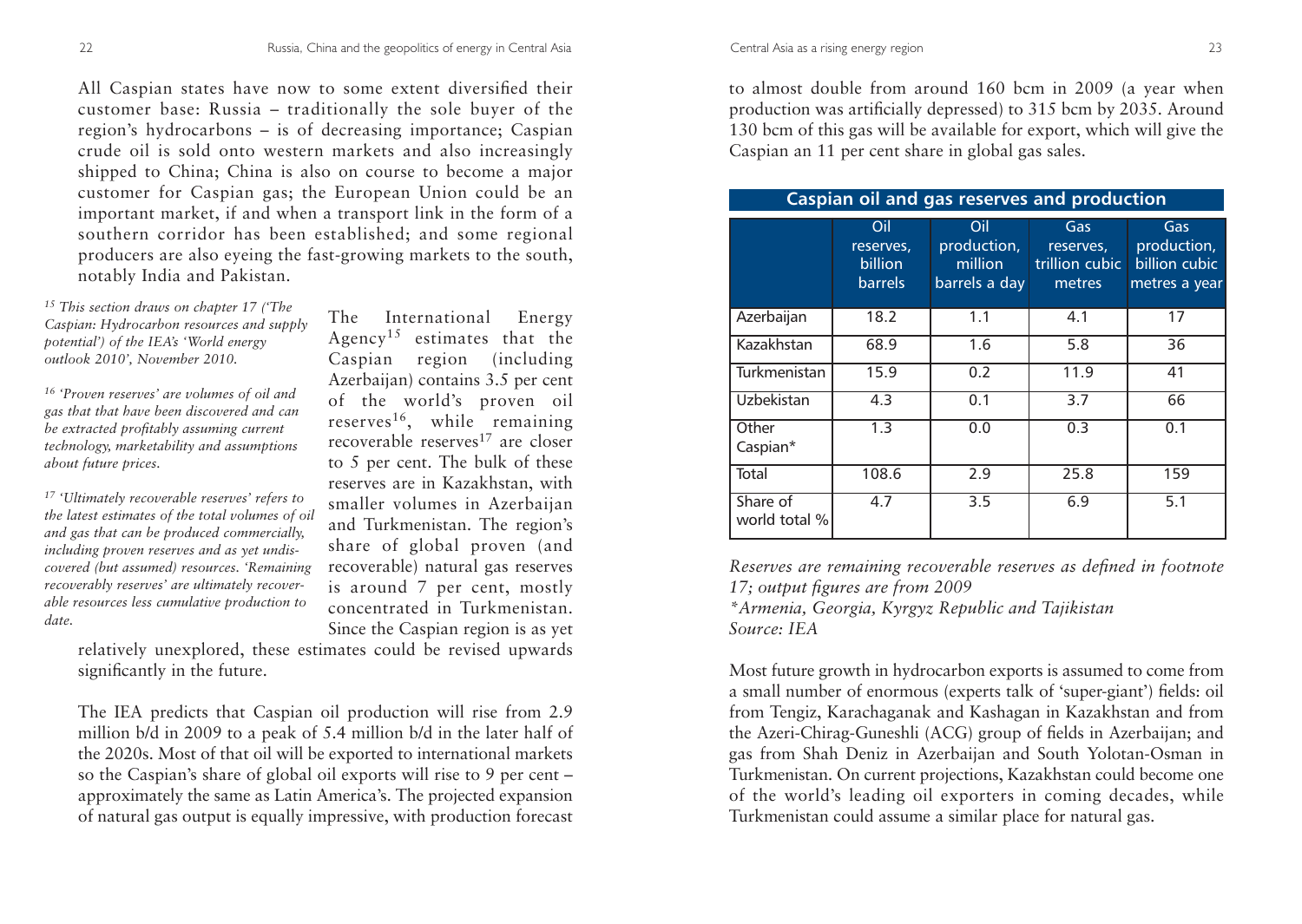However, there are also a number of obstacles that could stunt Central Asia's rise as an energy region of global importance. First, the investment climate in the individual Caspian states may not be conducive to attracting the large-scale investments needed to develop their hydrocarbon resources. It would be wrong to generalise about the policy, legal and tax conditions in the various producer countries. But what they have in common are highly centralised political systems combined with weak legal systems and institutions, which means that any change at the top can quickly translate into policy reversals. International investors in Azerbaijan and Kazakhstan have come under pressure to re-negotiate the conditions of their contracts when governments sought to get a better deal for their treasuries or their own state-owned energy champions. Turkmenistan has so far allowed only limited involvement of foreign oil companies in its gas sector (more below).

Some Caspian countries have made tentative moves towards improving the investment climate in their hydrocarbon sectors. For example, in December 2010, Kazakhstan was declared to be "close to compliance" with the standards of the Extractive Industries Transparency Initiative (EITI), a club that encourages the disclosure of deals in, and revenues from, resource production. The EITI also prods resource-producing states to ensure that society at large benefits from the profits generated. Azerbaijan has been a member of the EITI since 2009. But Turkmenistan, with its obscure state policies and budget, and lack of an independent civil society, is still a long way from compliance.

| Doing business in hydrocarbon producing states,<br>the Caspian compared |                                                                  |                                                                      |                                                                                                   |  |  |  |
|-------------------------------------------------------------------------|------------------------------------------------------------------|----------------------------------------------------------------------|---------------------------------------------------------------------------------------------------|--|--|--|
|                                                                         | Perception of<br>corruption,<br>ranking out of<br>178 countries* | <b>Business</b><br>environment,<br>ranking out of<br>82 countries ** | <b>Political</b><br>freedom & civil<br>liberties, score<br>from 1 (free) to<br>7 (least free) *** |  |  |  |
| Azerbaijan                                                              | 134                                                              | 74                                                                   | 5.5                                                                                               |  |  |  |
| Kazakhstan                                                              | 105                                                              | 70                                                                   | 5.5                                                                                               |  |  |  |
| Turkmenistan                                                            | 172                                                              | n/a                                                                  | 7.0                                                                                               |  |  |  |
| <b>Russia</b>                                                           | 154                                                              | 61                                                                   | 5.5                                                                                               |  |  |  |
| China                                                                   | 78                                                               | 49                                                                   | 6.5                                                                                               |  |  |  |
| Qatar                                                                   | 19                                                               | $\overline{22}$                                                      | 5.5                                                                                               |  |  |  |
| Nigeria                                                                 | 134                                                              | 76                                                                   | 4.0                                                                                               |  |  |  |
| Canada                                                                  | 6                                                                | 4                                                                    | 1.0                                                                                               |  |  |  |
| Brazil                                                                  | 69                                                               | 38                                                                   | 2.0                                                                                               |  |  |  |

*\*Transparency International corruption perception index 2010 \*\*The Economist Intelligence Unit ranking of business environments over 2005-10* 

*\*\*\*Freedom House 2011 combined score for political freedom and civil liberties*

Second, the central location that makes Caspian resources so interesting to a variety of customers – from Europe, Russia and Asia – also impedes their export. Turkmenistan, Azerbaijan and Kazakhstan are landlocked in the sense that the Caspian Sea does not provide an outlet to the high seas that would make tanker transport possible. Pipeline transport of oil and gas is cost-effective for distances of up to several thousand kilometres. But with the exception of Kazakh sales to Russia and China, export routes for oil and gas from the Caspian region require complex pipeline projects that cross several borders.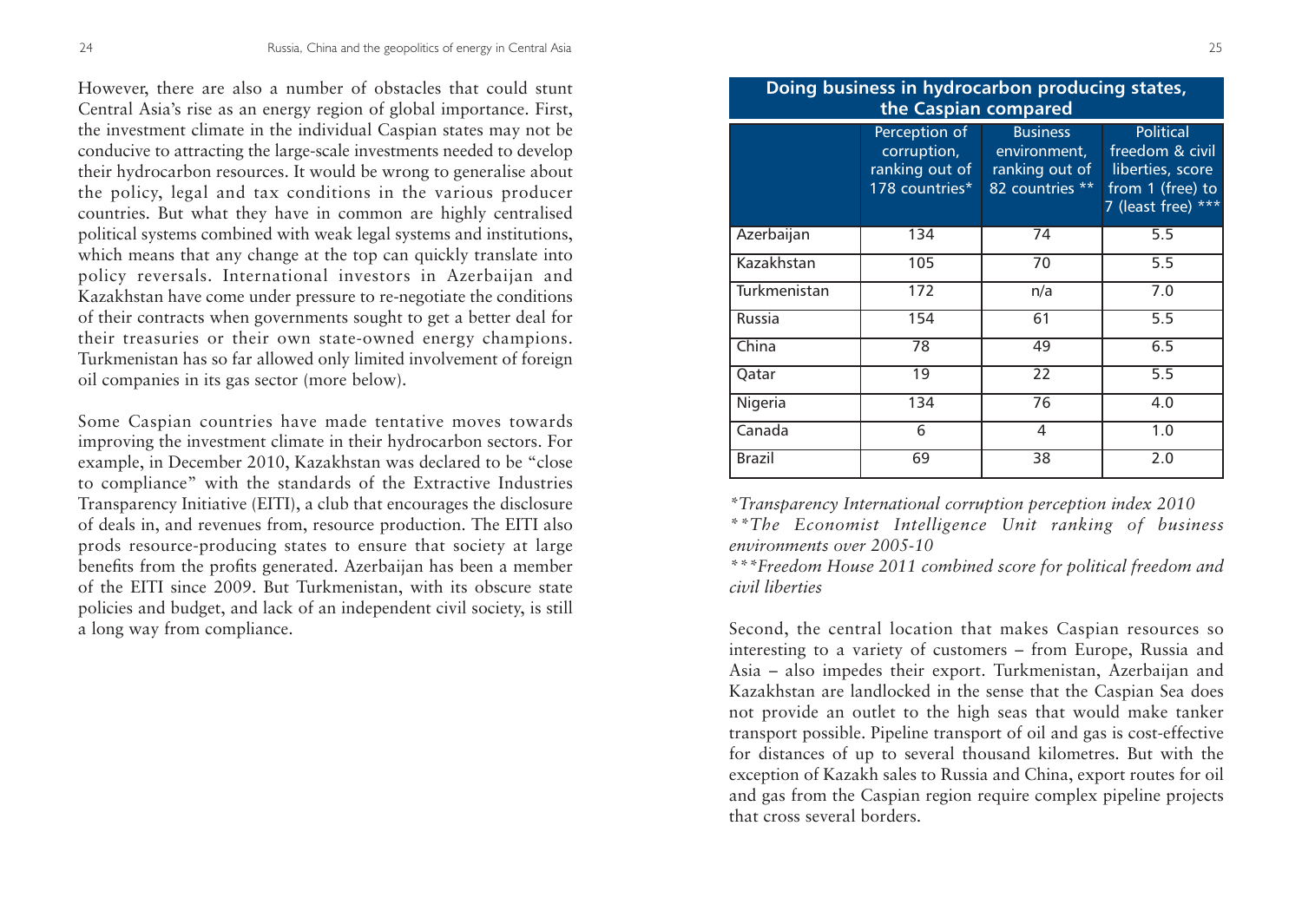Since there is no regional or international legal regime for energy

*<sup>18</sup> All Caspian nations have ratified the International Energy Charter Treaty. However, the parties to the treaty have not succeeded in agreeing on a 'transit protocol', a document that could provide a firm legal basis for international oil and gas shipments.* 

transit, such international pipeline shipments are often subject to prolonged wrangling to satisfy the demands of all those involved.<sup>18</sup> In the Caspian region such deals can be further complicated by the fact that the (potential) transit states are themselves energy producers and may therefore have limited incentives to facilitate the access of rival producers to international markets.

The region's many conflicts and trouble spots further complicate pipeline development. This is true for both long-standing

*<sup>19</sup> Armenia's borders with both Azerbaijan and Turkey have remained closed since the armed conflict surrounding the enclave in the early 1990s. This, together with continuous security concerns, makes Armenia wholly unsuitable for transit.* 

problems, such as the Nagorno-Karabakh dispute that precludes any energy transport via Armenia19, and more acute ones, such as the volatility that remains in Georgia after the Russia-Georgia war in 2008. In short, whereas Gulf oil and LNG are placed on the open market almost immediately after extraction, Caspian oil and gas transportation can entail a host of political obstacles.

*<sup>20</sup> Edward Chow and Leigh Hendrix, 'Central Asia's pipelines: Field of dreams and reality', National Bureau of Asian Research, NBR special report no 23, September 2010.*

One should not overestimate the importance of politics in the development of Central Asia's resources: political agreement is only one "instrumental but not decisive"condition for complex pipeline projects to be realised.<sup>20</sup> A number of other criteria must also be fulfilled: there must be major dedicated

volumes of oil and gas for the pipeline; a large-enough company must be committed to leading the project; and the investor(s) must assess that the pipeline is economically viable and superior to alternative transport routes. While not in any way denying the importance of such economic and commercial factors, this report focuses on the policy and political issues surrounding Central

Asian energy, especially the role of China and Russia, as well as the EU and the US.

#### **Russia – the legacy player**

Russia has long considered Central Asia to be its own 'backyard' – an area in which it has traditionally enjoyed considerable political leverage and economic influence. After the dissolution of the Soviet Union, Russia has sought to maintain its influence through direct economic and bilateral contacts, and also through building regional organisations which include: the Commonwealth of Independent States (CIS), set up in 1991 but of marginal importance today; the Eurasian Economic Community which was established in 2000 but had little practical relevance and has more recently been superseded by more concrete plans to build a customs union (and eventually an economic space) between Russia, Belarus and Kazakhstan; and the Collective Security Treaty Organisation (CSTO), a regional military alliance signed in 2002; the CSTO includes Russia and five former Soviet states and is widely seen as Russia's attempt to counter the growing influence of the (in Russian eyes) China-dominated SCO.

The Central Asian countries have responded to these initiatives with varying degrees of enthusiasm. They have sought to capitalise on their traditional links with Russia while balancing Russian influence through building relations with other countries wherever possible.

Energy has been an integral part of Russia's efforts to maintain its predominance in the region. After 1991, the former Soviet Central Asian republics started to open up to global markets to varying degrees. However, the legacy of being part of the Soviet Union meant that the new countries' energy sectors were tightly integrated with Russian production and pipeline networks. Initially, the only outlet for energy from the Caspian region was via Russian territory and through state-controlled Russian pipelines. Russia does not allow non-Russian companies to use its pipelines for transit: every molecule of oil and gas that enters Russian territory becomes Russian.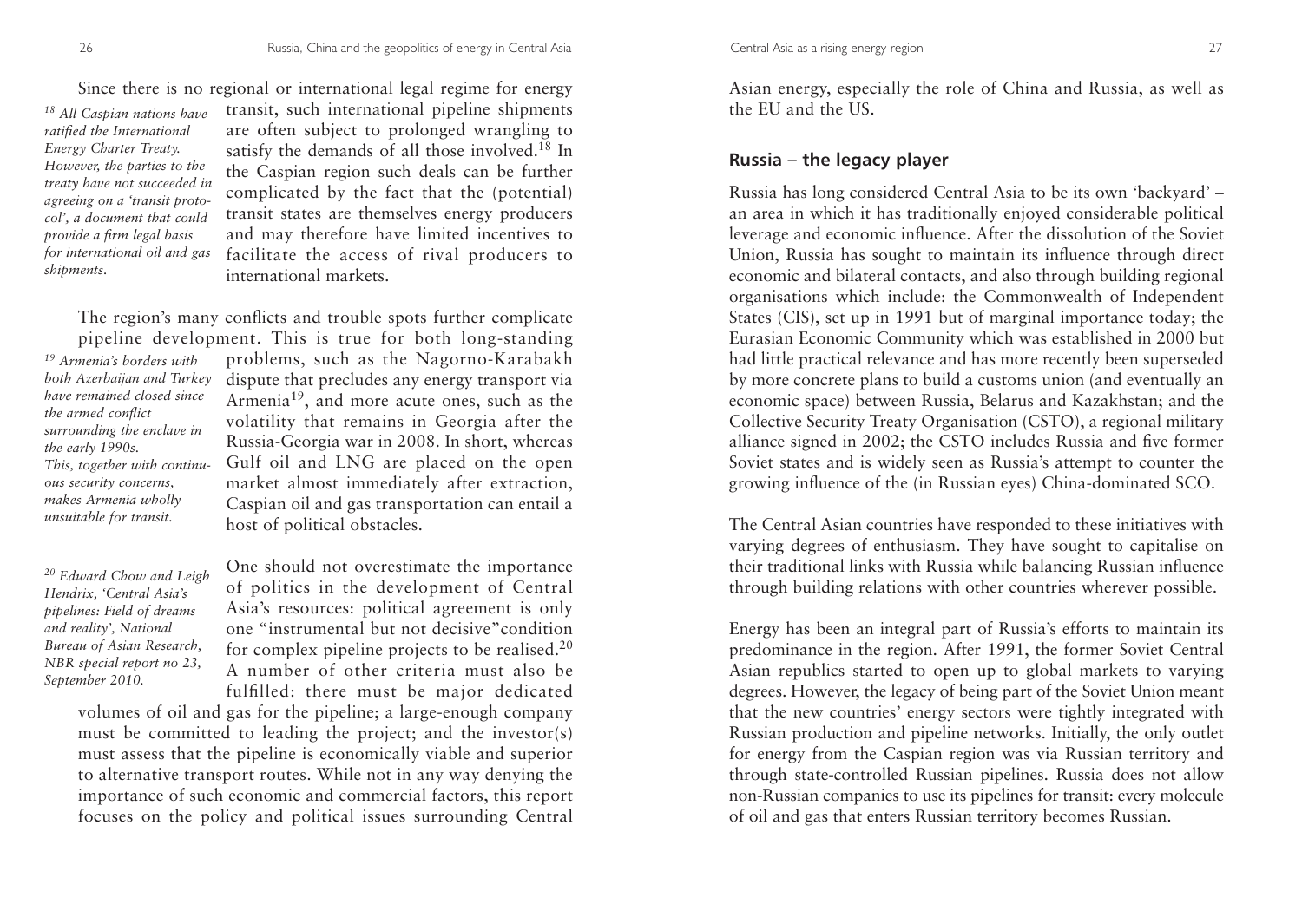Russia was thus able to exploit the de facto monopoly it enjoyed over energy transit on the Eurasian landmass. Since oil and gas are the biggest sources of income for the Caspian producer countries, control over their energy sales also gave Russia considerable political influence over its southern neighbours and thus served strategic goals.

In the oil trade, Russia's monopoly was quickly broken. Azerbaijan and Kazakhstan opened their hydrocarbon resources to western oil companies after independence in 1991. BP took the lead in the development of the Azeri-Chiraq-Guneshli oil and associated gas fields in Azerbaijan, while Chevron and ExxonMobil joined the development of the vast Tengiz and Korolev oil fields in Kazakhstan.

To transport this oil to international markets, western companies initially assessed the option of accessing the existing Soviet-era pipeline system operated by Russia's Transneft. However, the negotiations proved controversial, not least because of concerns about Russia controlling the export routes for Caspian oil.

BP then led the development of the region's biggest new oil pipeline to date, the 1.2 million b/d Baku-Tbilisi-Ceyhan pipeline (BTC) from Azerbaijan via Georgia to the Turkish coast. (A small volume of Azerbaijani crude is exported via the Baku-Novorossiysk system, with Transneft operating the Russian section.)

The region's second biggest pipeline – which may eventually exceed BTC in capacity – is the Caspian Pipeline Company's pipeline from Atyrau in Kazakhstan to Novorossiysk in Russia. Western companies in Kazakhstan, notably Chevron, initially envisaged that the pipeline would be built and operated to international standards, and that it would not involve Transneft as an operator. They only partially succeeded in securing these aims. Transneft does currently manage the Russian share of the project, although the pipeline as a whole is not subject to the monopolistic pricing practices that characterise the rest of Transneft's Russian network.

In short, Russia has lost much of its former dominance in the regional oil trade. In Kazakhstan today, Russian companies, most notably Lukoil, are investing alongside western oil companies, as well Kazakh national champions, in the development of hydrocarbons.

Russia's monopoly in the gas trade lasted considerably longer. By buying up Central Asian gas and shipping it through its own pipelines, Russia prevented the countries in the region from gaining access to lucrative western markets independently. Gazprom used to generate significant profits from buying Turkmen gas cheaply to supply Ukraine while selling its own gas at three times the price to its European customers. Until 2006, cheap Turkmen gas allowed Russia to maintain steeply discounted prices for former Soviet neighbours such as Belarus and Ukraine. The mainly barter-based gas trade between Turkmenistan, Russia and Ukraine was conducted through a number of non-transparent but hugely profitable intermediaries.

In 2005, Russia announced that it would move to 'European market prices' in its gas sales to CIS countries and it started raising prices for countries such as Ukraine shortly after. However, it was only in 2008, when the prospect of alternative customers for Central Asian gas became realistic, that Russia offered to pay more for the gas it bought from there. The previous year, Russia had signed a new agreement with Turkmenistan and Kazakhstan to upgrade and expand the main Soviet-era pipeline for transporting gas into Russia – another indication that Russia was serious about locking up Caspian gas resources for the future.

Russia signed these deals at a time when it did not actually have much demand for Central Asian gas – and thus showed its willingness to sacrifice short-term profits for long-term strategic goals.<sup>21</sup> With gas demand falling in Europe in the wake of the 2008-09 economic and financial crisis, Russia no longer needed Central Asian gas to make up domestic *<sup>21</sup> Danila Bochkarev, '"European" gas prices: Implications of Gazprom's strategic engagement with Central Asia', Pipeline & Gas Journal, June 2009.*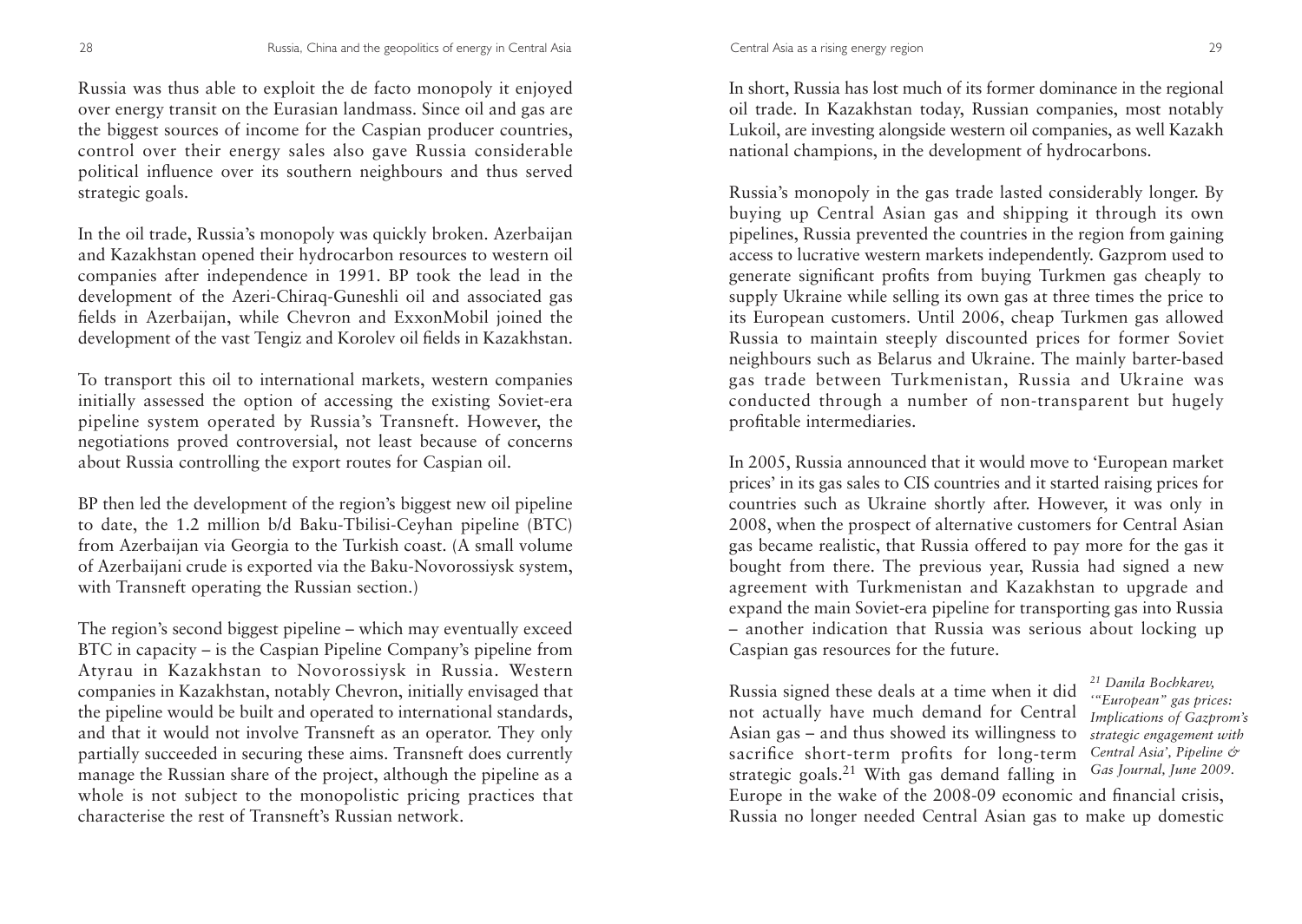shortfalls or fulfil its contracts with Ukraine. Indeed, shortly after it signed a batch of new long-term agreements with Caspian producers, promising to buy big volumes at twice the price it had hitherto paid, Russia effectively stopped buying Central Asian gas altogether (see section on Turkmenistan below). Although gas flows have been restored, current sales are running much below contracted volumes.

The IEA predicts that Russia may not need significant volumes of Central Asian gas in the near future, provided the country becomes more serious about energy savings at home and the outlook for European gas demand remains subdued. However, these IEA forecasts were made before Germany's decision to phase out nuclear power, which may yet lead to a revival in European gas demand.

Russia's main objective, for the time being, is to prevent Caspian producers from concluding contracts with western customers, in

*<sup>22</sup> Edward Chow and Leigh Hendrix, 'Central Asia's pipelines: Field of dreams and reality', National Bureau of Asian Research, NBR special report no 23, September 2010.*

particular in Europe, which Russia considers its 'captive market': "The Russian attitude seems to be, if Central Asian gas is to be exported by a route other than Russia, it is better for the gas to go east than west, where it would compete against Russian gas in its primary European market."22

The fact that Stroytransgaz, a Gazprom subsidiary, built the Turkmen stretch of the Central Asia-China gas pipeline, which now runs from Turkmenistan through Uzbekistan and Kazakhstan to China, adds credibility to this view. So does the announcement by Igor Sechin, the Russian deputy prime minister who is also in charge of energy concerns, in October 2010, that Russia would play an instrumental part in the construction of a pipeline from Turkmenistan via Afghanistan and Pakistan into India (a claim that the Turkmen government then vehemently denied).

Meanwhile, Russia has gone to great lengths to stop the development of a gas relationship between Caspian producers and

European customers. Russia has tried to foil European plans to construct a southern corridor of pipelines to ship gas from the Caspian region directly to the EU. The southern corridor includes potential pipelines such as the Interconnector Turkey-Greece-Italy (ITGI), the Trans-Adriatic Pipeline (TAP) and Nabucco. In particular, plans for Nabucco, designed to run via Turkey and the Balkans to the Austrian gas hub of Baumgarten, have worried Russia. To prevent Nabucco from being built, Russia has been pushing for the rival South Stream pipeline that would run under the Black Sea to Bulgaria, Italy and Austria. South Stream would have a capacity and a price tag roughly twice as high as Nabucco, and many experts doubt its commercial viability. The motivation behind the project appears to be to stymie the southern corridor and satisfy Central and East European gas demand (which might otherwise be met by pipelines such as Nabucco). This impression was reinforced in 2009-10 when Russia used pending re-negotiations on gas sales and transport with its Central and East European customers to make them support South Stream (at least on paper).

Moreover, Russia has sought to prevent the companies behind Nabucco and other potential southern corridor pipelines gaining access to the required gas resources. In 2010, Russia offered to buy the entire gas output of Azerbaijan – the most likely source of early gas for the southern corridor.<sup>23</sup> Russia also *<sup>23</sup> RIA Novosti, 'Russia's* quickly restored its gas relationship with *Gazprom ready to buy all* Turkmenistan, another potential source of *Azerbaijan's gas',*  Nabucco gas, after it had been suspended in <sup>June 19th</sup> 2010. 2009 (see below). Russia promised to buy up to 30 bcm of Turkmen

gas annually – far in excess of what it can absorb in the current market environment. Finally, Russia has sought to prevent the construction of a trans-Caspian gas link, which would allow Turkmen gas to flow into the southern corridor (see box page 56).

Despite these efforts, Russia's legacy position in Central Asia has weakened over time as other players have increased their influence and interests in this energy rich region. Today, Central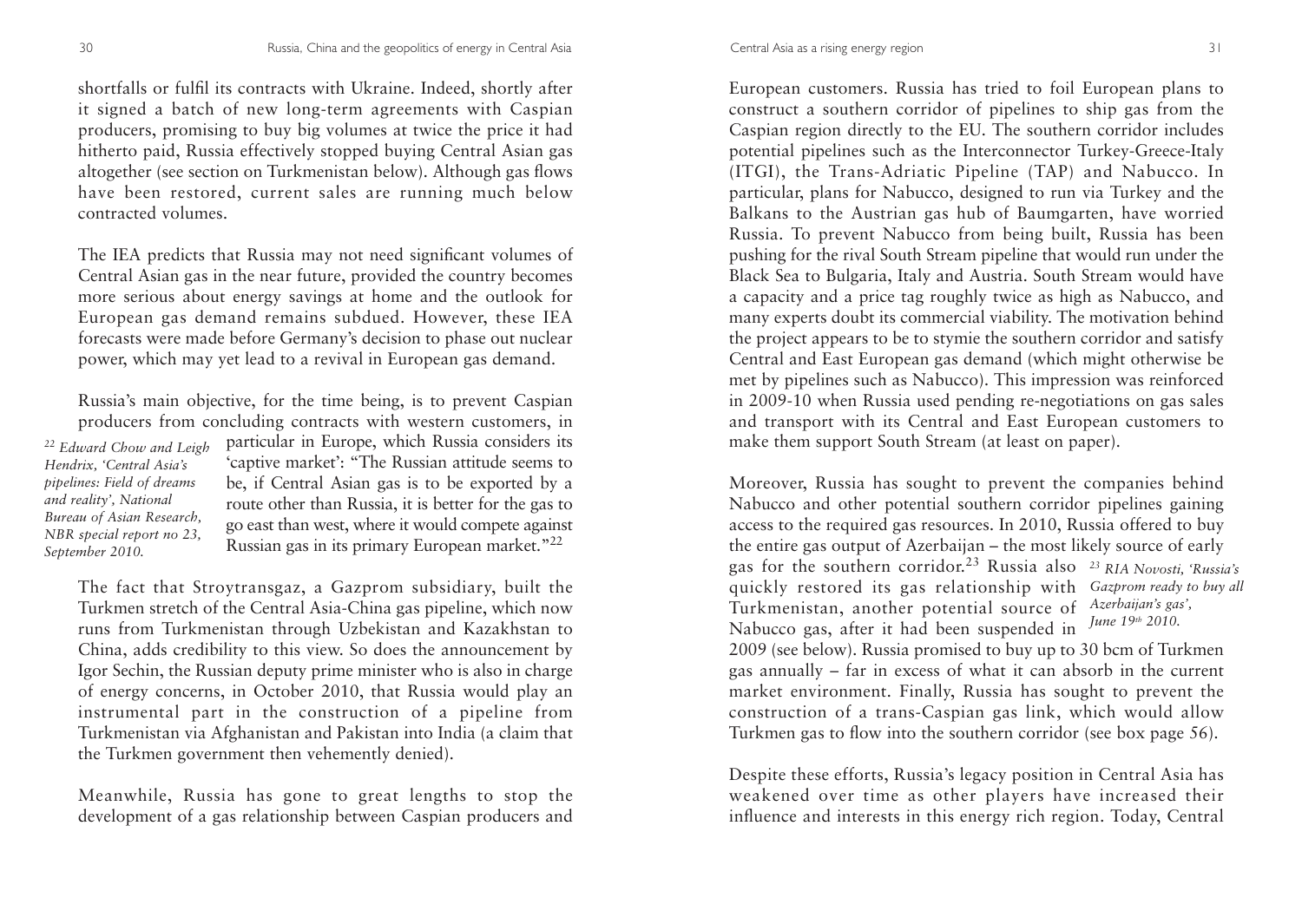Asia is a fulcrum for strategic, political and economic interests, not only for Russia but also for China, South Asia, Europe and the US.

#### **The US – strategic interests**

The US does not need Caspian gas – especially now that it has become self-sufficient following its shale gas revolution. It sees Caspian oil as a valuable addition to a global market where major supplier regions, such as the Middle East, are plagued by chronic instability and where the OPEC consortium still wields enough power to push up energy prices. But the US's main interests in Central Asia are political and strategic. Since the end of the Cold War, Washington's over-arching objective has been to help the newly independent states to develop their economies, consolidate their independence and maintain political stability. Unlike the EU (at least until recently), the US quickly realised the strategic importance of Caspian hydrocarbons not only for international energy markets but also for the stability, independence and economic development of the producing and transit countries.

Richard Morningstar, the Obama administration's special envoy for Eurasian energy, has been intimately involved in the US's political and energy strategy towards Central Asia for decades. He has summed up his country's interests as follows: "The US has wanted to make sure that [Caspian] resources be available for development by American companies as well as business interests from friendly countries; that Turkey, because of its own historical roots, become more involved in the region to help ensure the independence of these new countries; and that multiple routes of access be developed

*<sup>24</sup> Richard Morningstar, 'The Baku-Tbilisi-Ceyhan pipeline: A retrospective and a look at the future', Central Asia-Caucasus Institute Analyst, August 23rd 2006.* 

for resources to be exported from the region. The US position was and still is that Russia should not have a monopoly on pipelines, and that no pipelines should go through Iran thereby subjecting these new resources to the whims of a dangerous government."<sup>24</sup>

American oil companies became involved in the exploration and extraction of Caspian hydrocarbons in the 1990s, most notably Chevron and ExxonMobil, along with Amoco, which was bought by BP, and Unocal, which is now part of Chevron. Yet US efforts to support and facilitate the construction of new pipelines from the Caspian to western markets have been motivated not only by a desire to provide outlets for the oil (and gas) produced by American companies. The US, much earlier than Europe, realised that the Central Asian states cannot gain true independence as long as they are fully reliant on the Russian pipeline network. The Clinton administration actively supported the Baku-Tbilisi-Ceyhan (BTC) pipeline to bring Azerbaijani (and possibly Kazakh) oil via Georgia to the Turkish Mediterranean coast. A smaller gas line, the South Caucasus pipeline, was constructed alongside the BTC pipeline. The US has also supported the construction of a trans-Caspian pipeline and of Nabucco.

In more recent years, and since September 11<sup>th</sup> in particular, US attention in Central Asia has shifted towards the struggle against Islamic extremism and terrorism. Extremist groups have been active in the region for years, in particular in the Fergana valley that straddles Uzbekistan, Kyrgyzstan and Tajikistan. The US has provided sizeable assistance to help the Central Asian countries to build up their law enforcement, intelligence and counter-terrorism capabilities, although those assistance budgets have shrunk in recent years.

Moreover, since Turkmenistan, Uzbekistan and Tajikistan border on Afghanistan, Washington has had a particular interest in these countries being both stable and willing to support US and NATO objectives. At various points they have acted as conduits for supplies into the war-zone, as well as airbases for coalition forces. Currently, the Manas air base in Kyrgyzstan acts as a major base for the NATO mission. Previously, the Karshi-Khanabad airbase in Uzbekistan had similar operational value for the US. Uzbekistan, however, expelled US forces following the signing of a Shanghai Co-operation Organisation declaration in 2005 that implicitly called for the US to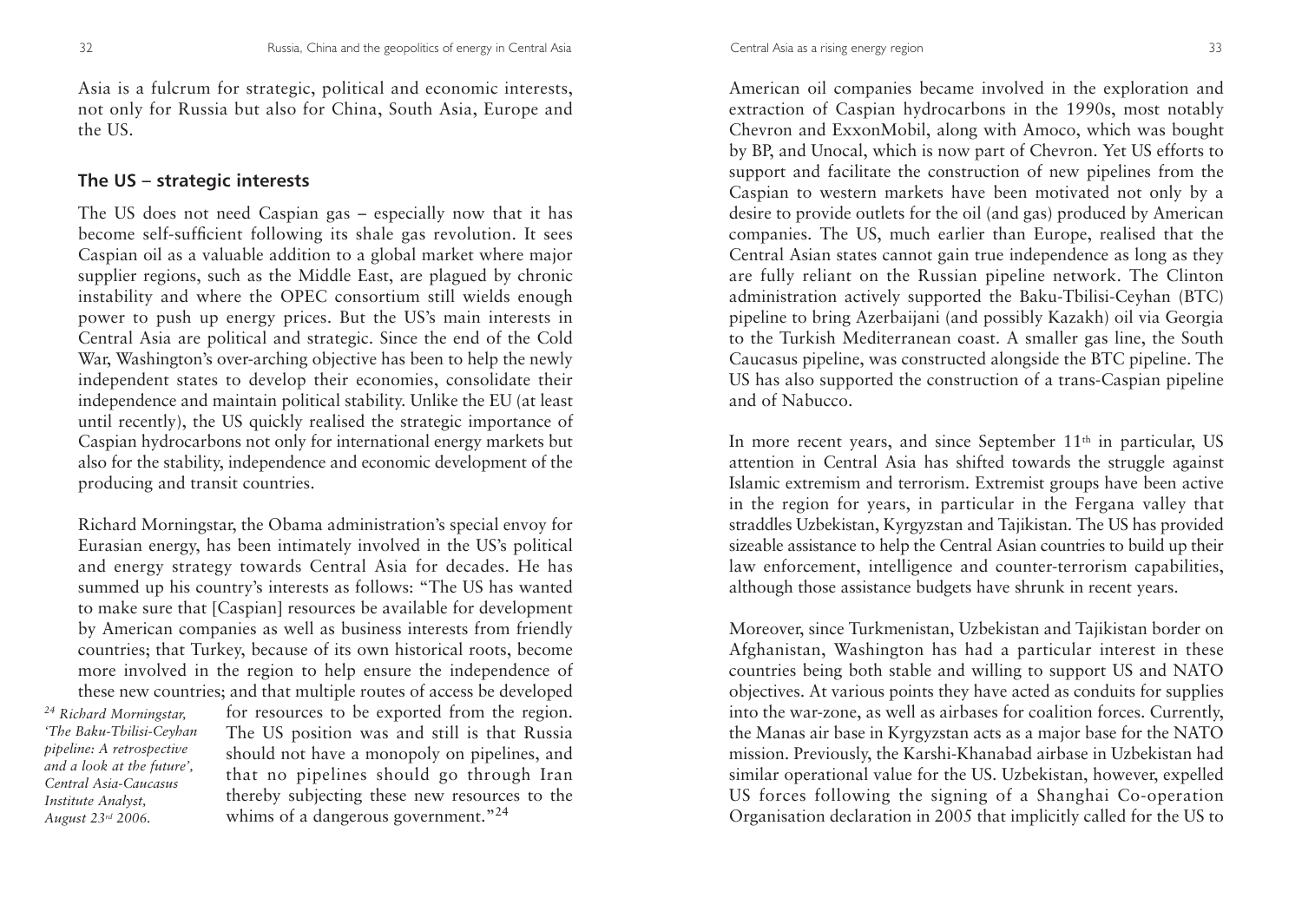withdraw its forces from SCO member-states. Although some Central Asian governments continue to regard the US's military presence in the region with suspicion, they also fear that the planned phased withdrawal of US and NATO troops from Afghanistan and Central Asia will leave them to deal with heightened instability.

Although Russia initially acquiesced in the stationing of US troops in Central Asia after September 11th, some US policy-makers have seen their country as being engaged in a tug-of-war with Russia over influence in Central Asia and the former Soviet Union more generally. The Central Asian states have welcomed US involvement as a means of reducing the overbearing influence of Russia in the region and because it appears to bestow international legitimacy on their regimes. On the other hand, some of the region's rulers have joined Russia in suspecting that the US has provided covert assistance to political opposition forces and thus sought to foster 'colour

*<sup>25</sup> Central Asia Study Group, 'Strengthening fragile partnerships: An agenda for the future of US-Central Asia relations', Project 2049 Institute, February 2011.* 

revolutions' of the kind that swept through Ukraine, Georgia and Kyrgyzstan in 2003-05. More recently, Central Asian countries have suspected the US of subordinating its relations with Central Asia to the objective of 'resetting' its relationship with Moscow.25

As for China, US policy-makers have interpreted Beijing's advances into Central Asia, including through the mechanism of the SCO, as having a double strategic purpose: gaining access to energy resources while also countering Western and Russian influence. Many US policy-makers and analysts have welcomed China's involvement in the region because it counter-balances Russian hegemony and helps the development of Central Asian energy sectors and economies. Chinese investment helps to bring on-stream new volumes of oil and gas. In the case of oil, these help to ease a tight global market; in the case of gas, they add a relatively clean fuel to China's energy mix, which helps combat climate change. China's energy investments in Central Asia also give this rising superpower a stake in the stability of the region, which is important in particular in view of the

expected withdrawal of US and NATO troops from Afghanistan and surrounding countries. However, many policy-makers and analysts in the US also worry that China's influence could become dominant and that its political and financial support for incumbent regimes could make democratic reforms and economic liberalisation even

#### **The EU – the latecomer**

harder to achieve.

The European Union has yet to establish a track record in pursuing its interests in Central Asia. Beyond the EU's declared objectives of fostering stability, economic development and the rule of law in the region, the EU also has clear interests, notably to gain access to Caspian energy resources as part of its strategy to diversify sources of supply, and to gain Central Asia's support for European countries' engagement in Afghanistan.

Individual EU countries, most notably Germany and France, have had well-developed links to Central Asian countries going back to the 1990s. Germany is the only EU country that has diplomatic representation in all Central Asian states and it is the biggest trading partner among the EU countries for most of them. Although the EU has run assistance projects and reform *<sup>26</sup> European Council,*  initiatives in Central Asian countries since the *'The EU and Central Asia:* 1990s, it was only under the German EU *Strategy for a new*  presidency in 2007 that the EU adopted its first *partnership', June 2007.* comprehensive Central Asia strategy.26

The strategy aims at strengthening bilateral links between the EU and the Central Asian countries as well as fostering regional cooperation on issues such as security and water management. Among the strategy's many priorities are improvements of human rights, democracy and the rule of law; strengthening energy and transport links; combating terrorism, extremism and trafficking; and supporting cultural dialogue and people-to-people contacts. The EU has made around  $\epsilon$ 700 million available for the Central Asia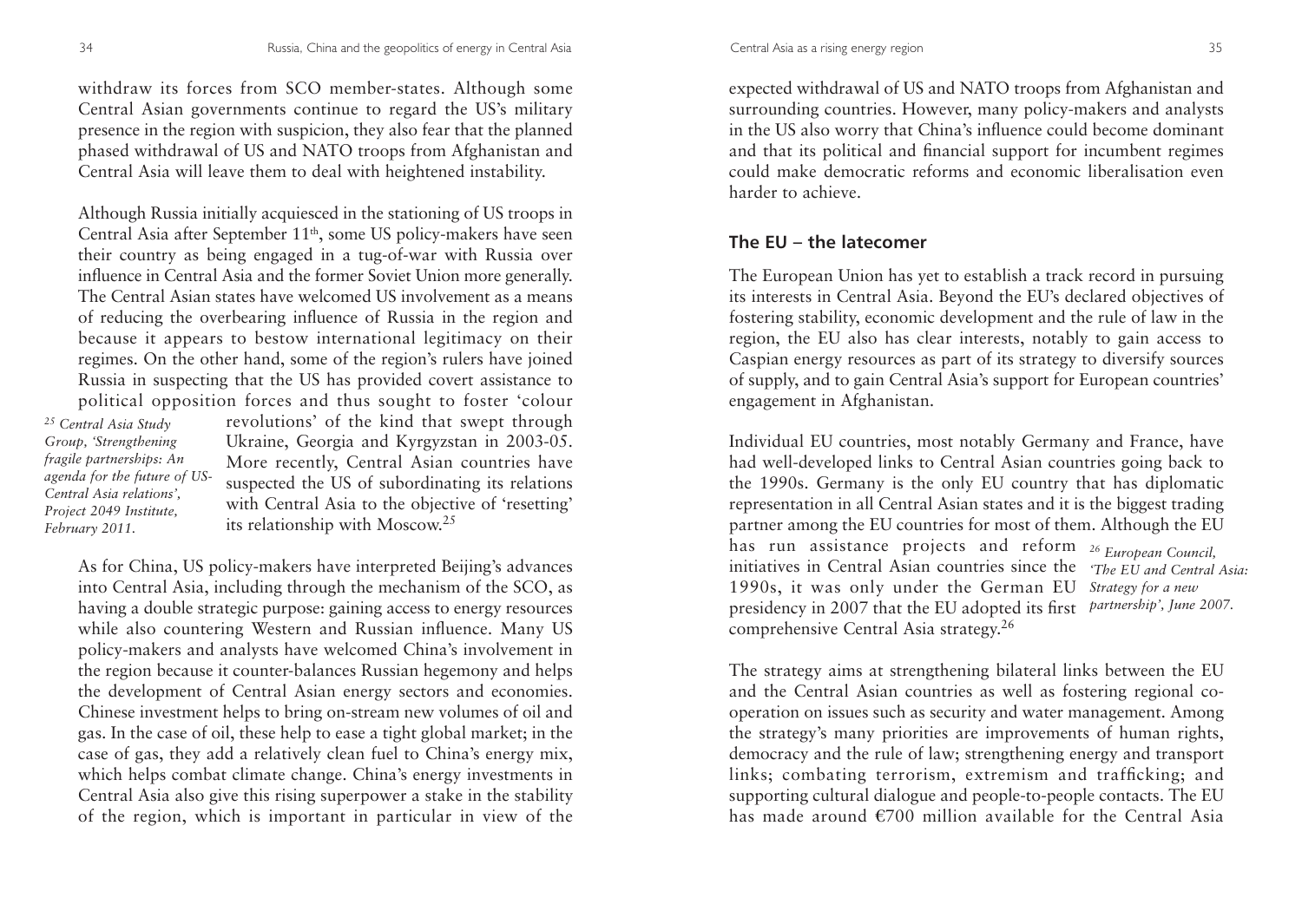strategy under its 2007-13 budget – a sum that observers generally judge as too small to have an impact on the wide-ranging objectives that the EU has formulated. Experts have also criticised the EU's Central Asia policy for lacking focus; being insufficiently tailored to

*<sup>27</sup> Michael Emerson, Jos Boonstra and others, 'Monitoring the EU's Central Asia strategy', report to the EUCam project by CEPS and FRIDE, 2010.*

the needs of the five individual Central Asian states; putting too much emphasis on democracy and human rights rather than fostering mutually beneficial links; and for not sufficiently taking into account the role of other strategic players in the region, such as Russia and China.<sup>27</sup>

Some European energy companies have been active in Central Asia and the Caspian for years. For example, Britain's BP has been a partner in the exploration and development of Azerbaijan's oil and gas reserves as well as the construction of important regional pipelines, such as the BTC oil pipeline and the South Caucasus gas pipeline. Royal Dutch Shell, Italy's ENI and France's Total are involved in Kazakhstan's Kashagan offshore oil field. More recently, Germany's RWE has started exploring gas fields off Turkmenistan's Caspian coastline.

Energy issues, however, have been slow to move up the official agenda of EU-Central Asia relations. In 1995, the EU initiated the INOGATE dialogue on regional energy transport with the countries of the Caucasus and the Black Sea and Caspian regions. In 2004 it added the 'Baku initiative', a regional platform to integrate energy markets and foster infrastructure developments. The EU has also established bilateral energy dialogues with Kazakhstan and Turkmenistan. These initiatives have had limited concrete results to date. The EU countries in 2008 authorised the European Investment Bank (EIB) to provide finance to energy and infrastructure projects in Central Asia, while the European Bank for Reconstruction and Development (EBRD) is also active in the region.

After the Russia-Ukraine gas crises of 2006 and 2009, the EU vowed to redouble its efforts to diversify its gas imports away from Russia

and the Ukrainian transit system. The southern corridor is at the heart of the EU's diversification strategy. However, although the EU has declared Nabucco and other possible southern corridor pipelines priority projects, they are still primarily driven by the private sector, with the EU's role restricted to providing political backing and some financial help. Since many Europeans themselves have expressed doubts about whether Nabucco is commercially viable, Turkmenistan and Azerbaijan have remained sceptical whether the EU is serious about Caspian gas.

The EU has stepped up its efforts to forge an energy relationship with Azerbaijan and Turkmenistan, with a number of high-profile visits of senior EU officials in 2010 and 2011, a mandate to help negotiate a trans-Caspian pipeline, and a commitment from the EIB and the EBRD to provide some of the financing needed for Nabucco. Nevertheless, the prospects for the southern corridor – and thus for EU-Central Asian energy relations – remain uncertain. The Azeri-led consortium that is developing the Shah Deniz II field (the only gas in the region that would be readily available to feed the southern corridor) has repeatedly postponed the decision on whether to sell the gas to Nabucco, ITGI or TAP – or whether it prefers another option altogether, such as shipping gas across the Black Sea in liquid or compressed form.

Nabucco, the largest and most ambitious of these projects, would require significant gas volumes beyond an initial contract from Shah Deniz II to be commercially viable. The Nabucco consortium is looking towards northern Iraq for possible supplies, as well as to Turkmenistan. Turkmen officials have in principle expressed an interest in selling gas to Europe. However, such supplies would require an energy transport link across the Caspian, a project that has been foiled by various disputes about delineation and resource allocation (see box page 56). Moreover, concerns about Georgia's stability as a transit country have remained acute since the Russia-Georgia war in 2008.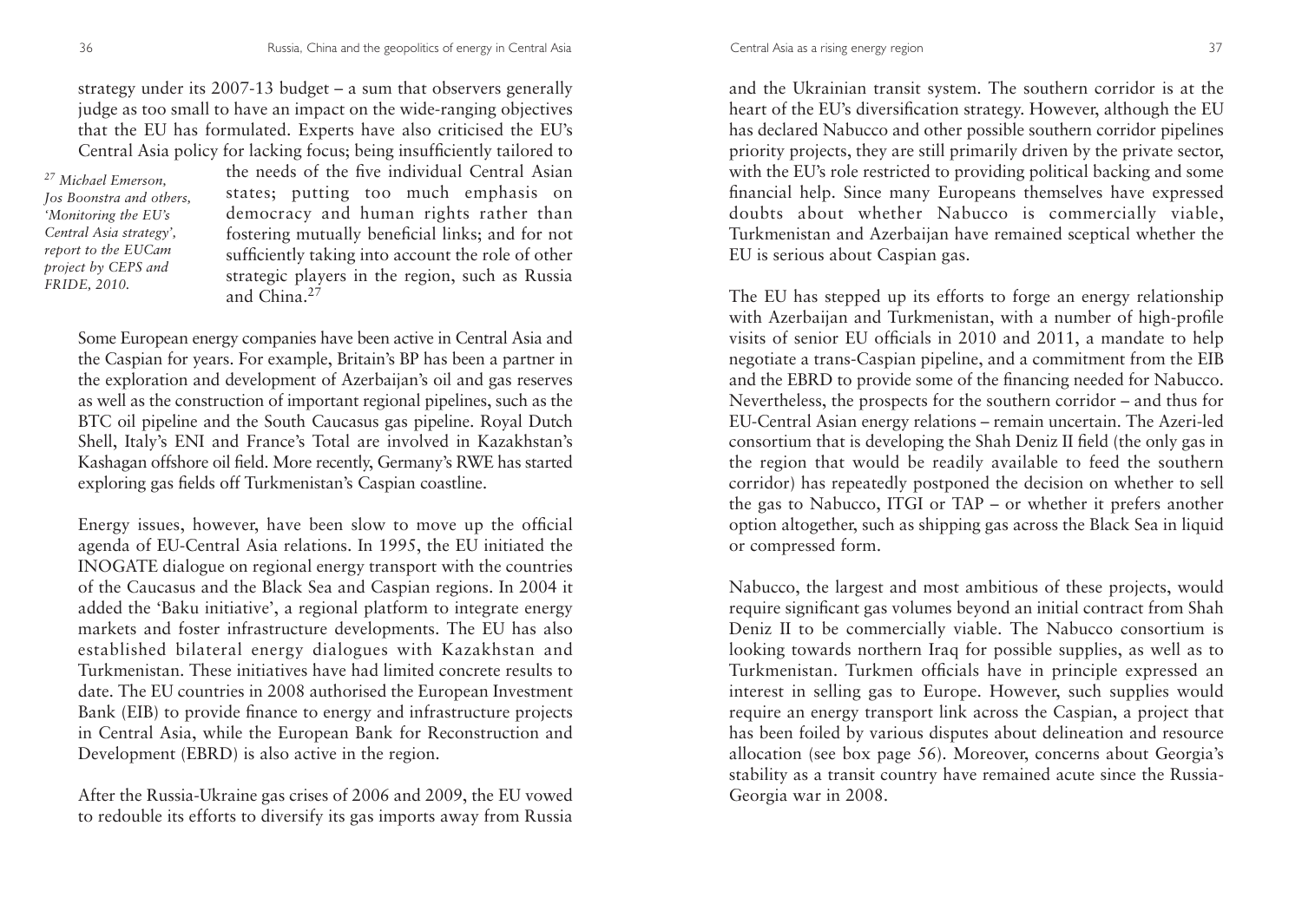



These delays in pipeline construction cannot simply be blamed on the weakness of the EU's energy policy. The same uncertainties surrounding global and European gas demand that have complicated EU-Russia energy relations in recent years have also made it harder to establish an energy link between the EU and the Caspian. Many experts still doubt whether it makes sense at all for the EU to spend the political and financial capital necessary to build a complex new energy relationship that would ultimately only supply a fraction of Europe's energy needs. Others, however, argue that if the EU is serious about building political and economic ties with the Caspian, energy has to be at the heart of such relationships. Moreover, the uprisings in Northern Africa and the Middle East in 2011 could lead to a re-evaluation of those regions as energy suppliers and once again re-directed the focus onto alternatives such as the Caspian.

Notwithstanding recent high-profile visits and a proliferation of joint projects, dialogues and declarations, the EU's Central Asia strategy is still in its infancy – as is its energy diplomacy. Looking at the overall picture in the region, Edward Chow and Leigh Hendrix sum up the EU's involvement as follows: "The one player missing from the field appears to be the EU, which is much better at making policy declarations than at taking policy action."28 *<sup>28</sup> Edward Chow and Leigh Hendrix, 'Central Asia's pipelines: Field of dreams and reality', National Bureau of Asian Research, NBR special report no 23, September 2010.*

#### **China – the new hegemon?**

Throughout the 20<sup>th</sup> century, China has viewed Central Asia mainly through a paradigm of national security. After the dissolution of the Soviet Union and the independence of the Central Asian states, China's concerns both grew and diversified. China worries about the protection of its periphery and therefore hopes to build a Central Asian neighbourhood of friendly states. It fears that instability in Central Asia could result in terrorism and extremism extending across the border and feeding the separatist Uyghur movement in Xinjiang. By building up economic ties and fostering growth and stability in Central Asia, China hopes to turn its Xinjiang region from a poverty-stricken backwater into a *<sup>29</sup> Kathrin Hamm and*  prosperous regional trading hub, thus starving Uyghur separatists of new recruits.29 Lastly, although China is concerned about US and NATO involvement in Central Asia, it is also worried about the instability that might ensue once Western troops leave Afghanistan and *2011.*Central Asian bases. *others, 'Turkmenistan natural gas outlook 2020: The Chinese connection', Columbia School of International and Public Affairs workshop report,*

In the immediate post-Cold War period, China took a passive approach to Central Asia, staying on the sidelines of the Russia-American struggle for influence in the region. More recently, however, with economic and energy considerations rising to the fore and China becoming more self-confident in its foreign policy, this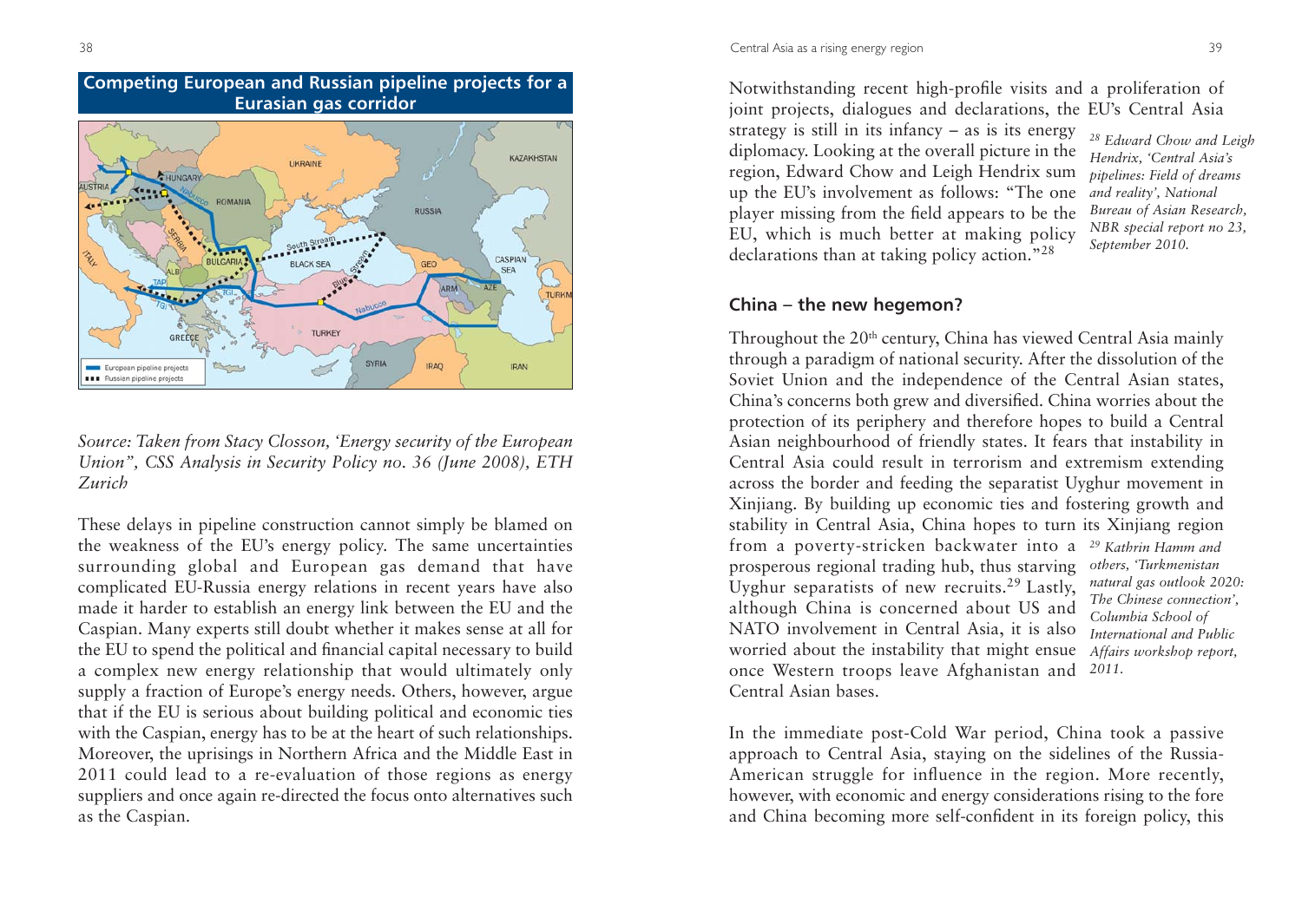has changed dramatically. Although China remains wary of becoming too entangled in a region replete with long-standing conflicts, it has become one of the key players in Central Asia. China's need for resources – which should, in theory, drive China to forge an energy partnership with Russia – has instead driven it to explore opportunities in the energy rich Caspian region. For Beijing, it appears easier to deal with the smaller Central Asian states, which are all keen on diversifying their customer base, than with Russia, whose energy policy vis-à-vis China is complicated by geo-strategic considerations. Moreover, China's preference for gaining direct access to resources is more easily accommodated in Central Asia than in Russia.

While western oil companies have been active in Kazakhstan and Azerbaijan since the early 1990s, more recently companies from the Gulf region and Asia, not only China but also Malaysia, Korea and India, have started investing there. China's involvement stands out as the most substantive among the non-western countries. In addition to government-to-government contacts, China mainly acts through the state-owned China National Petroleum Corporation (CNPC), which has made substantial investments across Central Asia and has also been the driver behind new pipeline developments.

In Kazakhstan, the CNPC-controlled company AktobeMunaiGaz is the third largest oil producer after the Kazakh national oil company KazMunaiGaz and the consortia that are developing Tengiz and Karachaganak. The fourth largest is MangistauMunaiGaz, in which

*<sup>30</sup> International Energy Agency, 'World energy outlook 2010', November 2010.* 

CNPC bought a 50 per cent share in 2009, bringing the total share of Kazakh oil produced by Chinese government-controlled entities to 19 per cent.<sup>30</sup>

In 1997, China and Kazakhstan agreed to construct an oil pipeline from the Kazakh shores of the Caspian, across Kazakhstan and into Xinjiang. Construction of the first, westernmost, part was finalised in 2004, the section from central Kazakhstan into China opened in

2006, and the part to connect the two was finished in 2009. China, through CNPC, was instrumental in building and financing the pipeline. Although its capacity is set to double by the middle of the decade, at 400,000 b/d it would still be limited compared with planned pipeline expansions via Russia and the Black Sea. The long distances that Kazakh oil, especially from the big Caspian fields, has to travel to Chinese markets make Kazakh oil expensive for China. Nevertheless, since other pipeline developments in Kazakhstan are suffering from delays, exports to China might well rise faster than currently foreseen.

In 2007, China and Turkmenistan *<sup>31</sup> PSAs are common agreements between a* signed a production sharing agreement  $(PSA)^{31}$  for the Baktyyarlyk group of gas fields on the right bank of the Amur river. CNPC thus became the first and so far only foreign company to be *specified amount of their investment.*Turkmenistan section).

*country possessing oil (or other natural resources) and a company seeking to develop these resources. The PSA stipulates the respective shares of production the country and the company will receive after the participating parties have recovered a* 

allowed to exploit Turkmenistan's rich onshore gas reserves (see

Discussions about a potential gas pipeline from Turkmenistan to China date back to the 1990s but it was only in April 2006 that a deal was signed. Then the project was implemented in an impressively short time. Construction started in 2007, and by the end of 2009 the pipeline was inaugurated. China financed the pipeline through loans, and most of the work was done by CNPC, in co-operation with local firms in the transit states. The Central Asia-China gas pipeline (CAGP) runs for 1,800 kilometres from Turkmenistan's onshore fields through Uzbekistan and Kazakhstan into Xinjiang. Together with the west-east connection that takes gas to China's industrial centres, the pipeline spans 7,000 kilometres, making it the longest in the world. In 2010, China signed agreements with Uzbekistan and Kazakhstan to link the CAPG to their national pipeline systems and so allow them to feed in their own gas for export to China.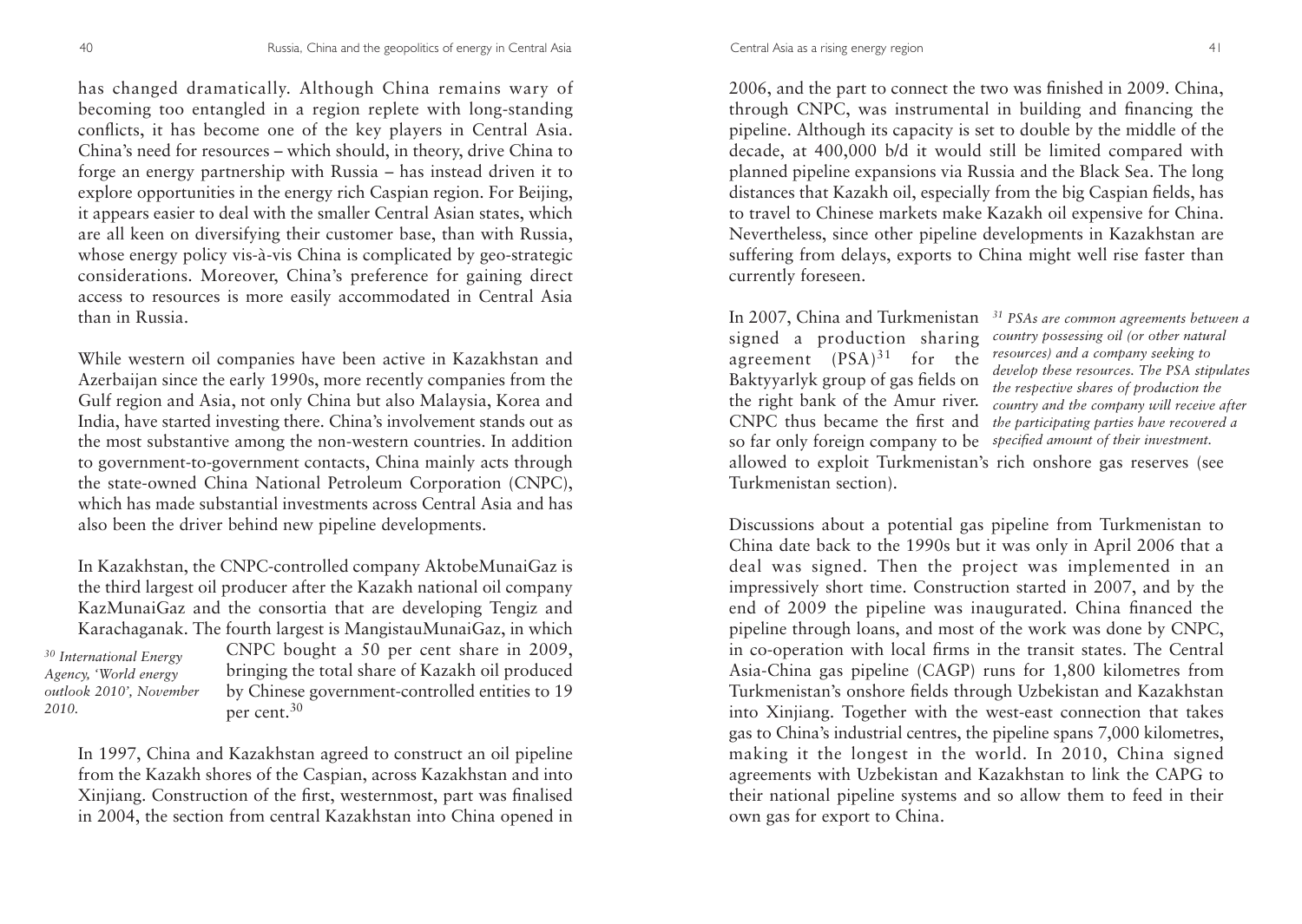The CAGP deal was also remarkable in being very comprehensive: China offered a very large long-term contract for gas purchases – some 40 bcm annually, with 30 bcm coming from Turkmenistan alone – alongside multi-billion dollar loans for the development of

*<sup>32</sup> Chemen Durdiyeva, 'China, Turkmenistan, Kazakhstan and Uzbekistan launch Turkmenistan-China Gas Pipeline,' Central Asia-Caucasus Institute Analyst, January 20th 2010.*

the South Yolotan-Osman gas fields and for the construction of the pipeline (all to be repaid through gas deliveries). It packaged the energy contract with political partnerships, infrastructure assistance and diplomatic help in sorting out any transit issues with Uzbekistan and Kazakhstan.<sup>32</sup>

China's ability to plan, fund and execute deals as comprehensive as the CAGP has raised the bar in the Central Asian energy game. The CAGP has considerably strengthened the hands of Central Asian leaders in their energy negotiations with Russia. Moreover, the Turkmen leadership has indicated to the EU that it would welcome a similar 'package deal' (including the construction of export pipeline infrastructure and finance for gas field development) to establish a bilateral energy relationship – something that the EU at present is ill-equipped to deliver.

The CAGP was the first and so far only big international gas pipeline to break Russia's stranglehold on Eurasian gas transport. It was also China's first major gas import pipeline (previously China imported gas only through LNG). The IEA estimates that if gas production in Turkmenistan and pipeline expansion develop as planned, China could obtain half of its gas imports from Central Asia by 2020.

The Chinese used the global financial crisis to further expand their influence in Central Asia, offering cash-strapped local regimes largescale loans for economic stimulus and energy investments (as they also did in other parts of the world, including Russia and Latin America). In April 2009, China signed a \$10 billion a 'loan-for-oil' deal with Kazakhstan. As part of that deal, CNPC also acquired a

Central Asia as a rising energy region 43

share in a large Kazakh oil producer, MangistauMunaiGaz. In June that year, China announced another \$10 billion *<sup>33</sup> Olzhas Auyezov,* loan to the SCO to help struggling members through the downturn. And it committed \$4 billion to Turkmenistan for the development of the South Yolotan gas field.33 This was followed by another \$4.1 billion loan to Turkmenistan in *The Economist,*  2011 (see below). *'Kazakhstan expands China oil pipeline link', Reuters, July 1st 2009. 'China in Central Asia: Riches in the near abroad', January 28th 2010.* 

Nevertheless, China's involvement in Caspian energy sectors is still in the early stages. The IEA estimates that in 2009 the share of Chinese companies in total Caspian oil and gas production was around 7 per cent, mostly through Chinese investment in the Kazakh oil sector (although other estimates give China a higher share already). Private international (mostly western) oil companies had a share of 38 per cent. In Kazakhstan, China's share might even fall once the giant Kashagan field (developed without China) comes on stream. In Turkmenistan, on the other hand, China's share in total output will go up once CNPC achieves its production targets in the Bagtyyarlyk PSA area.

China's role and influence in the Caspian region looks set to grow since both sides are benefiting from the relationship. As China seeks to diversify away from the more unstable Persian Gulf, its demand for Central Asian oil is likely to increase. And now that China has already invested the capital in constructing the CAGP, Central Asian gas might well turn out to be cheaper, at least in the short to medium term, than buying LNG on the global market or developing domestic shale gas resources.

Conversely, Beijing's growing role in the region is helping to weaken Russia's political and economic influence over its neighbours. This has enhanced the Central Asian states' bargaining power in negotiations with Russia, allowing them to demand a higher price for their resources. From a transatlantic perspective, this is a positive development since it essentially gives the former Soviet states more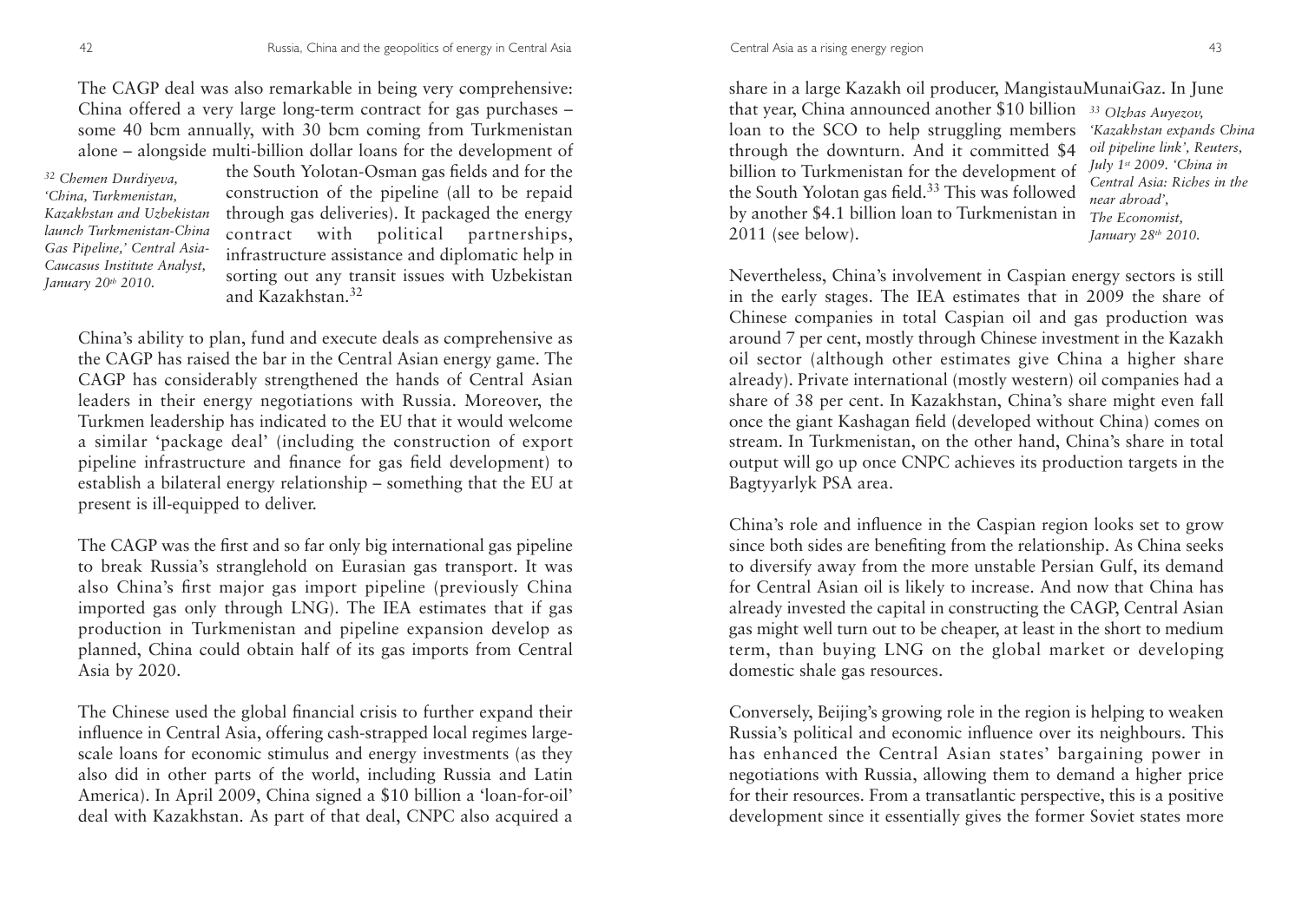freedom of manoeuvre. China is also becoming an important source of capital for the Central Asian countries. Unlike much Western assistance, Chinese credit does not come with any political demands relating to governance and human rights (although 'buy China' clauses are often part of such deals). Much like in Africa, where China was initially welcome exactly because it did not demand any difficult reforms, the autocratic regimes of Central Asia prefer China as a lender because of this laissez faire attitude.

However, the Caspian states are wary of China's influence becoming dominant. China has not limited its relations in the region to oil and gas interests. Chinese investments have also flooded into other sectors, from agriculture to telecoms and electricity. Most of these deals involved top-level political negotiations since Chinese companies (unlike their Russian counterpart) lack established business links in Central Asia. Faced with the enormous difference in economic power, population and political influence, Central Asian leaders worry about the unbalanced and one-sided nature of their relationship with China.

Having been released from the controlling grip of the Soviet Union only two decades ago, the Central Asian countries are not eager to trade in one imperial master for another. As one Turkmen official puts it, "we do not want to be dependent on anyone. We set our energy policy as an independent, neutral state." Some observers claim that Turkmenistan is already having second thoughts about its

*<sup>34</sup> Stratfor, 'Difficulties loom for a Turkmen-China energy deal', Forbes, March 8th 2011.* 

energy partnership with China. The volumes in the CAGP have not been rising as quickly as foreseen and China pays only around half of the price that Turkmen has demanded for its gas.34

In Kazakhstan, anti-China sentiment is already more overt. In early 2010, following President Nursultan Nazarbayev's announcement that China wanted to lease a million hectares of farmland in Kazakhstan, hundreds (some observers said thousands) of Kazakhs took to the streets in protest, expressing their fears of growing

Central Asia as a rising energy region 45

Chinese influence (including through corrupt deals) and mass Chinese immigration.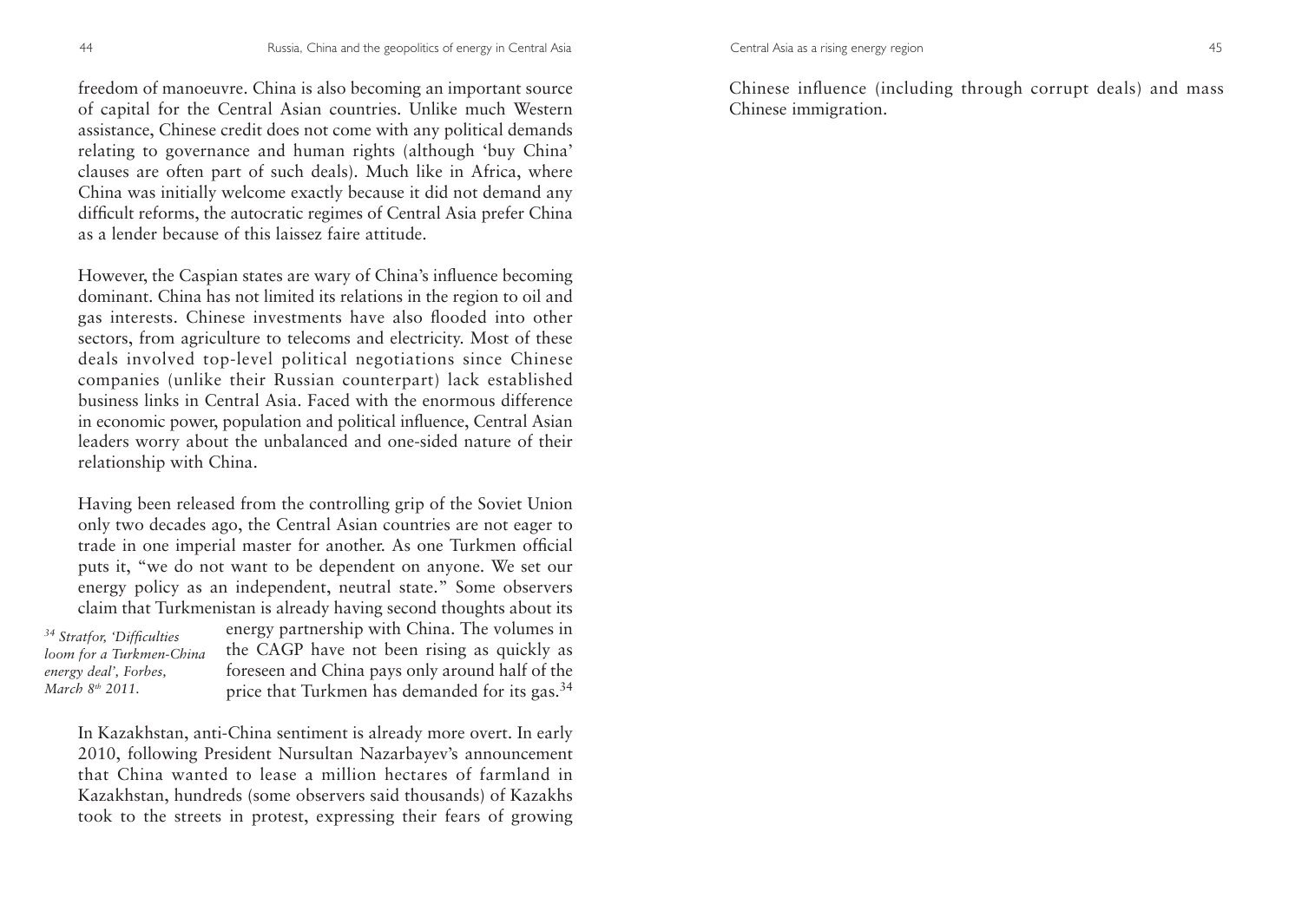### 4 Turkmenistan: A case study in the new energy geopolitics

Turkmenistan is in many ways the epicentre of the new Eurasian energy geopolitics. Although Turkmenistan's oil reserves are modest compared with neighbouring Kazakhstan, its natural gas supplies are by far the largest in Central Asia. Following the first independent audit of Turkmen resources in 2008, the British firm Gaffney, Cline and Associates released an estimate that the giant South Yolotan-Osman field alone could hold reserves of *<sup>35</sup> Richard Jones, speech to* between 4 and 14 trillion cubic metres (tcm), a *the Chatham house*  multiple of what is assumed to lie in the *conference on 'The politics* offshore fields along Turkmenistan's Caspian coastline. Turkmenistan's own estimates of its gas resources exceeds 20 tcm.35 *of Central Asian and 23rd-24th 2010.* 

*Caspian energy', February*

Despite having a population of only 5 million, Turkmenistan consumes a sizeable amount of gas at home (20-22 bcm a year). Still because of its large production capacity, large volumes of Turkmen gas are available for export (unlike in Uzbekistan and Kazakhstan, for example). Although Turkmen resources are as yet relatively unexplored, most experts agree that they are enormous. The big question is whether Turkmenistan can attract the money and expertise to develop its resources and find ways to bring them to new markets.

#### **A difficult place to invest**

Until 2006, Turkmenistan was tightly ruled by its long-standing dictator, Saparmurat Niyazov, who kept the country largely isolated from the outside world while pursuing a wasteful personality cult. His successor, Gurbanguly Berdymukhammedov, while keeping a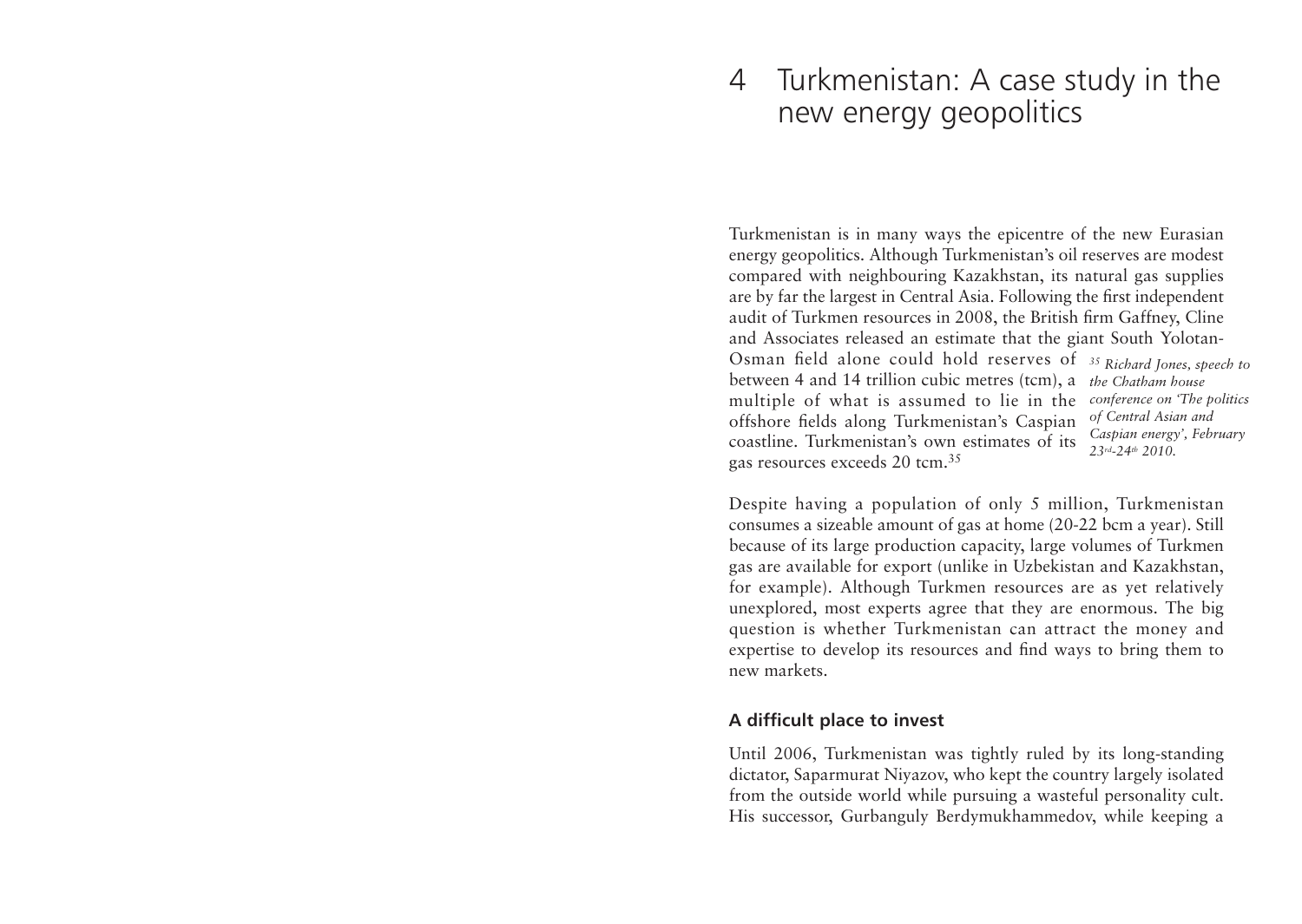tight grip on politics, has allowed a halting and piecemeal opening of certain sectors, including some parts of the energy sector. As part of the non-aligned, multi-vector foreign policy that he inherited from his predecessor, Berdymukhammedov has reinforced efforts to diversify energy export markets and attract money and expertise from various sources – not only China but also the Gulf states, the US and Europe. Foreign direct investment has risen from negligible levels before the turn of the century to \$1.4 billion in 2009, according to the World Bank. Nevertheless, Turkmenistan remains largely closed to outside investors, the bulk of economic activity remains state-controlled and foreign involvement is negotiated on a case-by-case basis with Turkmen leaders. Two state-owned monopolies, Turkmengaz and Turkmenneft, are effectively in control of the country's natural resources.

Turkmenistan's current policy is to offer international oil companies PSAs only for offshore reserves in its section of the Caspian. Malaysia's Petronas started exploring an offshore concession in the 1990s and produced its first gas in the summer of 2011. Germany's Wintershall surrendered its rights to another block after unsuccessful drilling. But its German competitor RWE acquired new concessions

*<sup>36</sup> Marat Gurt, 'Turkmenistan welcomes US oil firms, eyes China loan', Reuters, August 13th 2010.* 

in 2009, as did Itera, Russia's biggest independent gas company. In the summer of 2010, Turkmenistan invited US companies Chevron and ConocoPhillips among others to submit bids for further blocks.<sup>36</sup>

In the development of the larger and more easily accessible onshore gas reserves, foreign companies are currently only allowed to take part as service providers – which is not an attractive option for

*<sup>37</sup> There is one further, much smaller exception in the oil sector. In 2008 ENI acquired a share in an onshore oil project granted to Britain's Burren energy in the mid-1990s.* 

most of them. The only recent exception is China's CNPC which has been given direct access to the onshore Bagtyyarlyk field.<sup>37</sup> What is striking is that Ashgabat appears to have been more open to signing service contracts for onshore development with companies from

Asia and the Gulf states than with western oil companies. The initial 2009 contracts for assisting the development of South Yolotan went to CNPC, South Korean firms LG International and Hyundai, and two companies for the United Arab Emirates, Petrofac and Gulf Oil & Gas.

This apparent divide between onshore development by eastern groups and offshore by western companies has some geographic logic since the onshore resources are closer to China and Asian markets, while the Caspian looks more promising for exports to Europe and western markets. Moreover, Turkmenistan claims that it can develop its larger and more easily accessible onshore fields itself (with the support of services bought from western energy companies) whereas it admits that international expertise and capital will be needed for offshore exploration. Industry analysts predict that Turkmenistan's restrictive investment policies – together with limited export options – will slow down the development of its onshore resources.

#### **Energy customers**

In addition to its traditional customer, Russia, and its new export market, China, Turkmenistan is selling smaller amounts of gas to Iran. However, Iran's potential as a customer is limited by both international sanctions and Iran's own huge gas reserves. India and Pakistan (populations 1.2 billion and 190 million, respectively) could be potential costumers if a transit route through Iran or Afghanistan could be found. And to the west there is Europe, a slow-growing but potentially lucrative market with half a billion wealthy consumers. But again, transit issues, both across the Caspian and through Georgia, Azerbaijan and Turkey remain to be resolved.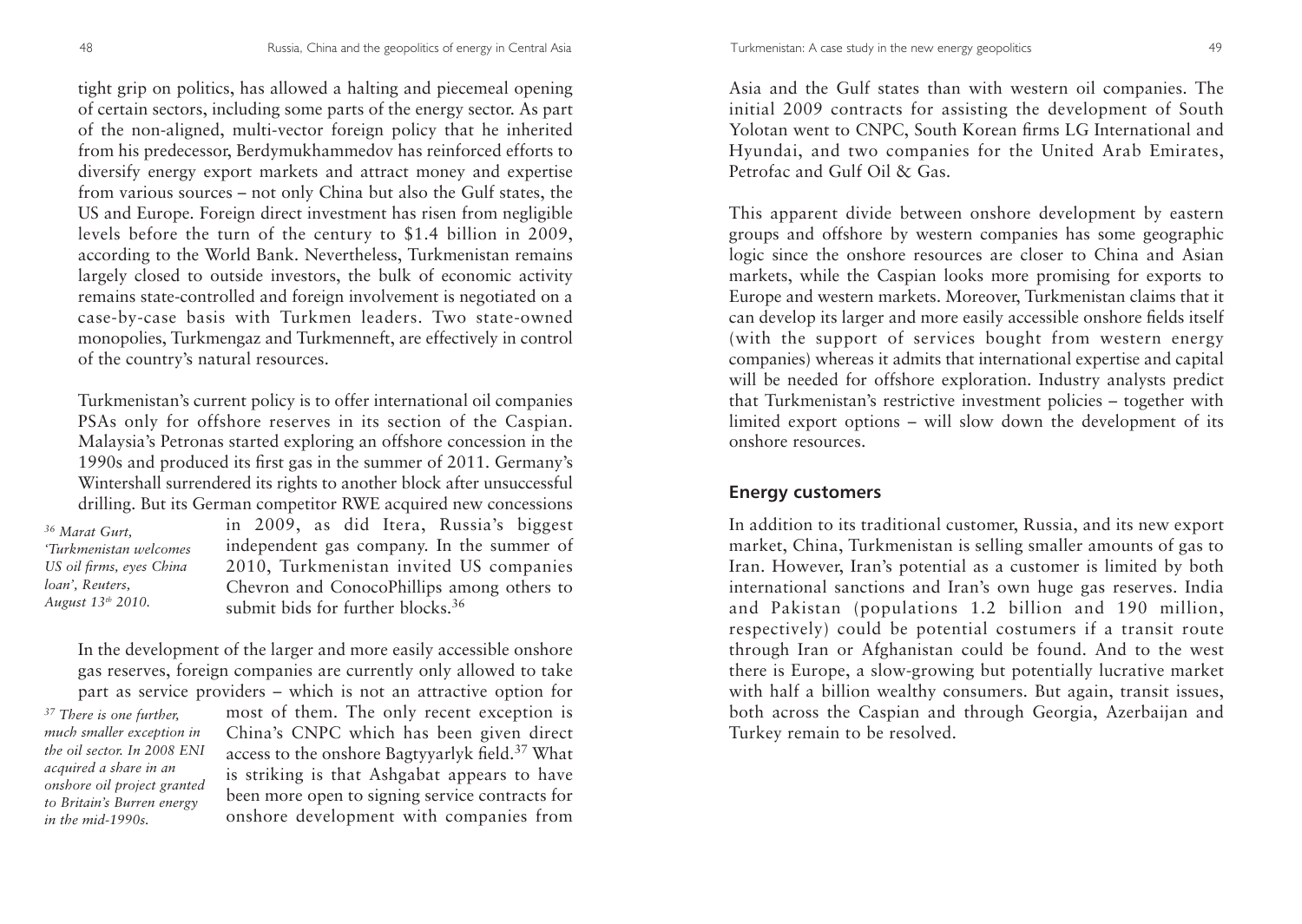

*Source: Canadian Centre for Policy Alternatives*

Even more than is the case for the other Caspian producers, energy transit and transport are a big hurdle to the development of Turkmenistan's gas riches. Due to its position, any oil or gas leaving the country has to travel a large distance before it reaches the consumer nation. One continuous challenge for Turkmenistan, therefore, is to maintain workable relations with its neighbours – a task that was hugely complicated by Niyazov's isolationism.

An added complication is Turkmenistan's principle of 'selling gas at the border'. Unlike other producers, Turkmenistan does not get involved in international pipeline projects; it leaves it to its customers to figure out how to get the gas to markets. This has not deterred China, which has managed to build the CAGP in a very brief period of time while overcoming traditional rivalries between Turkmenistan and its neighbours, in particular Uzbekistan. But Turkmenistan's insistence on selling gas at the border has presented

**Proposed Central Asian gas pipelines** the EU with major challenges since a westward pipeline would have to find a way to cross the Caspian – for which active Turkmen support is required.

> Traditionally, Russia was Turkmenistan's only energy customer, buying the bulk of Turkmen output of usually around 50-60 bcm per year.38 Since 1997, Turkmenistan has also been selling limited amounts of gas to Iran. But regular threats from Niyazov that Turkmenistan would sell its gas elsewhere unless Russia offered better terms were largely empty. Nevertheless, Russia made sure to sign large-volume, long-term agreements through which Turkmenistan would continue to commit its gas exclusively to Russia. Thus in 2003 the two reached an understanding to raise Turkmen gas deliveries to Russia towards 100 bcm annually over the next 25 years.

*<sup>38</sup> Turkmenistan used to treat statistics, including those on energy production, as state secrets. Although it has started publishing data, these are subject to wide margins of errors. According to the BP statistical review 2011, Turkmen gas output was typically 45-65 bcm a year in the 2000s. Turkmen officials tend to give higher figures while independent analysts rely on more cautious assessments.* 

All that changed with the agreement on the CAGP in 2006. Russia quickly promised to start paying more for Turkmen gas. However, as European gas demand fell in 2009 and Russia's own economy descended into recession, it no longer needed Turkmen gas to make up its gas balance. The relationship reached a low point in April 2009 when a large explosion on the main gas line between the two countries cut off the gas flow altogether. Turkmenistan blamed Russia for deliberately sabotaging the pipeline so that it would not have to pay higher gas prices agreed before the financial crisis hit European demand. Russia denied such charges. Without an alternative outlet, Turkmen gas production (and GDP) slumped in 2009, serving as another reminder to the Turkmen leadership of the importance of diversifying away from Russia. In December 2009, Russia and Turkmenistan *<sup>39</sup> Vladimir Socor, 'Russia* agreed to resume gas flows and to increase *resumes gas imports from* them to up to 30 bcm a year (price agreements were not disclosed).<sup>39</sup> However, in 2010 and *Turkmenistan', Asia Times Online, January 6th 2010.*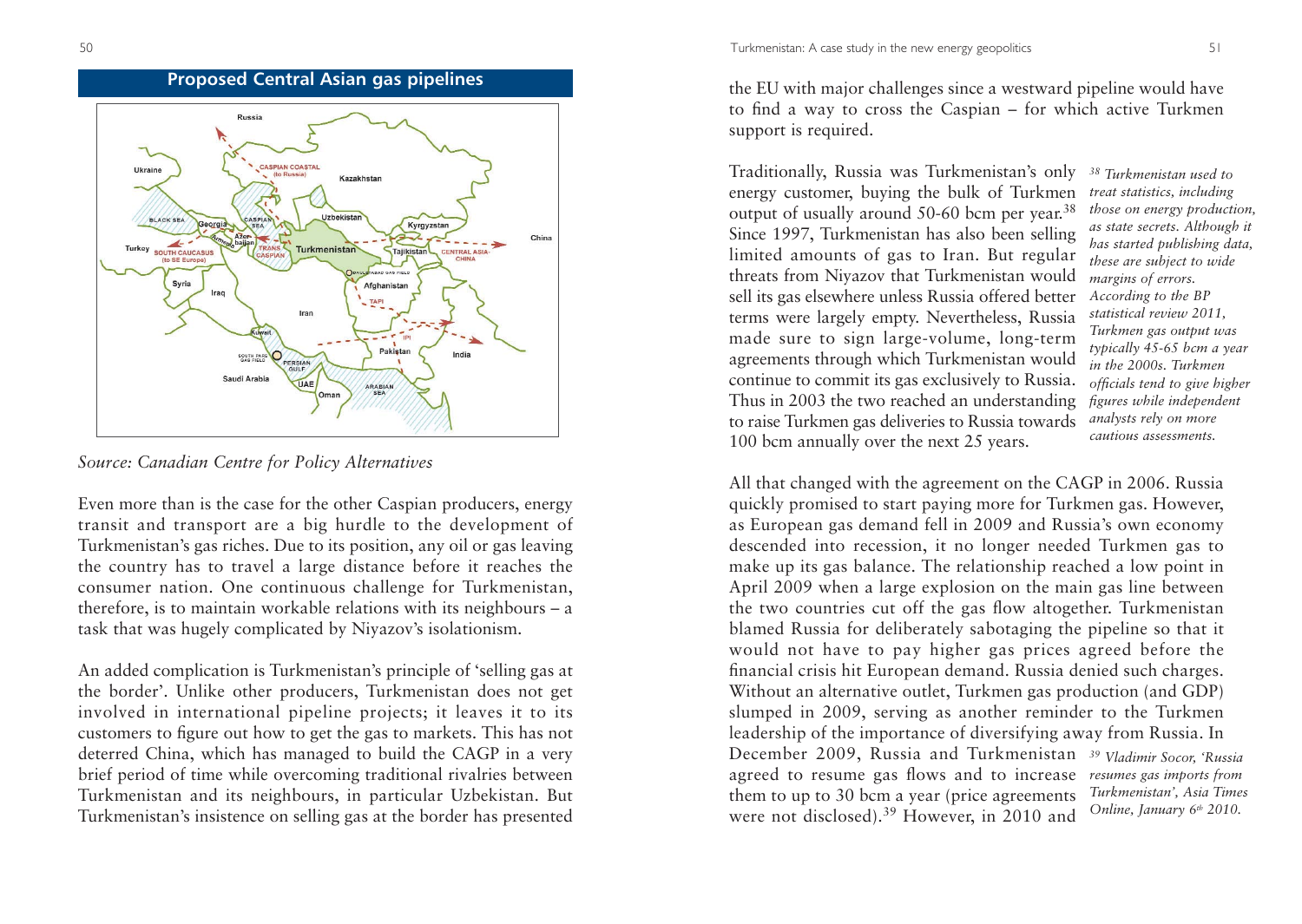2011, Russia has only been buying about a third of the agreed maximum volume.

#### **Will China replace Russia?**

Unless Russian demand for Turkmen gas recovers (or the Europeans manage to access Caspian gas directly), China will become the main market for Turkmen gas in the near future. CNPC is already the largest foreign company in Turkmenistan and has, as explained, a privileged position. China is providing much of the finance needed to increase gas production: in addition to the \$4 billion loan in 2009, China lent Turkmenistan \$4.1 billion in 2011. Turkmenistan promised to repay these loans through gas deliveries – locking it into a long-term energy relationship with China.

From December 2009 until August 2011, Turkmenistan exported almost 14 bcm to China via the CAGP, according to CNPC. China and Turkmenistan had initially agreed that the shipped volume should rise to 40 bcm by 2012 (later rescheduled to 2015) but,

*<sup>40</sup> Calvin Lee, 'China's CNPC says Central Asia gas pipeline capacity to hit 60 bcm by 2015', Platts, August 31st 2011.* 

following a meeting in March 2011 between Turkmen Deputy Prime Minister Baymyrat Hojamuhammedov and Chinese officials, a further increase to 60 bcm by 2015 has been touted.<sup>40</sup>

In June 2010, President Berdimukhammedov announced the construction of a trans-Turkmen pipeline that could be used to connect the CAGP to the country's western resources – reserves traditionally reserved for export to Russia and, more recently, eyed by European companies for westward shipment through Nabucco. Turkmen officials have said that the east-west pipeline could be used in both directions, which means it could also transport gas from the Dauletabad field, and perhaps later South Yolotan-Osman, westward to the Caspian. However, given the thickening energy links between Turkmenistan and China, while Turkmen deliveries to Russia remain uncertain and EU-Turkmen relations

largely declaratory, it looks more likely at present that the flow of gas will be west to east, towards China. Despite assurances by the Turkmen president that the trans-Turkmen pipeline would make the most of indigenous expertise and capital, it would be a surprise if Chinese companies and money did not have some role to play in its construction.

In all this activity, the EU has so far been a marginal player. Turkmen officials, as well as the president, have repeatedly expressed an interest in selling gas to European markets as part of Turkmenistan's diversification strategy. Ashgabat has followed the developments surrounding the southern corridor projects with great interest. However, there is a certain amount of scepticism whether such sales will materialise and whether they will be commercially viable.

Turkmen officials sometimes contrast the EU's gradual and incoherent approach with China's determination in getting the CAGP built and its willingness to provide the resources needed for it. Since 2010, the EU has reinforced its efforts to forge an energy relationship with the Central Asian state, with high-profile visits of Energy Commissioner Oettinger and Commission President Barroso to Ashgabat and by instructing the European Commission to help negotiate a possible trans-Caspian pipeline (see box page 56). However, as described earlier, the EU's energy diplomacy is still in its infancy while individual EU countries, in particular Germany, Italy, France and the UK are pursuing their own bilateral relations with Turkmenistan.

Although the US has no immediate need for Caspian gas, Washington has long believed that an energy link between Turkmenistan and Europe would be beneficial – not only for European energy security but also for the strategic balance in the Caspian region. Following the blueprint of the BTC pipeline, the Obama administration has sought to help remove the obstacles in the way of Nabucco and the southern corridor while also promoting a greater role for American and other international oil companies in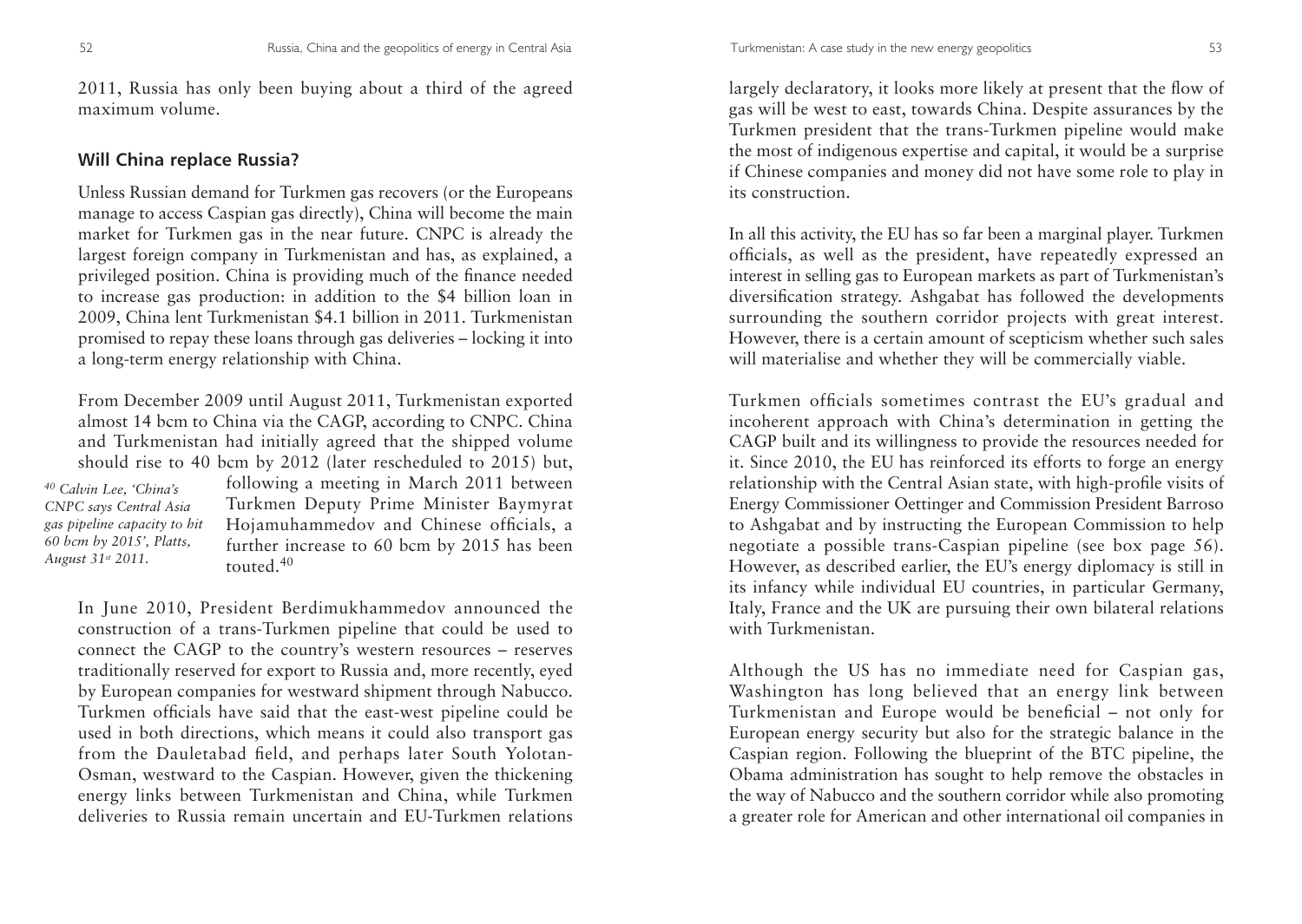the Turkmen energy sector. Similarly, the US has supported the idea of establishing an energy link between Turkmenistan and India, via Pakistan and Afghanistan, as a way of fostering regional economic links and stability.

#### **The missing link to the south**

While energy relations with the west remain underdeveloped and those with Russia are surrounded with tension, Turkmenistan is concerned about becoming overly reliant on Chinese demand. It is therefore keen to find alternative customers in South Asia.

So far, no big pipelines exist between Turkmenistan and the countries that lie to its south. Iran is the only country in this region that has a pipeline link to Turkmenistan. It currently imports 5.8 bcm annually and aims to increase this amount to 20 bcm. Iran holds the second largest gas reserves in the world after Russia. However, due to a lack of infrastructure and investment, Iran imports gas from Turkmenistan to supply northern border towns that are distant from its southern gas fields.

The TAPI pipeline, named after the four countries through which its planned route passes (Turkmenistan, Afghanistan, Pakistan and India), is the most ambitious project to transport Turkmen energy southwards. Stretching over 2,000 kilometres from the Dauletabad gas fields in southern Turkmenistan to India, TAPI would pass through the Helmand and Kandahar provinces in Afghanistan before reaching Pakistan. The project was conceived prior to the latest Afghan war and had to be shelved following the US-led intervention. On the  $25<sup>th</sup>$  April 2008, however, the four countries involved signed a framework agreement designed to lay the foundations to begin TAPI's construction, with support from the Asian Development Bank.

The feasibility of TAPI is questionable, because of the security situation in Afghanistan and the long-standing tensions between

India and Pakistan. Alternative routes have been under discussion. In 2009 Pakistan suggested circumnavigating the more dangerous areas of Afghanistan by redirecting the pipeline to Gwadar in southern Pakistan, near the border with Iran. Another plan involves leaving out Turkmenistan altogether and instead building a supply line from Iran's southern gas fields through Baluchistan (and perhaps again Gwadar) in Pakistan and on to India. As well as involving fewer security risks, the IPI (or peace pipeline), as it is known, also has the economic backing of China. Since the IPI would give Iran another outlet for its gas, it may create additional Iranian demand for Turkmen gas imports. It is, however, fiercely opposed by the US. The US instead supports the TAPI pipeline because it would create transit revenue and jobs in war-ravaged Afghanistan. Moreover, an energy link could help to foster co-operation between Afghanistan, Pakistan and India.

Unless the security situation in Afghanistan improves, the TAPI members may well back one of the alternative *<sup>41</sup> Gwadar was built by* routes. The main transit point of both these *China as a turn-key*  alternatives is Gwadar, which has received heavy Chinese investment over the last decade and might come under Chinese operation in the future. $41$  Hypothetically, if this allowed the Chinese to control shipments through the port, a TAPI that relied on Gwadar as a main outlet would not contribute greatly to Turkmenistan's objective of diversifying its gas clients.

*operation, and in 2011 there were talks between Pakistan and China whether China would take over the operation of the port in the future. Peter Lee, 'China drops the Gwadar hot potato', Asia Times, May 28th 2011.*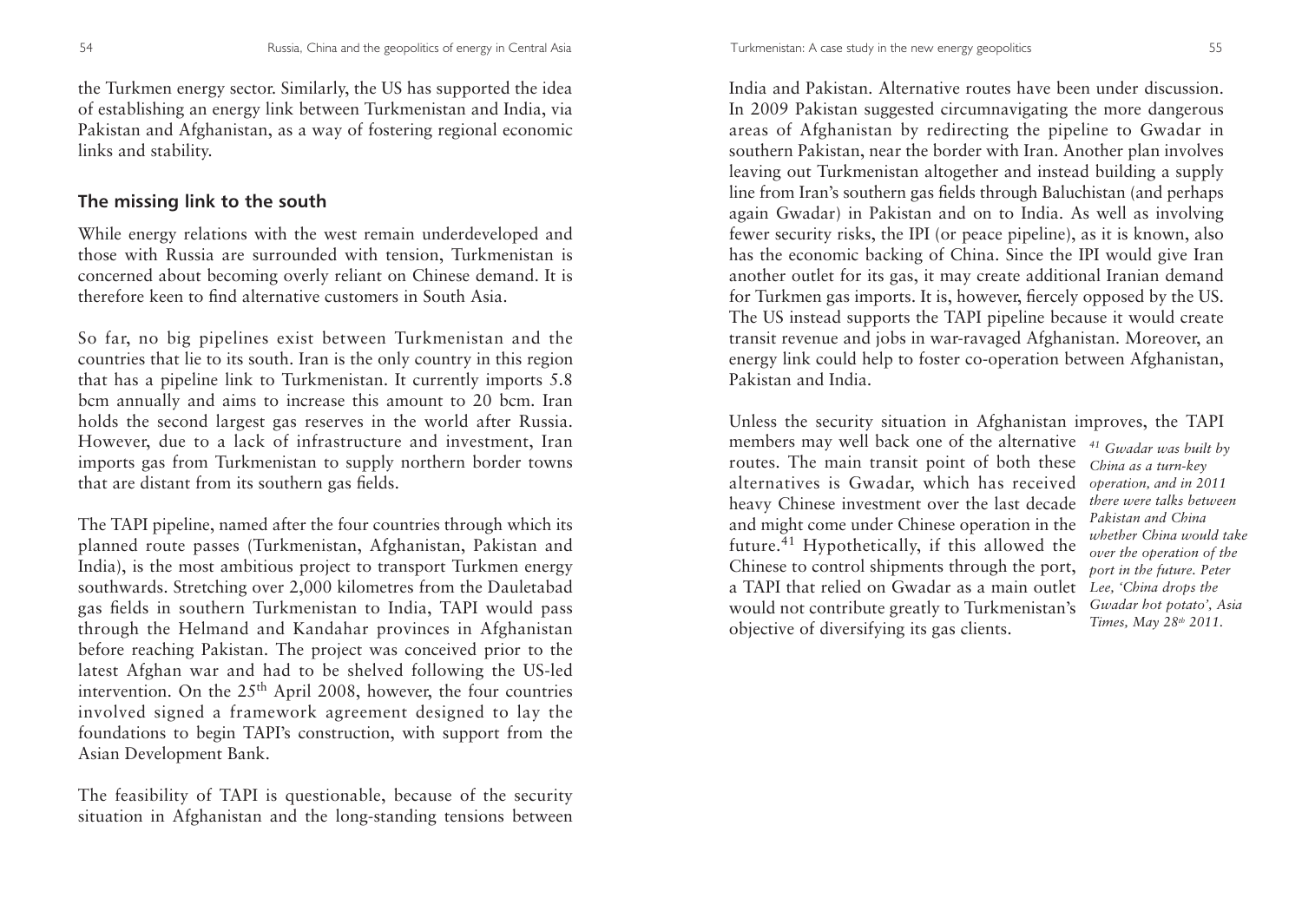Some observers think that Turkmenistan is becoming more active in trying to remove the obstacles to a trans-Caspian link – which would be a departure from the country's traditional stance of selling gas at the border.<sup>44</sup> Nevertheless, it appears that Turkmenistan is still too concerned about Russia's reaction to a

*<sup>44</sup> Vladimir Socor, 'Turkmenistan demonstrates commitment to trans-Caspian gas pipeline', Georgia Daily, March 9th 2011.* 

trans-Caspian deal to force the issue, especially since the prospects for Nabucco and the size of a possible gas contract with European companies remain uncertain.

The European Commission has attempted to address this uncertainty by exploring the idea of a 'Caspian development corporation', effectively a buying consortium that would allow European companies jointly to offer a sizeable gas contract to Turkmenistan and thus incentivise the country to address the trans-Caspian issue more forcefully. However, the idea did not find many backers among EU governments and European energy companies – although two of the energy companies involved in the Nabucco consortium, RWE (Germany) and OMV (Austria), have looked at establishing a similar buying scheme. Some western oil companies have started exploring the idea of shipping gas across the sea in the form of LNG or CNG (compressed natural gas) to circumvent the complications involved in pipeline projects. However, CNG technology is as yet underdeveloped and LNG would be a very expensive option.

*<sup>42</sup> Robert Cutler, 'Kazakhstan looks at the trans-Caspian for Tengiz gas to Europe', Central Asia-Caucasus Institute Analyst, January 28th 2009.* 

Plans for a trans-Caspian pipeline date back more than a decade and were promoted by the US in the mid-1990s and by the EU more recently. A trans-Caspian link would allow Turkmen (and maybe Kazakh $42$ ) gas and oil to flow westwards to Europe; and hypothetically Azeri gas to flow eastwards to China and other Asian markets.

Russia and Iran insist that the Caspian sea must first be delineated before any trans-Caspian pipelines can be built. There have been a series of bilateral treaties between littoral states but no agreement among all the Caspian countries. Such an agreement has been impeded by disputes over whether the Caspian is a sea or a lake, which matters for the legal regime applicable to the delineation of sea borders and the allocation of sub-sea resources. Russia and Iran also often cite ecological reasons for their opposition to trans-Caspian pipelines. More likely, Russia opposes a trans-Caspian link because it would weaken its control of Caspian energy and undermine its ability to block direct gas shipments from Turkmenistan to the EU.

Turkmenistan and Azerbaijan, backed by many legal experts, claim that all that is needed for a trans-Caspian link is an agreement between the two states through whose waters the pipeline would run. However, Turkmen-Azerbaijani relations have often been tense, mainly because of a dispute over an off-shore gas field between the Turkmen and Azerbaijani coasts,

*<sup>43</sup> European Commission, 'EU starts negotiations on Caspian pipeline to bring gas to Europe', press release, September 12th 2011.* 

called Serdar by Turkmenistan and Kyapaz by Azerbaijan. In September 2011, the EU memberstates instructed the European Commission to negotiate a legally binding agreement with Azerbaijan and Turkmenistan on the construction of a trans-Caspian pipeline.<sup>43</sup>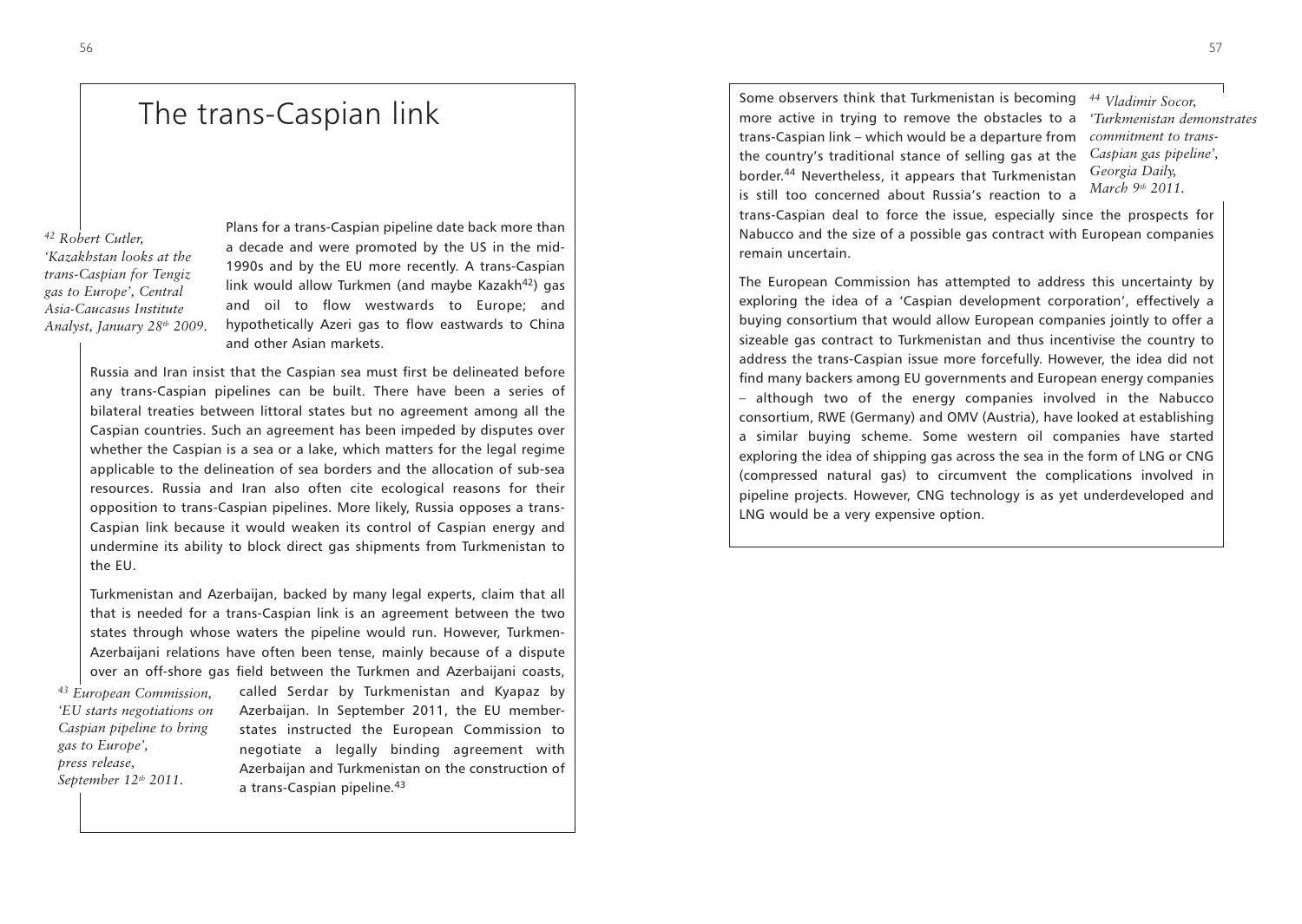### 5 Conclusion

In theory, Russia and China could both gain significantly from establishing an energy partnership. In practice, their bilateral energy relationship is likely to remain well short of potential. The mistrust between the two powers is too great. In particular, Russia fears that it could end up as an 'energy appendix' to the rising superpower. China has found it easier to secure resources from countries that are less encumbered by geostrategic considerations.

China's focus has moved to the energy-rich nations along its western frontier. It has made significant investments in various exploration and development projects in Turkmenistan and Kazakhstan, and started to construct large-scale pipeline projects for the transport of Central Asian oil and gas eastwards. China is competing with Russia, the EU, and the southern Asian block of Pakistan, India and Iran for its share of Central Asia's relatively unexplored oil and gas resources. Unlike in the 19th century imperial 'great game' between Russia and Great Britain, however, the Central Asian states are not passive entities whose resources are free for the taking. Turkmenistan and Kazakhstan, in particular, are emerging as independent players on the Eurasian energy map.

From the perspective of the Central Asian countries, China's growing involvement has many benefits. It provides much-needed investment capital and it helps these countries to break their dependency on Russia. With the recent memory of Soviet Russia monopolising the exploitation of their resources, both Kazakhstan and Turkmenistan have adopted a multi-vector approach in their energy strategies. In its most basic sense, this means that the vast oil fields of Kazakhstan and gas fields of Turkmenistan are open to competition. In many markets such an approach would promote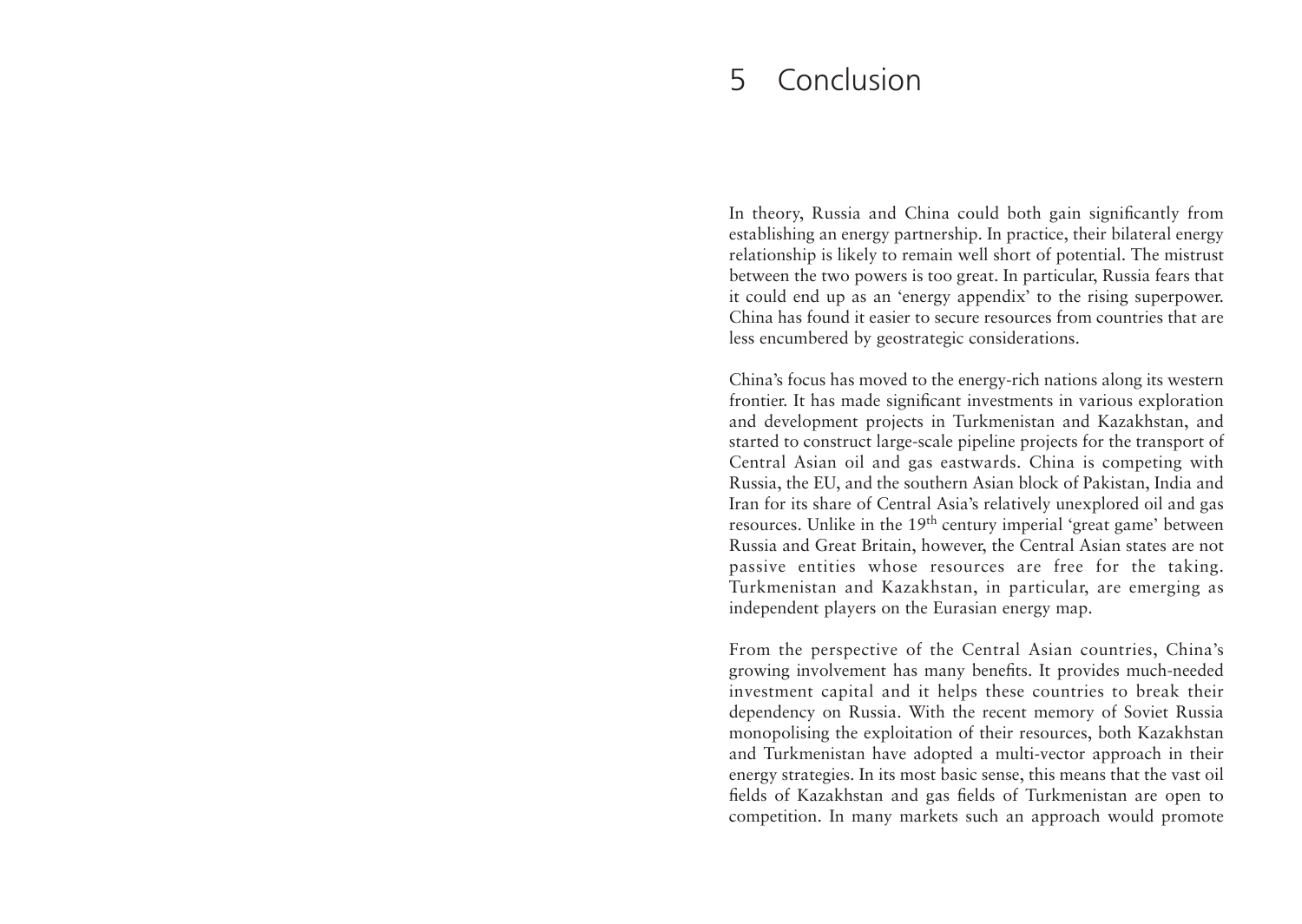efficiency and diversity. However, if Chinese influence becomes dominant, the benefits of such competition would be lost, particularly given China's preference for government-to-government deals and its apparent lack of interest in good governance. Although China's approach to Central Asia is very different from Russia's post-Soviet quest for continued influence, there are signs that China could become the region's new hegemon.

If current trends persist, China will continue to expand its energy infrastructure westwards, buying up a large portion of Central Asian and Caspian resources. Russia will continue to lose influence in the region as it will have to compete for Central Asian resources that it once took for granted. South Asian markets look appealing for producers such as Turkmenistan but the security risks involved in shipping oil and gas southwards through Afghanistan and Pakistan are formidable. The slow progress on the southern corridor of pipelines from the Caspian to the EU means that Europe may well miss out on the rich gas reserves in Turkmenistan.

The following steps would allow the EU, and the West in general, to play a more significant part in the energy geopolitics of Central Asia and the Caspian.

- ★ With China (and other powers such as Iran or Turkey) playing a growing role in Central Asia, policy-makers in the US and the EU need to rethink their view of Russia's involvement in the region. Russia's role in the post-Soviet space will remain important – because this is a Russian priority and because Russia has strong cultural, historical, business and language links to the Central Asian states. But Russia is increasingly just one player among others. In today's geopolitical landscape in Central Asia, Cold War-type thinking that focuses on 'rolling back' Russian influence would not benefit anybody.
- ★ The EU's fledgling Central Asia strategy has not so far had a noticeable impact. Central Asian states see the EU as a benign (if

bumbling) actor. The EU is far away, and thus does not pose any threats to these countries' independence but could potentially help them strengthen their hands vis-à-vis Russia and China. Given that the resources the EU can devote to this part of the world are likely to remain limited, it should shorten its list of priorities, perhaps to focus on good governance, regional cooperation and energy. Individual EU member-states need to be careful that their bilateral dealings with Central Asian states do not undermine the effectiveness of a joint EU strategy.

- ★ Neither Chinese nor Russian involvement is likely to encourage reform and liberalisation in the Central Asian states. On the contrary, competition between Beijing and Moscow for influence, and their heavy focus on incumbent rulers, is likely to cement autocratic structures and foster cronyism and corruption. Autocratic and non-accountable regimes tend to be less stable in the medium to long term. They are less suited for dealing with social discontent, ethnic and religious strife or extremism. Instability in Central Asia directly impinges on Western energy and security interests. The EU and the US should therefore continue their efforts to nudge the Central Asian states towards improved governance and more openness.
- ★ Such efforts will only be fruitful, however, if the Central Asian countries regard their relationships with the EU and the US as beneficial. Energy must be an integral part of such a beneficial relationship. The EU should continue its efforts to establish a southern corridor that will make it possible to ship Caspian and Central Asian gas directly into the EU. In particular, the EU could help to resolve the trans-Caspian issue by backing the Commission's mandate to help broker a deal on the Serdar/Kyapaz dispute and on a trans-Caspian link between Turkmenistan and Azerbaijan.
- ★ China, like Russia, tends to rely on non-transparent, top-level deals in its energy relationships with Central Asia. Such deals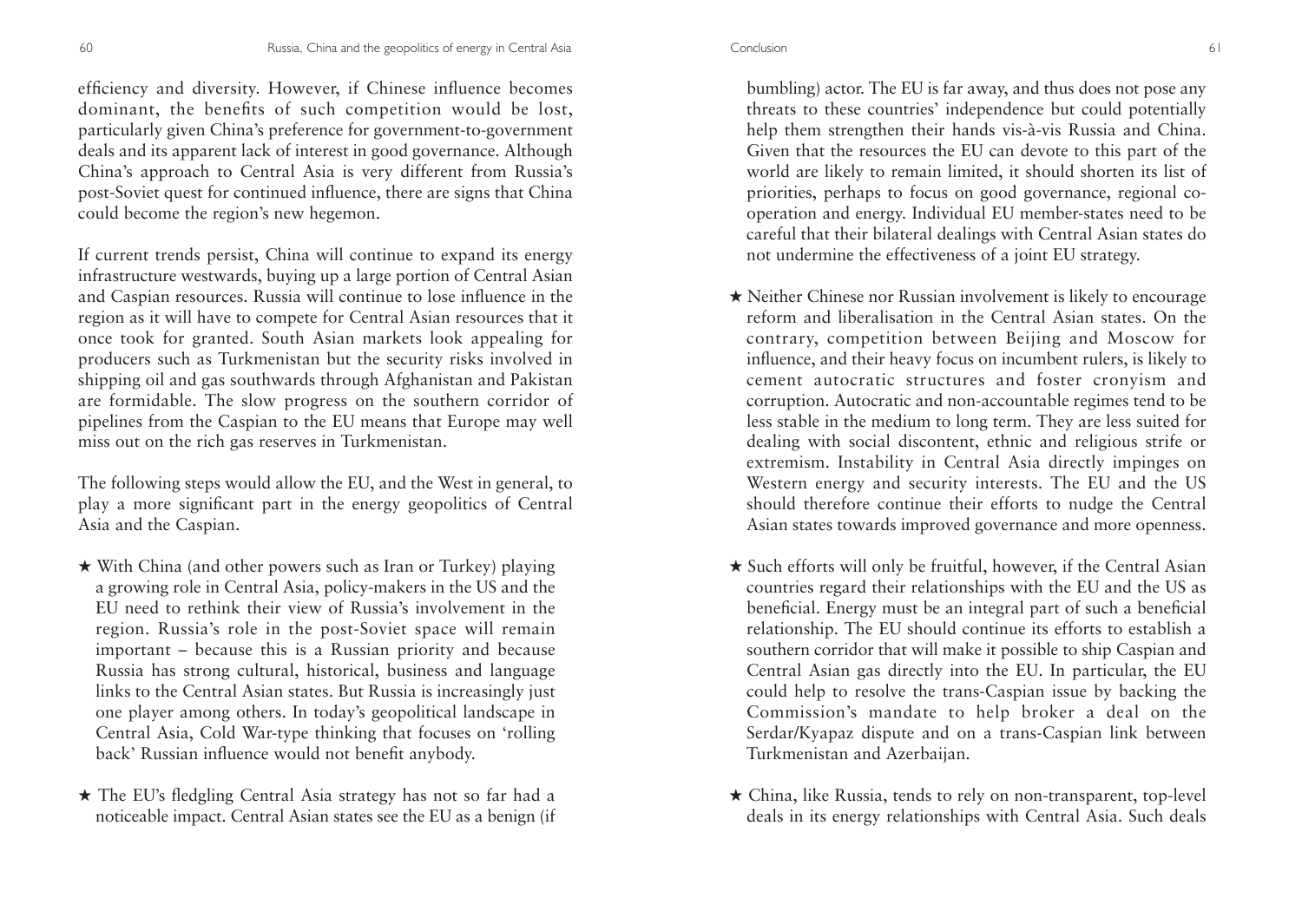do not help improve the business environment in the Central Asian states. There is a real risk that Kazakhstan and Turkmenistan will not be able to attract the capital, technology and expertise needed to develop their promising resources unless the investment climate improves. The West should explore ways of helping these countries to improve local investment conditions in the hydrocarbon sector, for example through the Extractive Industries Transparency Initiative or on the basis of the Energy Charter Treaty.

★ Western engagement in the energy sectors of Central Asia should not be divorced from security interests, which include NATO's involvement in Afghanistan. The US and other NATO member-states should build on the relations they have developed with Central Asian states through the management of supply routes and military bases. Although plans for TAPI appear far-fetched, NATO members engaged in Afghanistan should bear in mind that the project has strong backing from Turkmenistan and Afghanistan.

★



- Why stricter rules threaten the eurozone *Essay by Simon Tilford and Philip Whyte (November 2011)*
- Britain and France should not give up on EU defence co-operation *Policy brief by Clara Marina O'Donnell (October 2011)*
- ★ **EU climate policies without an international framework** *Policy brief by Stephen Tindale (October 2011)*
- ★ **Green, safe, cheap: Where next for EU energy policy?** *Report edited by Katinka Barysch (September 2011)*
- ★ **What Libya says about the future of the transatlantic alliance** *Essay by Tomas Valasek (July 2011)*
- Britain, Ireland and Schengen: Time for a smarter bargain on visas *Essay by Michael Emerson (July 2011)*
- **Innovation: How Europe can take off** *Report edited by Simon Tilford and Philip Whyte (July 2011)*
- ★ **Thorium: How to save Europe's nuclear revival**  *Policy brief by Stephen Tindale (June 2011)*
- ★ **Germany's brief moment in the sun**  *Essay by Simon Tilford (June 2011)*
- ★ **The EU and Russia: All smiles and no action?**  *Policy brief by Katinka Barysch (April 2011)*
- ★ **Surviving austerity: The case for a new approach to EU military collaboration**  *Report by Tomas Valasek (April 2011)*
- ★ **Europe's parliament: Reform or perish?**  *Essay by Denis MacShane (April 2011)*
- ★ **A new neighbourhood policy for the EU**  *Policy brief by Charles Grant (March 2011)*
- ★ **A chance for further CAP reform**  *Policy brief by Christopher Haskins (February 2011)*
- **Delivering energy savings and efficiency** *Policy brief by Stephen Tindale (January 2011)*

Available from the Centre for European Reform (CER), 14 Great College Street, London, SW1P 3RX Telephone +44 20 7233 1199, Facsimile +44 20 7233 1117, kate@cer.org.uk, www.cer.org.uk COVER IMAGE: CORBIS